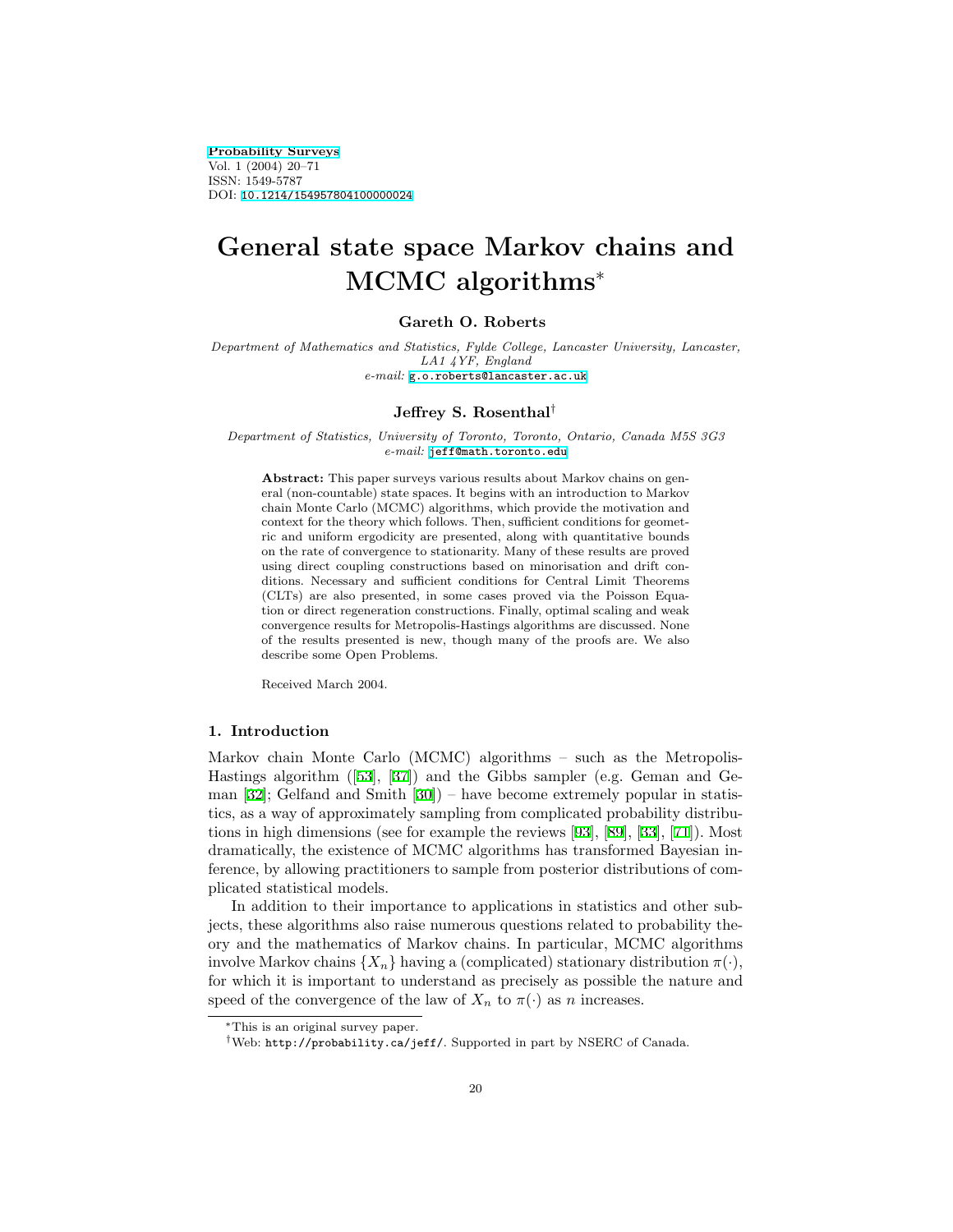This paper attempts to explain and summarise MCMC algorithms and the probability theory questions that they generate. After introducing the algorithms (Section [2\)](#page-3-0), we discuss various important theoretical questions related to them. In Section [3](#page-8-0) we present various convergence rate results commonly used in MCMC. Most of these are proved in Section [4,](#page-22-0) using direct coupling arguments and thereby avoiding many of the analytic technicalities of previous proofs. We consider MCMC central limit theorems in Section [5](#page-32-0), and optimal scaling and weak convergence results in Section [6](#page-40-0). Numerous references to the MCMC literature are given throughout. We also describe some Open Problems.

#### 1.1. The problem

The problem addressed by MCMC algorithms is the following. We're given a density function  $\pi_u$ , on some state space X, which is possibly unnormalised but at least satisfies  $0 < \int_{\mathcal{X}} \pi_u < \infty$ . (Typically X is an open subset of  $\mathbb{R}^d$ , and the densities are taken with respect to Lebesgue measure, though other settings – including discrete state spaces – are also possible.) This density gives rise to a probability measure  $\pi(\cdot)$  on X, by

<span id="page-1-3"></span>
$$
\pi(A) = \frac{\int_A \pi_u(x) dx}{\int_{\mathcal{X}} \pi_u(x) dx}.
$$
\n(1)

We want to (say) estimate expectations of functions  $f: \mathcal{X} \to \mathbf{R}$  with respect to  $\pi(\cdot)$ , i.e. we want to estimate

<span id="page-1-0"></span>
$$
\pi(f) = \mathbf{E}_{\pi}[f(X)] = \frac{\int_{\mathcal{X}} f(x)\pi_u(x)dx}{\int_{\mathcal{X}} \pi_u(x)dx}.
$$
\n(2)

If X is high-dimensional, and  $\pi_u$  is a complicated function, then direct integration (either analytic or numerical) of the integrals in [\(2](#page-1-0)) is infeasible.

The classical Monte Carlo solution to this problem is to simulate i.i.d. random variables  $Z_1, Z_2, \ldots, Z_N \sim \pi(\cdot)$ , and then estimate  $\pi(f)$  by

<span id="page-1-1"></span>
$$
\hat{\pi}(f) = (1/N) \sum_{i=1}^{N} f(Z_i).
$$
 (3)

This gives an unbiased estimate, having standard deviation of order  $O(1)$  $N).$ Furthermore, if  $\pi(f^2) < \infty$ , then by the classical Central Limit Theorem, the error  $\hat{\pi}(f) - \pi(f)$  will have a limiting normal distribution, which is also useful. The problem, however, is that if  $\pi_u$  is complicated, then it is very difficult to directly simulate i.i.d. random variables from  $\pi(\cdot)$ .

The Markov chain Monte Carlo (MCMC) solution is to instead construct a Markov chain on X which is easily run on a computer, and which has  $\pi(\cdot)$  as a stationary distribution. That is, we want to define easily-simulated Markov chain transition probabilities  $P(x, dy)$  for  $x, y \in \mathcal{X}$ , such that

<span id="page-1-2"></span>
$$
\int_{x \in \mathcal{X}} \pi(dx) P(x, dy) = \pi(dy). \tag{4}
$$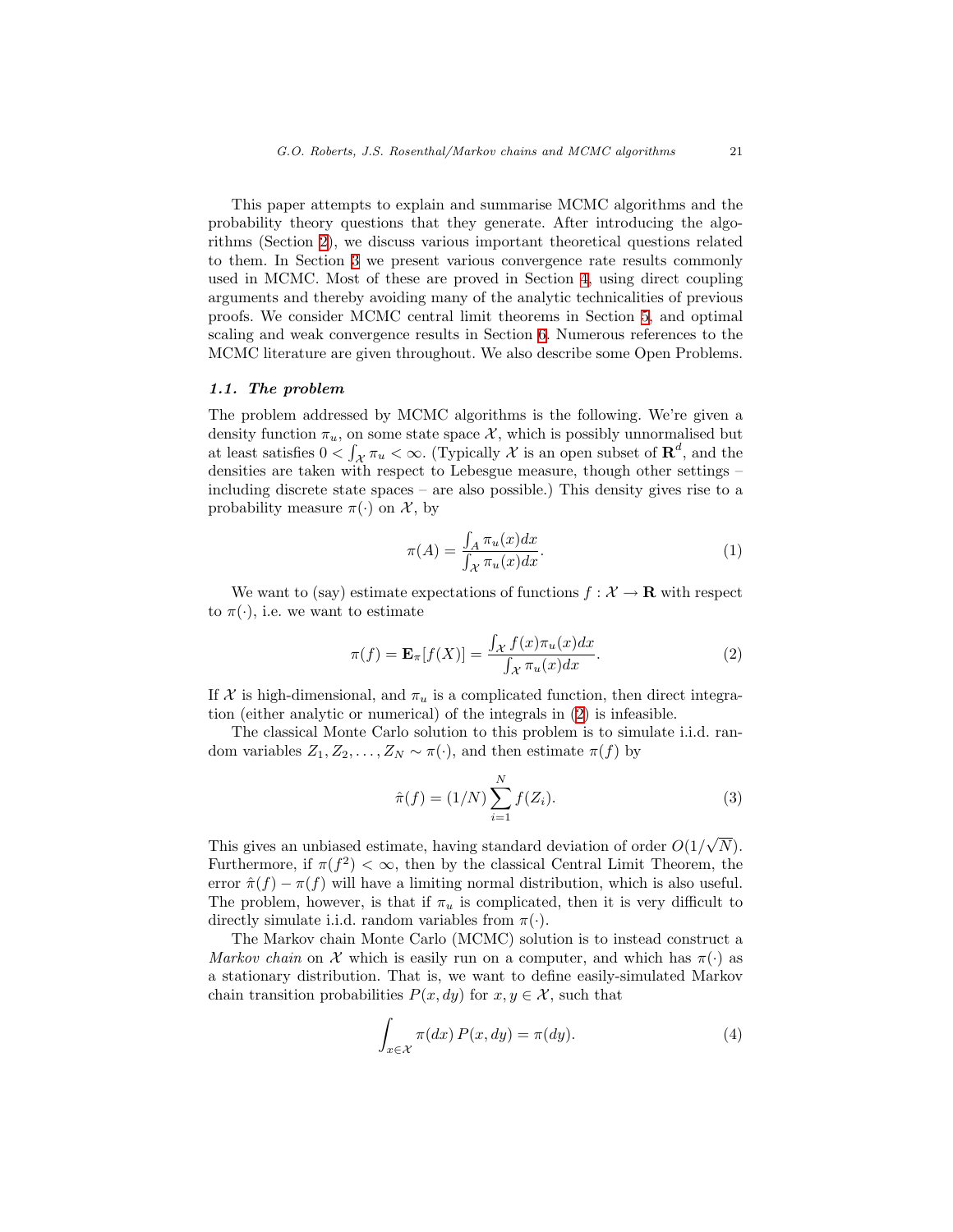Then hopefully (see Subsection [3.2](#page-10-0)), if we run the Markov chain for a long time (started from anywhere), then for large n the distribution of  $X_n$  will be approximately stationary:  $\mathcal{L}(X_n) \approx \pi(\cdot)$ . We can then (say) set  $Z_1 = X_n$ , and then restart and rerun the Markov chain to obtain  $Z_2$ ,  $Z_3$ , etc., and then do estimates as in [\(3](#page-1-1)).

It may seem at first to be even more difficult to find such a Markov chain, then to estimate  $\pi(f)$  directly. However, we shall see in the next section that constructing (and running) such Markov chains is often surprisingly straightforward.

Remark. In the practical use of MCMC, rather than start a fresh Markov chain for each new sample, often an entire tail of the Markov chain run  $\{X_n\}$  is used to create an estimate such as  $(N - B)^{-1} \sum_{i=B+1}^{N} f(X_i)$ , where the *burn-in* value B is hopefully chosen large enough that  $\mathcal{L}(X_B) \approx \pi(\cdot)$ . In that case the different  $f(X_i)$  are not independent, but the estimate can be computed more efficiently. Since many of the mathematical issues which arise are similar in either implementation, we largely ignore this modification herein.

Remark. MCMC is, of course, not the only way to sample or estimate from complicated probability distributions. Other possible sampling algorithms include "rejection sampling" and "importance sampling", not reviewed here; but these alternative algorithms only work well in certain particular cases and are not as widely applicable as MCMC algorithms.

# 1.2. Motivation: Bayesian Statistics Computations

While MCMC algorithms are used in many fields (statistical physics, computer science), their most widespread application is in Bayesian statistical inference.

Let  $L(\mathbf{y}|\theta)$  be the likelihood function (i.e., density of data y given unknown parameters  $\theta$ ) of a statistical model, for  $\theta \in \mathcal{X}$ . (Usually  $\mathcal{X} \subseteq \mathbb{R}^d$ .) Let the "prior" density of  $\theta$  be  $p(\theta)$ . Then the "posterior" distribution of  $\theta$  given y is the density which is proportional to

$$
\pi_u(\theta) \equiv L(\mathbf{y} \mid \theta) \, p(\theta).
$$

(Of course, the normalisation constant is simply the density for the data  $\mathbf{v}$ , though that constant may be impossible to compute.) The "posterior mean" of any functional  $f$  is then given by:

$$
\pi(f) = \frac{\int_{\mathcal{X}} f(x)\pi_u(x)dx}{\int_{\mathcal{X}} \pi_u(x)dx}.
$$

For this reason, Bayesians are anxious (even desperate!) to estimate such  $\pi(f)$ . Good estimates allow Bayesian inference can be used to estimate a wide variety of parameters, probabilities, means, etc. MCMC has proven to be extremely helpful for such Bayesian estimates, and MCMC is now extremely widely used in the Bayesian statistical community.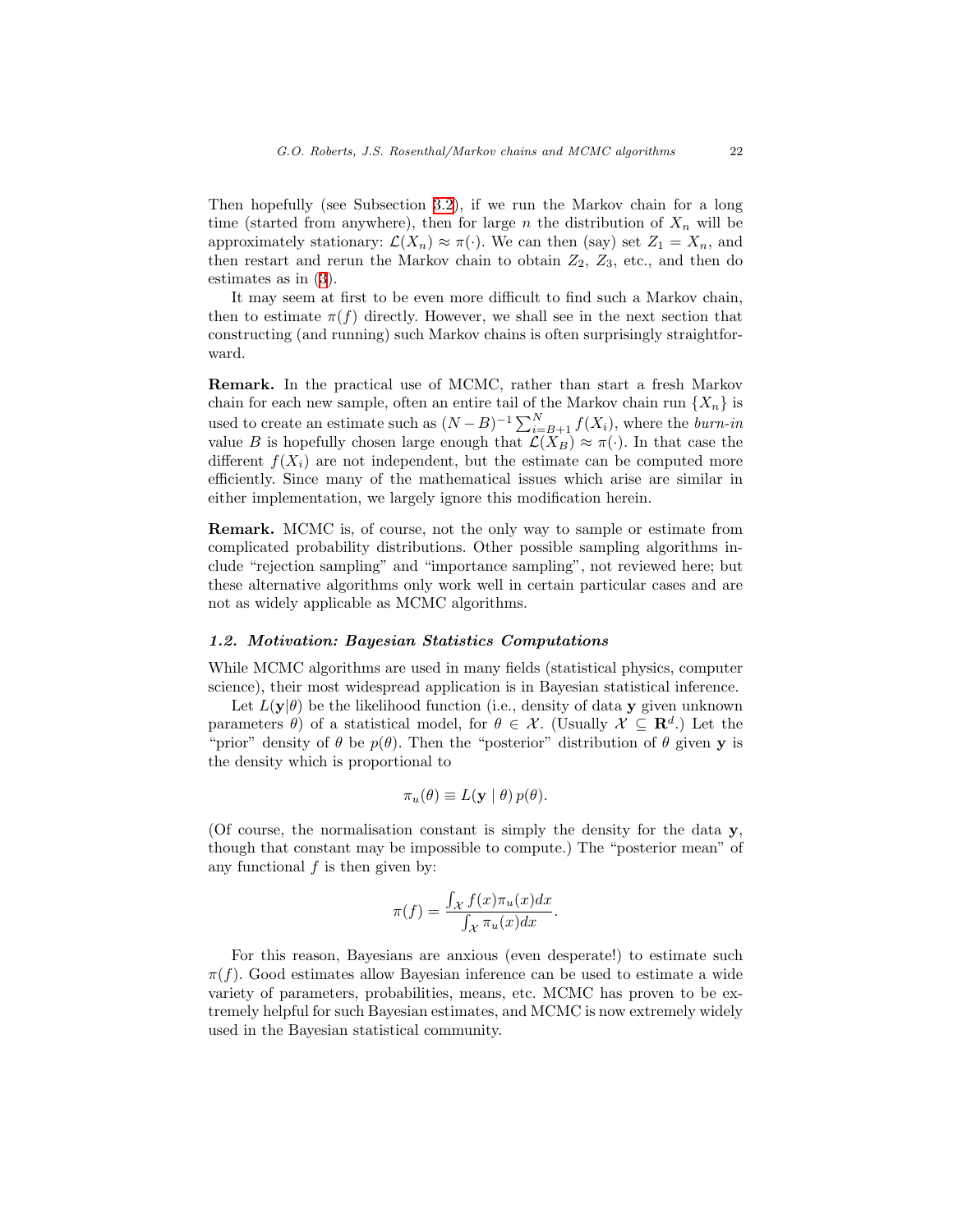# <span id="page-3-0"></span>2. Constructing MCMC Algorithms

We see from the above that an MCMC algorithm requires, given a probability distribution  $\pi(\cdot)$  on a state space X, a Markov chain on X which is easily runon a computer, and which has  $\pi(\cdot)$  as its stationary distribution as in ([4\)](#page-1-2). This section explains how such Markov chains are constructed. It thus provides motivation and context for the theory which follows; however, for the reader interested purely in the mathematical results, this section can be omitted with little loss of continuity.

A key notion is reversibility, as follows.

**Definition.** A Markov chain on a state space  $\mathcal{X}$  is *reversible* with respect to a probability distribution  $\pi(\cdot)$  on X, if

$$
\pi(dx) P(x, dy) = \pi(dy) P(y, dx), \qquad x, y \in \mathcal{X}.
$$

A very important property of reversibility is the following.

**Proposition 1.** If Markov chain is reversible with respect to  $\pi(\cdot)$ , then  $\pi(\cdot)$  is stationary for the chain.

Proof. We compute that

$$
\int_{x \in \mathcal{X}} \pi(dx) P(x, dy) = \int_{x \in \mathcal{X}} \pi(dy) P(y, dx) = \pi(dy) \int_{x \in \mathcal{X}} P(y, dx) = \pi(dy).
$$

We see from this lemma that, when constructing an MCMC algorithm, it suffices to create a Markov chain which is easily run, and which is reversible with respect to  $\pi(\cdot)$ . The simplest way to do so is to use the Metropolis-Hastings algorithm, as we now discuss.

#### 2.1. The Metropolis-Hastings Algorithm

Supposeagain that  $\pi(\cdot)$  has a (possibly unnormalised) density  $\pi_u$ , as in ([1\)](#page-1-3). Let  $Q(x, \cdot)$  be essentially any other Markov chain, whose transitions also have a (possibly unnormalised) density, i.e.  $Q(x, dy) \propto q(x, y) dy$ .

The Metropolis-Hastings algorithm proceeds as follows. First choose some  $X_0$ . Then, given  $X_n$ , generate a *proposal*  $Y_{n+1}$  from  $Q(X_n, \cdot)$ . Also flip an independent coin, whose probability of heads equals  $\alpha(X_n, Y_{n+1})$ , where

$$
\alpha(x, y) = \min\left[1, \frac{\pi_u(y) q(y, x)}{\pi_u(x) q(x, y)}\right].
$$

(To avoid ambiguity, we set  $\alpha(x, y) = 1$  whenever  $\pi(x) q(x, y) = 0$ .) Then, if the coin is heads, "accept" the proposal by setting  $X_{n+1} = Y_{n+1}$ ; if the coin is tails then "reject" the proposal by setting  $X_{n+1} = X_n$ . Replace n by  $n+1$  and repeat.

The reason for the unusual formula for  $\alpha(x, y)$  is the following: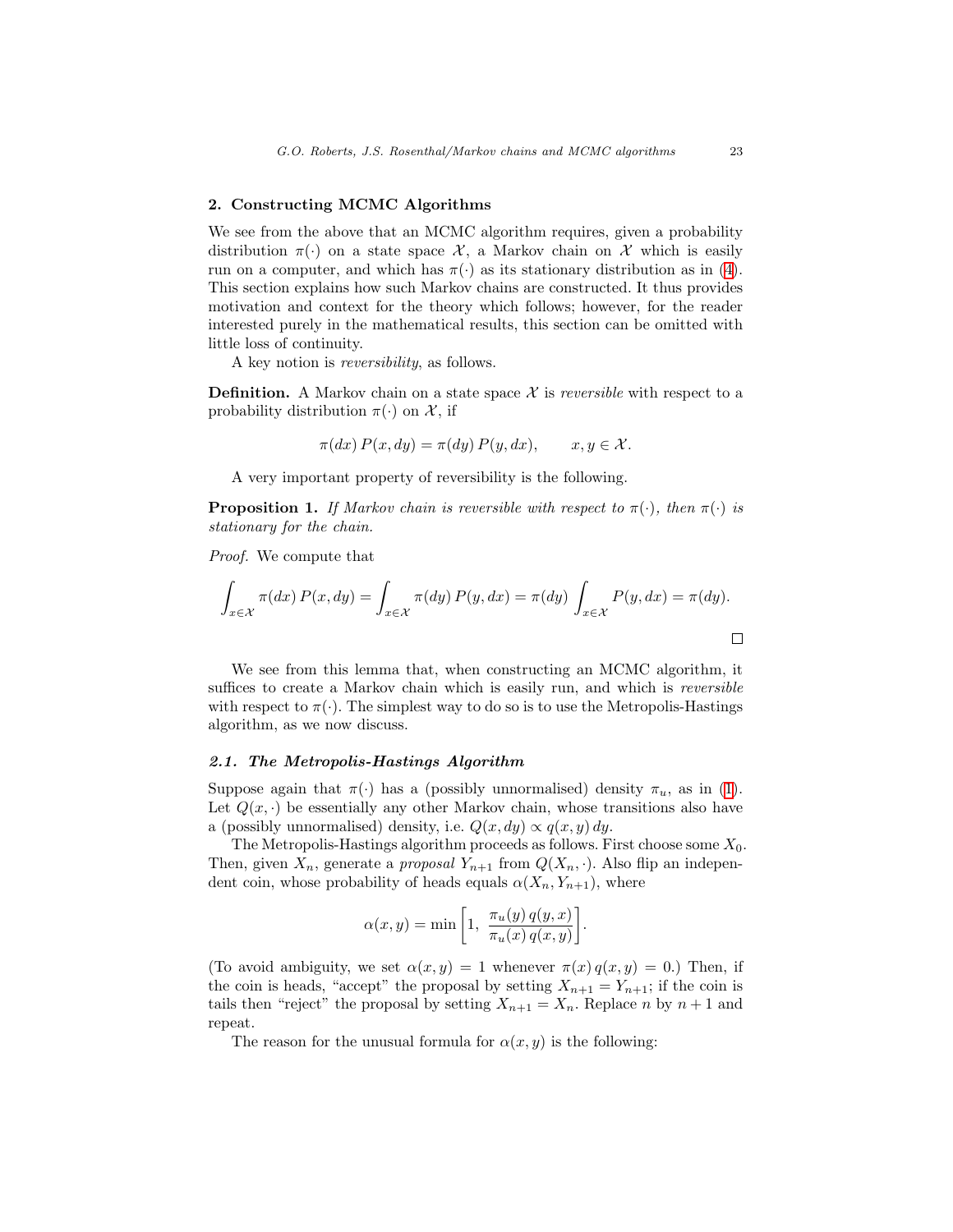Proposition 2. The Metropolis-Hastings algorithm (as described above) produces a Markov chain  $\{X_n\}$  which is reversible with respect to  $\pi(\cdot)$ .

Proof. We need to show

$$
\pi(dx) P(x, dy) = \pi(dy) P(y, dx).
$$

It suffices to assume  $x \neq y$  (since if  $x = y$  then the equation is trivial). But for  $x \neq y$ , setting  $c = \int_{\mathcal{X}} \pi_u(x) dx$ ,

$$
\pi(dx) P(x, dy) = [c^{-1} \pi_u(x) dx] [q(x, y) \alpha(x, y) dy]
$$
  
=  $c^{-1} \pi_u(x) q(x, y) \min \left[1, \frac{\pi_u(y) q(y, x)}{\pi_u(x) q(x, y)}\right] dx dy$   
=  $c^{-1} \min[\pi_u(x) q(x, y), \pi_u(y) q(y, x)] dx dy$ ,

which is symmetric in  $x$  and  $y$ .

To run the Metropolis-Hastings algorithm on a computer, we just need to be able to run the proposal chain  $Q(x, \cdot)$  (which is easy, for appropriate choices of Q), and then do the accept/reject step (which is easy, provided we can easily compute the densities at individual points). Thus, running the algorithm is quite feasible. Furthermore we need to compute only *ratios* of densities [e.g.  $\pi_u(y) / \pi_u(x)$ , so we don't require the normalising constants  $c = \int_{\mathcal{X}} \pi_u(x) dx$ .

However, this algorithm in turn suggests further questions. Most obviously, how should we choose the proposal distributions  $Q(x, \cdot)$ ? In addition, once  $Q(x, \cdot)$  is chosen, then will we really have  $\mathcal{L}(X_n) \approx \pi(\cdot)$  for large enough n? How large is large enough? We will return to these questions below.

Regarding the first question, there are many different classes of ways of choosing the proposal density, such as:

•Symmetric Metropolis Algorithm. Here  $q(x, y) = q(y, x)$ , and the acceptance probability simplifies to

$$
\alpha(x, y) = \min\left[1, \frac{\pi_u(y)}{\pi_u(x)}\right]
$$

•Random walk Metropolis-Hastings. Here  $q(x, y) = q(y - x)$ . For example, perhaps  $Q(x, \cdot) = N(x, \sigma^2)$ , or  $Q(x, \cdot) = \text{Uniform}(x - 1, x + 1)$ .

•Independence sampler. Here  $q(x, y) = q(y)$ , i.e.  $Q(x, \cdot)$  does not depend on x.

•Langevin algorithm. Here the proposal is generated by

$$
Y_{n+1} \sim N(X_n + (\delta/2) \nabla \log \pi(X_n), \delta),
$$

for some (small)  $\delta > 0$ . (This is motivated by a discrete approximation to a Langevin diffusion processes.)

More about optimal choices of proposal distributions will be discussed in a later section, as will the second question about time to stationarity (i.e. how large does  $n$  need to be).

 $\Box$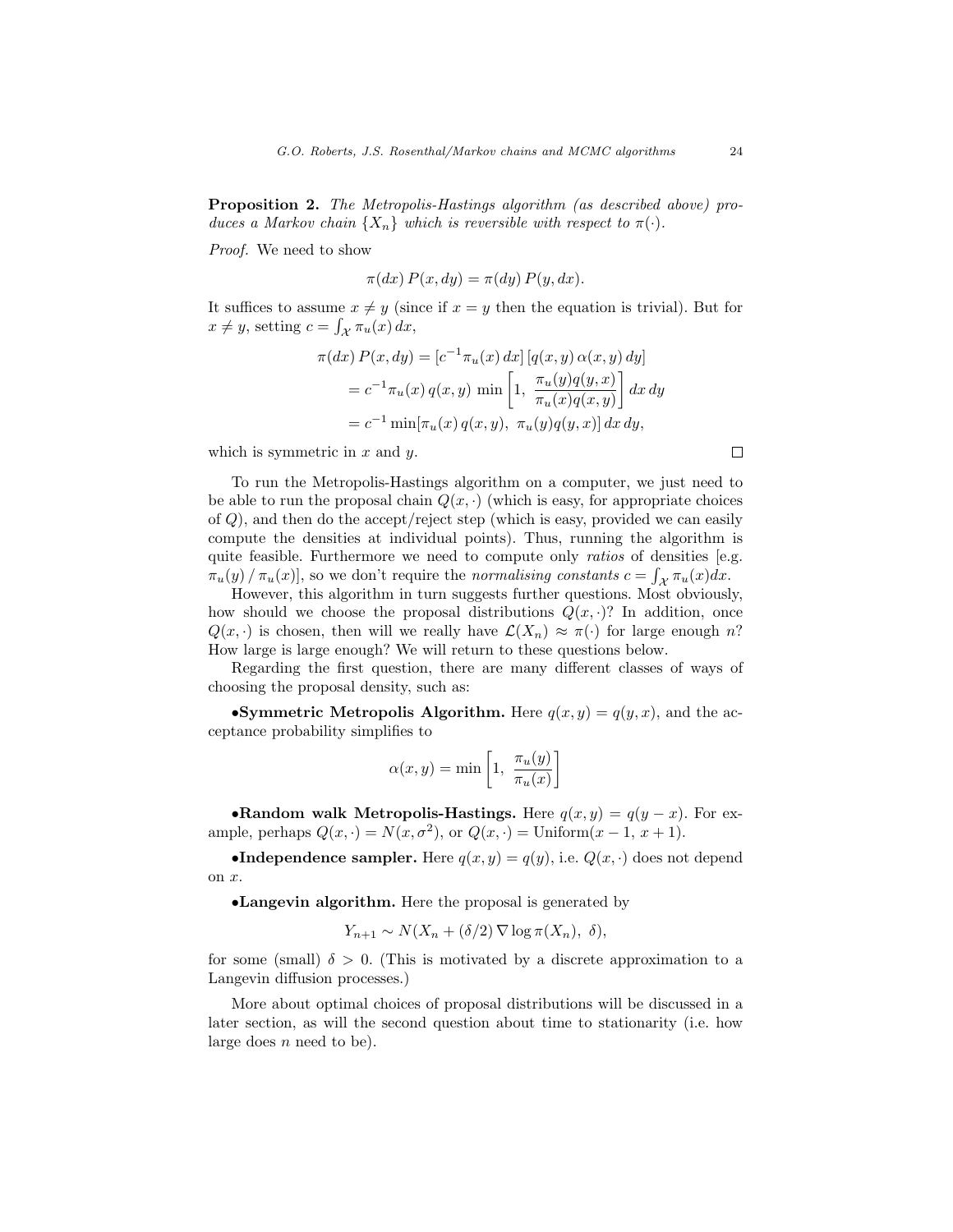# 2.2. Combining Chains

If  $P_1$  and  $P_2$  are two different chains, each having stationary distribution  $\pi(\cdot)$ , then the new chain  $P_1P_2$  also has stationary distribution  $\pi(\cdot)$ .

Thus, it is perfectly acceptable, and quite common (see e.g. Tierney[[93\]](#page-51-0) and [[69](#page-49-1)]), to make new MCMC algorithms out of old ones, by specifying that the new algorithm applies first the chain  $P_1$ , then the chain  $P_2$ , then the chain  $P_1$ again, etc. (And, more generally, it is possible to combine many different chains in this manner.)

Note that, even if each of  $P_1$  and  $P_2$  are reversible, the combined chain  $P_1P_2$ will in general *not* be reversible. It is for this reason that it is important, when studying MCMC, to allow for non-reversible chains as well.

# 2.3. The Gibbs Sampler

The Gibbs sampler is also known as the "heat bath" algorithm, or as "Glauber dynamics". Suppose again that  $\pi_u(\cdot)$  is d-dimensional density, with X an open subset of  $\mathbf{R}^d$ , and write  $\mathbf{x} = (x_1, \dots, x_d)$ .

The  $i^{\text{th}}$  component Gibbs sampler is defined such that  $P_i$  leaves all components besides i unchanged, and replaces the  $i<sup>th</sup>$  component by a draw from the full conditional distribution of  $\pi(\cdot)$  conditional on <u>all</u> the other components.

More formally, let

$$
S_{x,i,a,b} = \{ y \in \mathcal{X}; y_j = x_j \text{ for } j \neq i, \text{ and } a \leq y_i \leq b \}.
$$

Then

$$
P_i(x, S_{x,i,a,b}) = \frac{\int_a^b \pi_u(x_1, \dots, x_{i-1}, t, x_{i+1}, \dots, x_n) dt}{\int_{-\infty}^{\infty} \pi_u(x_1, \dots, x_{i-1}, t, x_{i+1}, \dots, x_n) dt}, \quad a \le b.
$$

It follows immediately (from direct computation, or from the definition of conditional density), that  $P_i$ , is reversible with respect to  $\pi(\cdot)$ . (In fact,  $P_i$ may be regarded as a special case of a Metropolis-Hastings algorithm, with  $\alpha(x, y) \equiv 1$ .) Hence,  $P_i$  has  $\pi(\cdot)$  as a stationary distribution.

We then construct the full Gibbs sampler out of the various  $P_i$ , by combining them (as in the previous subsection) in one of two ways:

#### •The deterministic-scan Gibbs sampler is

$$
P = P_1 P_2 \dots P_d.
$$

That is, it performs the d different Gibbs sampler components, in sequential order.

•The random-scan Gibbs sampler is

$$
P = \frac{1}{d} \sum_{i=1}^{d} P_i.
$$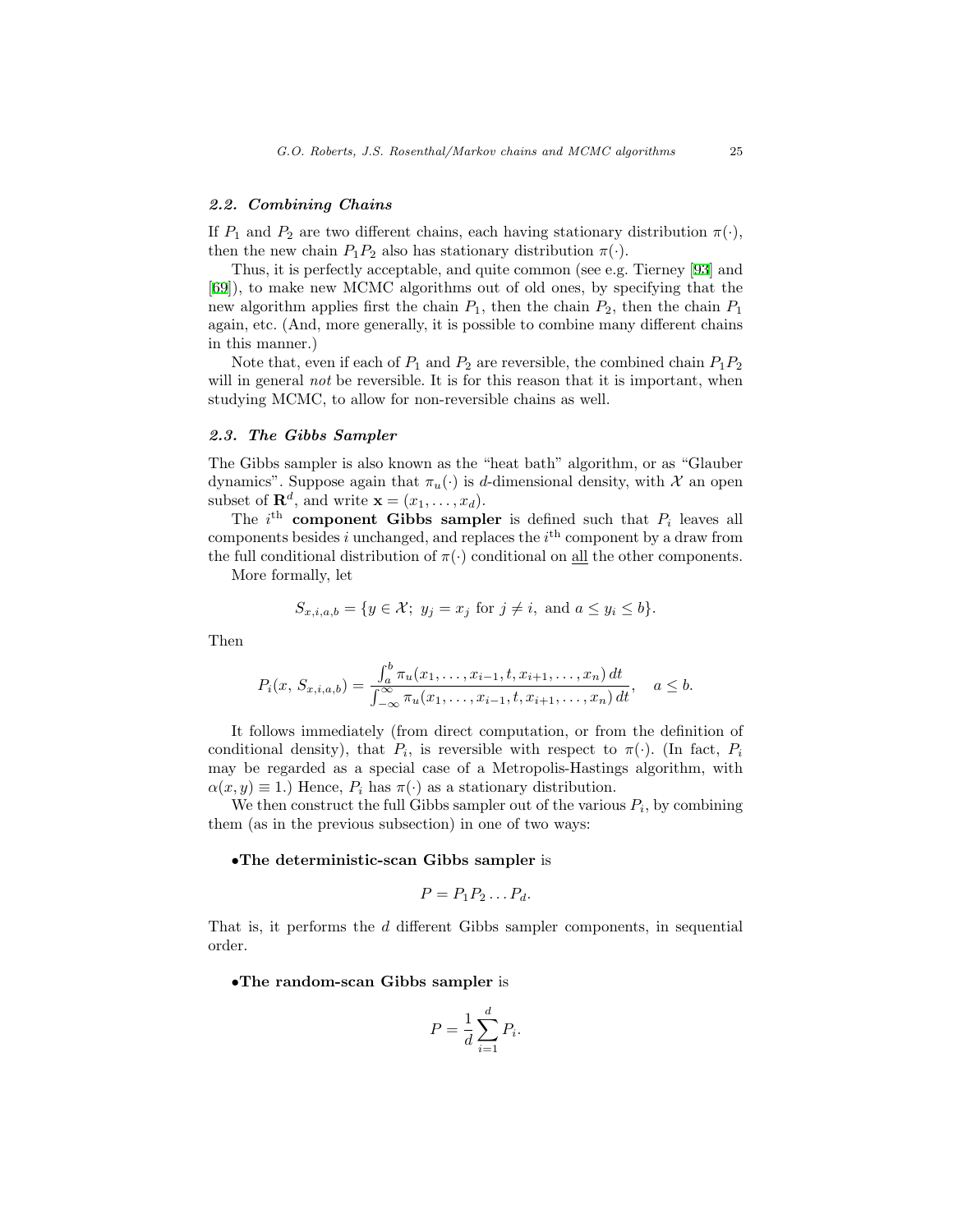That is, it does one of the d different Gibbs sampler components, chosen uniformly at random.

Either version produces an MCMC algorithm having  $\pi(\cdot)$  as its stationary distribution. The output of a Gibbs sampler is thus a "zig-zag pattern", where the components get updated one at a time. (Also, the random-scan Gibbs sampler is reversible, while the deterministic-scan Gibbs sampler usually is not.)

# 2.4. Detailed Bayesian Example: Variance Components Model

We close this section by presenting a typical example of a target density  $\pi_u$  that arises in Bayesian statistics, in an effort to illustrate the problems and issues which arise.

The model involves fixed constant  $\mu_0$  and positive constants  $a_1, b_1, a_2, b_2$ , and  $\sigma_0^2$ . It involves three hyperparameters,  $\sigma_\theta^2$ ,  $\sigma_e^2$ , and μ, each having priors based upon these constants as follows:  $\sigma_{\theta}^2 \sim IG(a_1, b_1); \quad \sigma_{e}^2 \sim IG(a_2, b_2);$  and  $\mu \sim N(\mu_0, \sigma_0^2)$ . It involves K further parameters  $\theta_1, \theta_2, \ldots, \theta_K$ , conditionally independent given the above hyperparameters, with  $\theta_i \sim N(\mu, \sigma_\theta^2)$ . In terms of these parameters, the data  $\{Y_{ij}\}\ (1 \leq i \leq K, \ 1 \leq j \leq J)$  are assumed to be distributed as  $Y_{ij} \sim N(\theta_i, \sigma_e^2)$ , conditionally independently given the parameters. A graphical representation of the model is as follows:

$$
\mu
$$
\n
$$
\theta_1 \quad \dots \quad \theta_K \qquad \qquad \theta_i \sim N(\mu, \sigma_\theta^2)
$$
\n
$$
\downarrow \qquad \qquad \downarrow
$$
\n
$$
Y_{11}, \dots, Y_{1J} \qquad Y_{K1}, \dots, Y_{KJ} \qquad \qquad Y_{ij} \sim N(\theta_i, \sigma_e^2)
$$

The Bayesian paradigm then involves conditioning on the values of the data  ${Y_{ii}}$ , and considering the joint distribution of all  $K+3$  parameters given this data. That is, we are interested in the distribution

$$
\pi(\cdot) = \mathcal{L}(\sigma_{\theta}^2, \sigma_{e}^2, \mu, \theta_1, \ldots, \theta_K | \{Y_{ij}\}),
$$

defined on the state space  $\mathcal{X} = (0, \infty)^2 \times \mathbf{R}^{K+1}$ . We would like to sample from this distribution  $\pi(\cdot)$ . We compute that this distribution's unnormalised density is given by

$$
\pi_u(\sigma_\theta^2, \sigma_e^2, \mu, \theta_1, \dots, \theta_K) \propto
$$
  
\n
$$
e^{-b_1/\sigma_\theta^2} \sigma_\theta^{2-a_1-1} e^{-b_2/\sigma_e^2} \sigma_e^{2-a_2-1} e^{-(\mu-\mu_0)^2/2\sigma_0^2}
$$
  
\n
$$
\times \prod_{i=1}^K [e^{-(\theta_i-\mu)^2/2\sigma_\theta^2}/\sigma_\theta] \times \prod_{i=1}^K \prod_{j=1}^J [e^{-(Y_{ij}-\theta_i)^2/2\sigma_e^2}/\sigma_e].
$$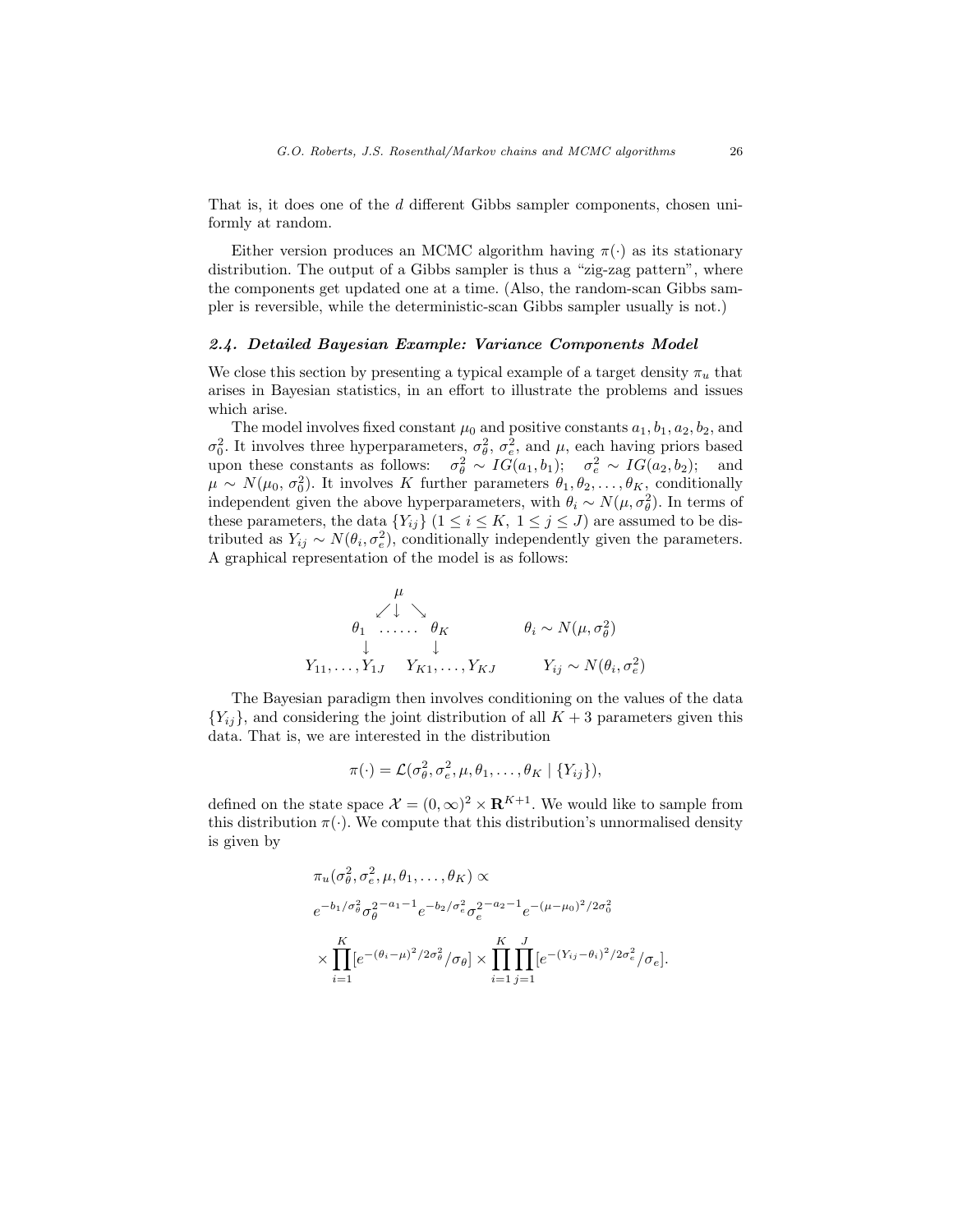This is a very typical target density for MCMC in statistics, in that it is highdimensional  $(K+3)$ , its formula is messy and irregular, it is positive throughout  $\mathcal{X}$ , and it is larger in "center" of  $\mathcal{X}$  and smaller in "tails" of  $\mathcal{X}$ .

We now consider constructing MCMC algorithms to sample from the target density  $\pi_u$ . We begin with the Gibbs sampler. To run a Gibbs sampler, we require the full conditionals distributions, computed (without difficulty since they are all one-dimensional) to be as follows:

$$
\mathcal{L}(\sigma_{\theta}^{2} \mid \mu, \sigma_{e}^{2}, \theta_{1}, \dots, \theta_{K}, Y_{ij}) = IG\left(a_{1} + \frac{1}{2}K, b_{1} + \frac{1}{2}\sum_{i}(\theta_{i} - \mu)^{2}\right);
$$
\n
$$
\mathcal{L}(\sigma_{e}^{2} \mid \mu, \sigma_{\theta}^{2}, \theta_{1}, \dots, \theta_{K}, Y_{ij}) = IG\left(a_{2} + \frac{1}{2}KJ, b_{2} + \frac{1}{2}\sum_{i,j}(Y_{ij} - \theta_{i})^{2}\right);
$$
\n
$$
\mathcal{L}(\mu \mid \sigma_{\theta}^{2}, \sigma_{e}^{2}, \theta_{1}, \dots, \theta_{K}, Y_{ij}) = N\left(\frac{\sigma_{\theta}^{2}\mu_{0} + \sigma_{0}^{2}\sum_{i}\theta_{i}}{\sigma_{\theta}^{2} + K\sigma_{0}^{2}}, \frac{\sigma_{\theta}^{2}\sigma_{0}^{2}}{\sigma_{\theta}^{2} + K\sigma_{0}^{2}}\right);
$$
\n
$$
\mathcal{L}(\theta_{i} \mid \mu, \sigma_{\theta}^{2}, \sigma_{e}^{2}, \theta_{1}, \dots, \theta_{i-1}, \theta_{i+1}, \dots, \theta_{K}, Y_{ij}) = N\left(\frac{J\sigma_{\theta}^{2}\overline{Y}_{i} + \sigma_{e}^{2}\mu}{J\sigma_{\theta}^{2} + \sigma_{e}^{2}}, \frac{\sigma_{\theta}^{2}\sigma_{e}^{2}}{J\sigma_{\theta}^{2} + \sigma_{e}^{2}}\right),
$$

where  $\overline{Y}_i = \frac{1}{J} \sum_{j=1}^J Y_{ij}$ , and the last equation holds for  $1 \leq i \leq K$ . The Gibbs sampler then proceeds by updating the  $K + 3$  variables, in turn (either deterministic or random scan), according to the above conditional distributions. This is feasible since the conditional distributions are all easily simulated (IG and N). In fact, it appears to work well, both in practice and according to various theoretical results; this model was one of the early statistical applications of the Gibbs sampler by Gelfand and Smith [\[30](#page-46-0)], and versions of it have been used and studied often (see e.g.[[79\]](#page-50-1), [\[57](#page-48-1)], [\[82](#page-50-2)],[[20\]](#page-46-1), [\[44](#page-47-3)],[[45\]](#page-47-4)).

Alternatively, we can run a Metropolis-Hastings algorithm for this model. For example, we might choose a symmetric random-walk Metropolis algorithm with proposals of the form  $N(X_n, \sigma^2 I_{K+3})$  for some  $\sigma^2 > 0$  (say). Then, given  $X_n$ , the algorithm would proceed as follows:

- 1. Choose  $Y_{n+1} \sim N(X_n, \sigma^2 I_{K+3});$
- 2. Choose  $U_{n+1} \sim$  Uniform[0, 1];
- 3. If  $U_{n+1} < \pi_u(Y_{n+1}) / \pi_u(X_n)$ , then set  $X_{n+1} = Y_{n+1}$  (accept). Otherwise set  $X_{n+1} = X_n$  (reject).

This MCMC algorithm also appears to work well for this model, at least if the value of  $\sigma^2$  is chosen appropriately (as discussed in Section [6](#page-40-0)). We conclude that, for such "typical" target distributions  $\pi(\cdot)$ , both the Gibbs sampler and appropriate Metropolis-Hastings algorithms perform well in practice, and allow us to sample from  $\pi(\cdot)$ .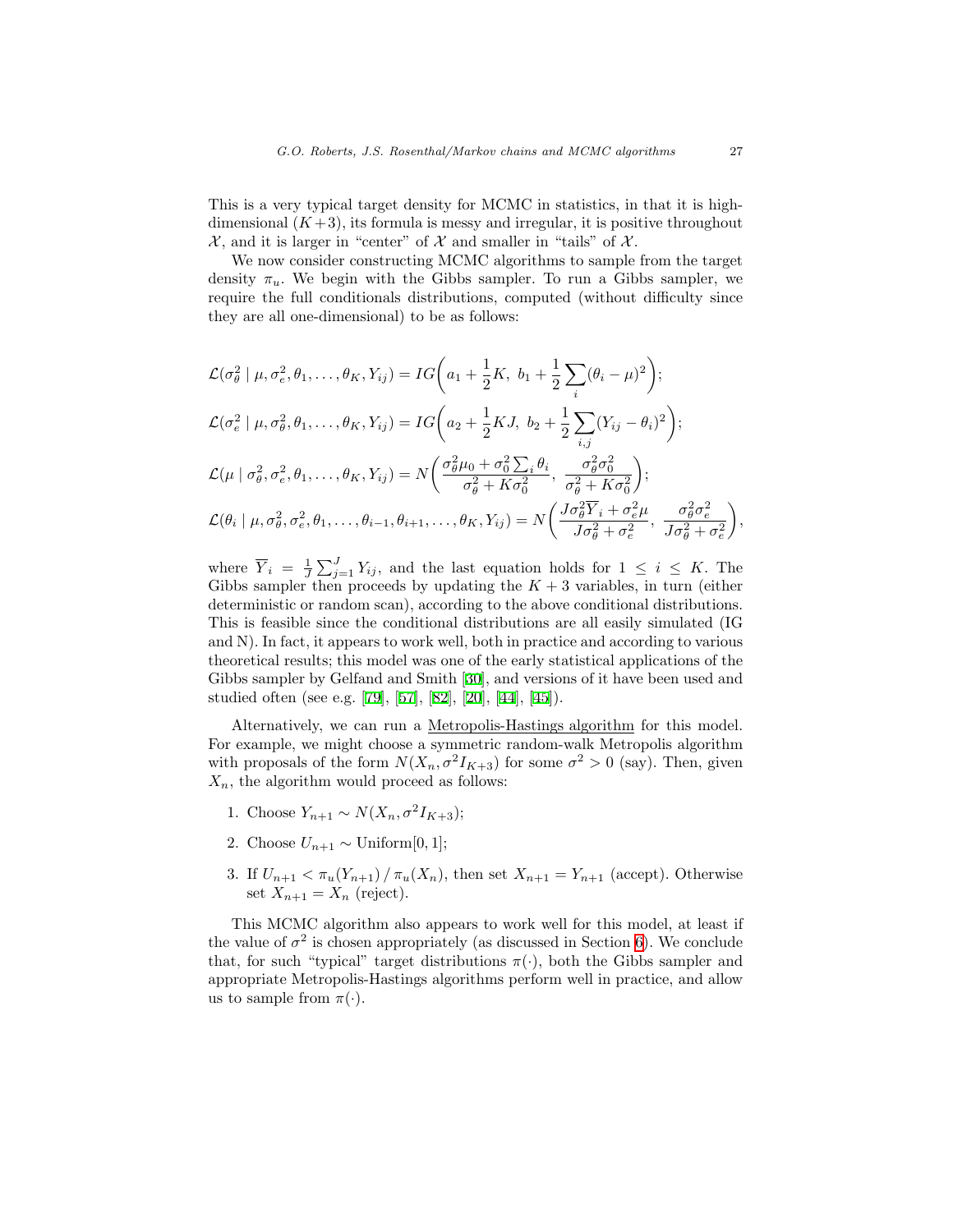# <span id="page-8-0"></span>3. Bounds on Markov Chain Convergence Times

Once we know how to construct (and run) lots of different MCMC algorithms, other questions arise. Most obviously, do they converge to the distribution  $\pi(\cdot)$ ? And, how quickly does this convergence take place?

To proceed, write  $P^n(x, A)$  for the *n*-step transition law of the Markov chain:

$$
P^n(x, A) = \mathbf{P}[X_n \in A \mid X_0 = x].
$$

The main MCMC convergence questions are, is  $P^{n}(x, A)$  "close" to  $\pi(A)$  for large enough  $n$ ? And, how large is large enough?

# 3.1. Total Variation Distance

We shall measure the distance to stationary in terms of total variation distance, defined as follows:

**Definition.** The total variation distance between two probability measures  $\nu_1(\cdot)$ and  $\nu_2(\cdot)$  is:

$$
\|\nu_1(\cdot) - \nu_2(\cdot)\| = \sup_A |\nu_1(A) - \nu_2(A)|.
$$

We can then ask, is  $\lim_{n\to\infty} ||P^n(x, \cdot) - \pi(\cdot)|| = 0$ ? And, given  $\epsilon > 0$ , how large must n be so that  $||P^n(x, \cdot) - \pi(\cdot)|| < \epsilon$ ? We consider such questions herein.

We first pause to note some simple properties of total variation distance.

<span id="page-8-1"></span>**Proposition 3.** (a)  $\|\nu_1(\cdot) - \nu_2(\cdot)\| = \sup_{f: \mathcal{X} \to [0,1]} |\int f d\nu_1 - \int f d\nu_2|$ . (b)  $\|\nu_1(\cdot) - \nu_2(\cdot)\| = \frac{1}{b-a} \sup_{f:\mathcal{X}\to[a,b]} |\int f d\nu_1 - \int f d\nu_2|$  for any  $a < b$ , and in particular  $\|\nu_1(\cdot) - \nu_2(\cdot)\| = \frac{1}{2} \sup_{f: \mathcal{X} \to [-1,1]} |\int f d\nu_1 - \int f d\nu_2|.$ (c) If  $\pi(\cdot)$  is stationary for a Markov chain kernel P, then  $||P^n(x, \cdot) - \pi(\cdot)||$  is non-increasing in n, i.e.  $||P^n(x, \cdot) - \pi(\cdot)|| \leq ||P^{n-1}(x, \cdot) - \pi(\cdot)||$  for  $n \in \mathbb{N}$ . (d) More generally, letting  $(\nu_i P)(A) = \int \nu_i(dx) P(x, A)$ , we always have  $\|(\nu_1 P)(\cdot) (\nu_2 P)(\cdot)$   $\leq$   $\|\nu_1(\cdot) - \nu_2(\cdot)\|.$ 

(e) Let  $t(n) = 2 \sup_{x \in \mathcal{X}} ||P^n(x, \cdot) - \pi(\cdot)||$ , where  $\pi(\cdot)$  is stationary. Then t is sub-multiplicative, i.e.  $t(m+n) \leq t(m) t(n)$  for  $m, n \in \mathbb{N}$ .

(f) If  $\mu(\cdot)$  and  $\nu(\cdot)$  have densities q and h, respectively, with respect to some σ-finite measure  $ρ(·)$ , and  $M = max(g, h)$  and  $m = min(g, h)$ , then

$$
\|\mu(\cdot) - \nu(\cdot)\| = \frac{1}{2} \int_{\mathcal{X}} (M - m) \, d\rho = 1 - \int_{\mathcal{X}} m \, d\rho.
$$

(g) Given probability measures  $\mu(\cdot)$  and  $\nu(\cdot)$ , there are jointly defined random variables X and Y such that  $X \sim \mu(\cdot)$ ,  $Y \sim \nu(\cdot)$ , and  $\mathbf{P}[X = Y] = 1 - ||\mu(\cdot) - \mu||$  $\nu(\cdot)\|$ .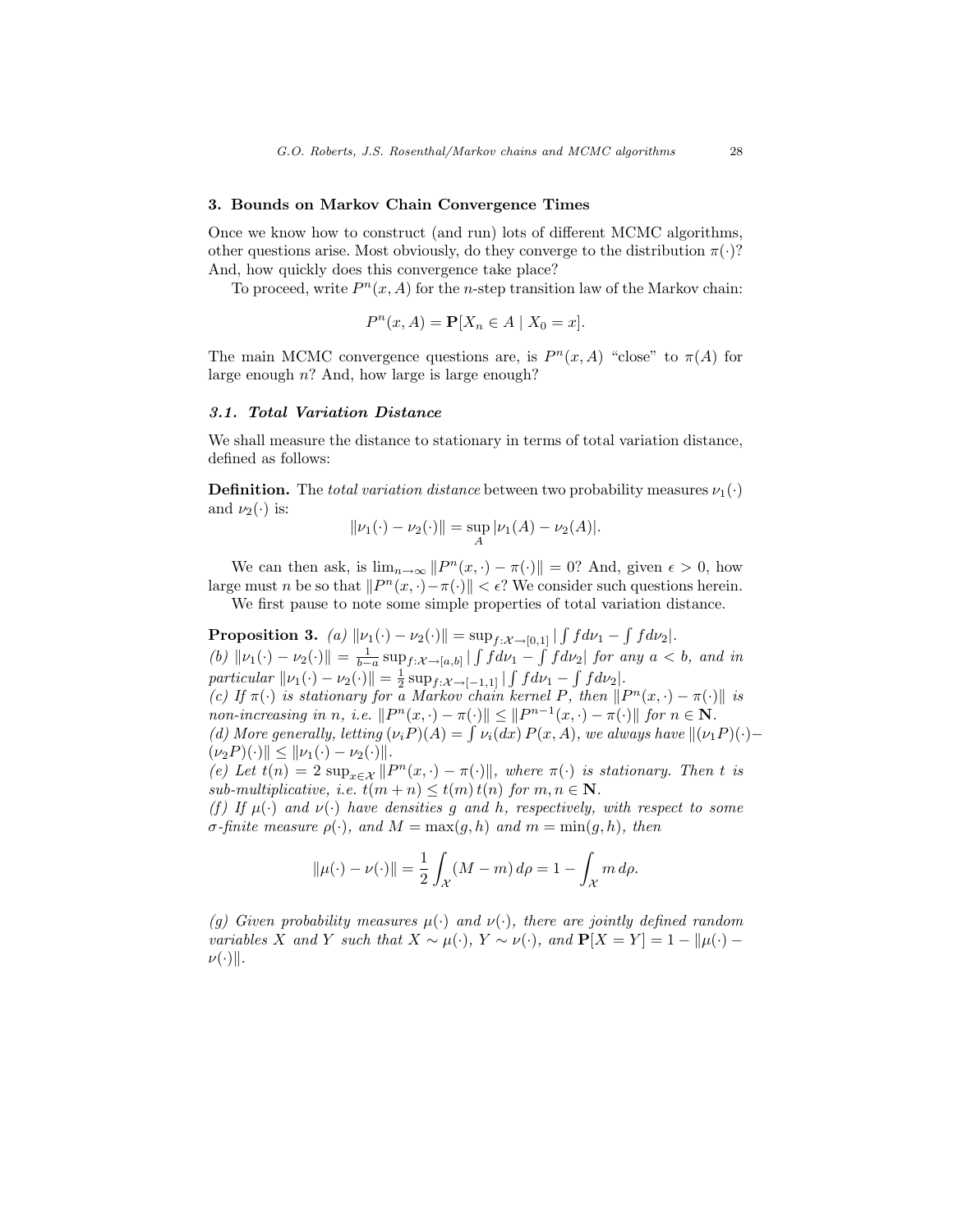*Proof.* For (a), let  $\rho(\cdot)$  be any  $\sigma$ -finite measure such that  $\nu_1 \ll \rho$  and  $\nu_2 \ll \rho$ (e.g.  $\rho = \nu_1 + \nu_2$ ), and set  $g = d\nu_1/d\rho$  and  $h = d\nu_2/d\rho$ . Then  $|\int f d\nu_1 - \int f d\nu_2|$  $\int \int f(g-h) d\rho$ . This is maximised (over all  $0 \le f \le 1$ ) when  $f = 1$  on  $\{g > h\}$ and  $f = 0$  on  $\{h > g\}$  (or vice-versa), in which case it equals  $|\nu_1(A) - \nu_2(A)|$ for  $A = \{g > h\}$  (or  $\{g < h\}$ ), thus proving the equivalence.

Part (b) follows very similarly to (a), except now  $f = b$  on  $\{g > h\}$  and  $f = a$ on  $\{g < h\}$  (or vice-versa), leading to  $\left| \int f d\nu_1 - \int f d\nu_2 \right| = (b-a) |\nu_1(A) - \nu_2(A)|$ .

For part (c), we compute that

$$
|P^{n+1}(x, A) - \pi(A)| = \left| \int_{y \in \mathcal{X}} P^n(x, dy) P(y, A) - \int_{y \in \mathcal{X}} \pi(dy) P(y, A) \right|
$$
  
= 
$$
\left| \int_{y \in \mathcal{X}} P^n(x, dy) f(y) - \int_{y \in \mathcal{X}} \pi(dy) f(y) \right| \leq ||P^n(x, \cdot) - \pi(\cdot)||,
$$

where  $f(y) = P(y, A)$ , and where the inequality comes from part (a).

Part (d) follows very similarly to part (c).

Part (e) follows since  $t(n)$  is an  $L^{\infty}$  operator norm of  $P^n$  (cf. Meyn and Tweedie [\[54](#page-48-2)], Lemma 16.1.1). More specifically, let  $\hat{P}(x, \cdot) = P^{n}(x, \cdot) - \pi(\cdot)$  and  $\hat{Q}(x, \cdot) = P^m(x, \cdot) - \pi(\cdot)$ , so that

$$
(\hat{P}\hat{Q}f)(x) \equiv \int_{y \in \mathcal{X}} f(y) \int_{z \in \mathcal{X}} [P^n(x, dz) - \pi(dz)] [\mathbf{P}^m(z, dy) - \pi(dy)]
$$
  

$$
= \int_{y \in \mathcal{X}} f(y) [P^{n+m}(x, dy) - \pi(dy) - \pi(dy) + \pi(dy)]
$$
  

$$
= \int_{y \in \mathcal{X}} f(y) [P^{n+m}(x, dy) - \pi(dy)].
$$

Then let  $f: \mathcal{X} \to [0,1]$ , let  $g(x) = (\hat{Q}f)(x) \equiv \int_{y \in \mathcal{X}} \hat{Q}(x, dy) f(y)$ , and let  $g^* = \sup_{x \in \mathcal{X}} |g(x)|$ . Then  $g^* \leq \frac{1}{2} t(m)$  by part (a). Now, if  $g^* = 0$ , then clearly  $\hat{P} \hat{Q} f = 0$ . Otherwise, we compute that

<span id="page-9-0"></span>
$$
2 \sup_{x \in \mathcal{X}} |(\hat{P}\hat{Q}f)(x)| = 2 g^* \sup_{x \in \mathcal{X}} |(\hat{P}[g/g^*])(x)| \le t(m) \sup_{x \in \mathcal{X}} (\hat{P}[g/g^*])(x)|. \tag{5}
$$

Since  $-1 \le g/g^* \le 1$ , we have  $(\hat{P}[g/g^*])(x) \le 2||P^n(x,\cdot) - \pi(\cdot)||$  by part (b), so that  $\sup_{x \in \mathcal{X}} (\tilde{P}[g/g^*])(x) \leq t(n)$ . The result then follows from part (a) together with  $(5)$ .

The first equality of part (f) follows since, as in the proof of part (b) with  $a = -1$  and  $b = 1$ , we have

$$
\|\mu(\cdot) - \nu(\cdot)\| = \frac{1}{2} \Big( \int_{g > h} (g - h) \, d\rho + \int_{h > g} (h - g) \, d\rho \Big) = \frac{1}{2} \int_{\mathcal{X}} (M - m) \, d\rho.
$$

The second equality of part (f) then follows since  $M + m = g + h$ , so that  $\int_{\mathcal{X}} (M+m) d\rho = 2$ , and hence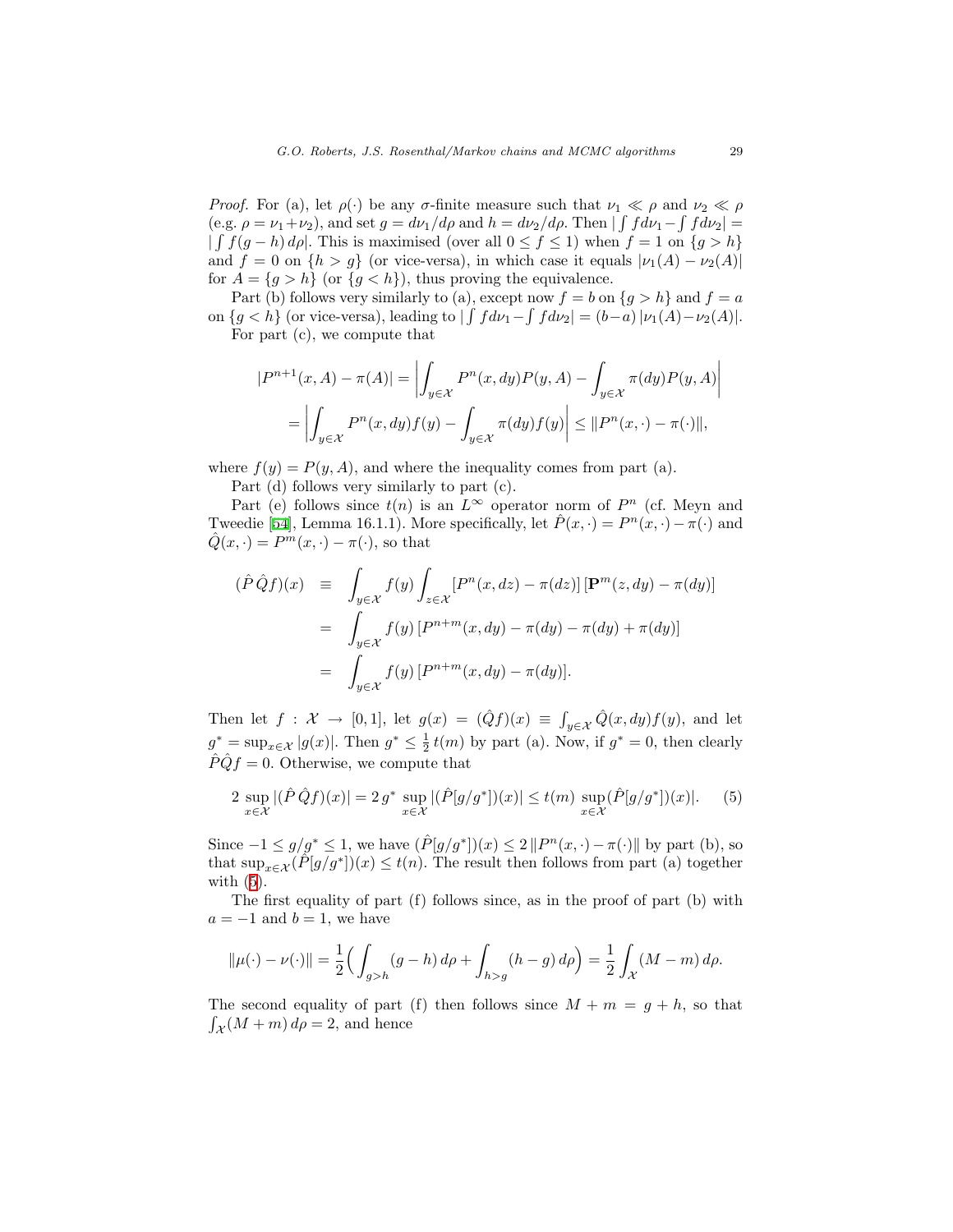$$
\frac{1}{2} \int_{\mathcal{X}} (M-m) d\rho = 1 - \frac{1}{2} \left( 2 - \int_{\mathcal{X}} (M-m) d\rho \right)
$$
  
=  $1 - \frac{1}{2} \int_{\mathcal{X}} ((M+m) - (M-m)) d\rho = 1 - \int_{\mathcal{X}} m d\rho.$ 

For part (g), we let  $a = \int_{\mathcal{X}} m \, d\rho$ ,  $b = \int_{\mathcal{X}} (g - m) \, d\rho$ , and  $c = \int_{\mathcal{X}} (h - m) \, d\rho$ . The statement is trivial if any of  $a, b, c$  equal zero, so assume they are all positive. We then jointly construct random variables  $Z, U, V, I$  such that  $Z$  has density  $m/a$ , U has density  $(g - m)/b$ , V has density  $(h - m)/b$ , and I is independent of  $Z, U, V$  with  $P[I = 1] = a$  and  $P[I = 0] = 1 - a$ . We then let  $X = Y = Z$  if I = 1, and  $X = U$  and  $Y = V$  if I = 0. Then it is easily checked that  $X \sim \mu(\cdot)$ and  $Y \sim \nu(\cdot)$ . Furthermore U and V have disjoint support, so  $P[U = V] = 0$ . Then using part (f),

$$
\mathbf{P}[X = Y] = \mathbf{P}[I = 1] = a = 1 - ||\mu(\cdot) - \nu(\cdot)||,
$$

as claimed.

Remark. Proposition [3\(](#page-8-1)e) is false without the factor of 2. For example, suppose  $\mathcal{X} = \{1, 2\}$ , with  $P(1, \{1\}) = 0.3$ ,  $P(1, \{2\}) = 0.7$ ,  $P(2, \{1\}) = 0.4$ ,  $P(2, \{2\}) =$ 0.6,  $\pi(1) = \frac{4}{11}$ , and  $\pi(2) = \frac{7}{11}$ . Then  $\pi(\cdot)$  is stationary, and  $\sup_{x \in \mathcal{X}} || P(x, \cdot) - \frac{3}{11}$ .  $\|\pi(\cdot)\| = 0.0636$ , and  $\sup_{x \in \mathcal{X}} \|\vec{P}^2(x, \cdot) - \pi(\cdot)\| = 0.00636$ , but  $0.00636 > (0.0636)^2$ . On the other hand, some authors instead define total variation distance as twice the value used here, in which case the factor of 2 in Proposition  $3(e)$  is not written explicitly.

# <span id="page-10-0"></span>3.2. Asymptotic Convergence

Even if a Markov chain has stationary distribution  $\pi(\cdot)$ , it may still fail to converge to stationarity:

**Example 1.** Suppose  $\mathcal{X} = \{1, 2, 3\}$ , with  $\pi\{1\} = \pi\{2\} = \pi\{3\} = 1/3$ . Let  $P(1,\{1\}) = P(1,\{2\}) = P(2,\{1\}) = P(2,\{2\}) = 1/2$ , and  $P(3,\{3\}) = 1$ . Then  $\pi(\cdot)$  is stationary. However, if  $X_0 = 1$ , then  $X_n \in \{1,2\}$  for all n, so  $P(X_n = 3) = 0$  for all n, so  $P(X_n = 3) \nrightarrow \pi {3}$ , and the distribution of  $X_n$  does not converge to  $\pi(\cdot)$ . (In fact, here the stationary distribution is not *unique*, and the distribution of  $X_n$  converges to a different stationary distribution defined by  $\pi\{1\} = \pi\{2\} = 1/2.$ 

The above example is "reducible", in that the chain can never get from state 1 to state 3, in any number of steps. Now, the classical notion of "irreducibility" is that the chain has positive probability of eventually reaching any state from any other state, but if  $X$  is uncountable then that condition is impossible. Instead, we demand the weaker condition of  $\phi$ -irreducibility:

 $\Box$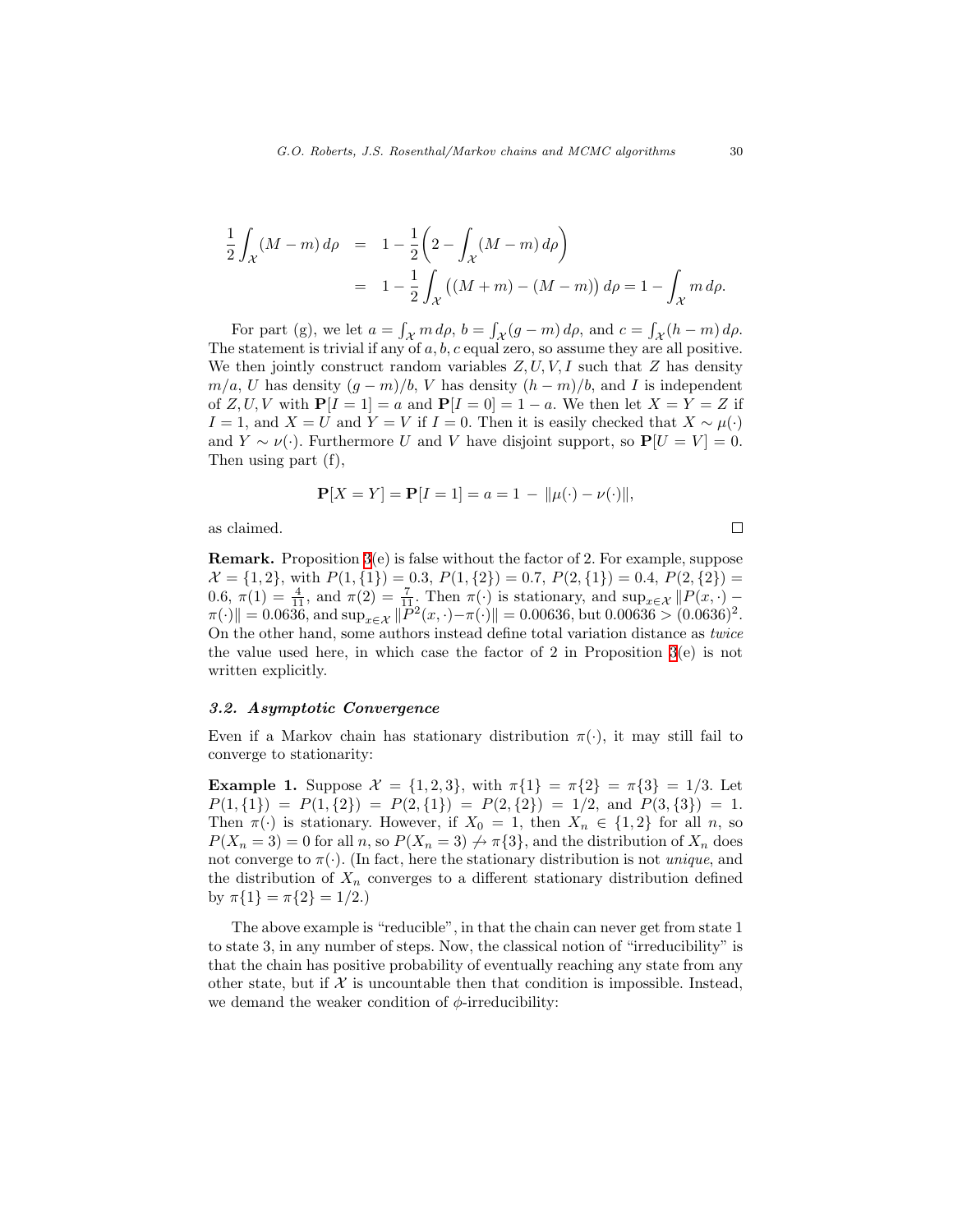**Definition.** A chain is  $\phi$ -irreducible if there exists a non-zero  $\sigma$ -finite measure  $\phi$  on X such that for all  $A \subseteq \mathcal{X}$  with  $\phi(A) > 0$ , and for all  $x \in \mathcal{X}$ , there exists a positive integer  $n = n(x, A)$  such that  $P<sup>n</sup>(x, A) > 0$ .

For example, if  $\phi(A) = \delta_{x_*}(A)$ , then this requires that  $x_*$  has positive probability of eventually being reached from any state  $x$ . Thus, if a chain has any one state which is reachable from anywhere (which on a finite state space is equivalent to being *indecomposible*), then it is  $\phi$ -irreducible. However, if  $\mathcal{X}$  is uncountable then often  $P(x, \{y\}) = 0$  for all x and y. In that case,  $\phi(\cdot)$  might instead be e.g. Lebesgue measure on  $\mathbf{R}^d$ , so that  $\phi({x}) = 0$  for all singleton sets, but such that all subsets A of positive Lebesgue measure are eventually reachable with positive probability from any  $x \in \mathcal{X}$ .

Running Example. Here we introduce a running example, to which we shall return several times. Suppose that  $\pi(\cdot)$  is a probability measure having unnormalised density function  $\pi_u$  with respect to d-dimensional Lebesgue measure. Consider the Metropolis-Hastings algorithm for  $\pi_u$  with proposal density  $q(\mathbf{x}, \cdot)$ with respect to d-dimensional Lebesgue measure. Then if  $q(\cdot, \cdot)$  is positive and continuous on  $\mathbf{R}^d \times \mathbf{R}^d$ , and  $\pi_u$  is finite everywhere, then the algorithm is  $\pi$ irreducible. Indeed, let  $\pi(A) > 0$ . Then there exists  $R > 0$  such that  $\pi(A_R) > 0$ , where  $A_R = A \cap B_R(\mathbf{0})$ , and  $B_R(\mathbf{0})$  represents the ball of radius R centred at 0. Then by continuity, for any  $\mathbf{x} \in \mathbf{R}^d$ ,  $\inf_{\mathbf{y} \in A_R} \min\{q(\mathbf{x}, \mathbf{y}), q(\mathbf{y}, \mathbf{x})\} \ge \epsilon$  for some  $\epsilon > 0$ , and thus we have (assuming  $\pi_u(\mathbf{x}) > 0$ , otherwise  $P(\mathbf{x}, A) > 0$  follows immediately) that

$$
P(\mathbf{x}, A) \ge P(\mathbf{x}, A_R) \ge \int_{A_R} q(\mathbf{x}, \mathbf{y}) \min\left[1, \frac{\pi_u(\mathbf{y}) q(\mathbf{y}, \mathbf{x})}{\pi_u(\mathbf{x}) q(\mathbf{x}, \mathbf{y})}\right] d\mathbf{y}
$$
  
\n
$$
\ge \epsilon \operatorname{Leb}(\{\mathbf{y} \in A_R : \pi_u(\mathbf{y}) \ge \pi_u(\mathbf{x})\}) + \frac{\epsilon K}{\pi_u(\mathbf{x})} \pi(\{\mathbf{y} \in A_R : \pi_u(\mathbf{y}) < \pi_u(\mathbf{x})\}),
$$

where  $K = \int_{\mathcal{X}} \pi_u(\mathbf{x}) d\mathbf{x} > 0$ . Since  $\pi(\cdot)$  is absolutely continuous with respect to Lebesgue measure, and since  $Leb(A_R) > 0$ , it follows that the terms in this final sum cannot both be 0, so that we must have  $P(x, A) > 0$ . Hence, the chain is  $\pi$ -irreducible.

Even  $\phi$ -irreducible chains might not converge in distribution, due to periodicity problems, as in the following simple example.

Example 2. Suppose again  $\mathcal{X} = \{1, 2, 3\}$ , with  $\pi\{1\} = \pi\{2\} = \pi\{3\} = 1/3$ . Let  $P(1, \{2\}) = P(2, \{3\}) = P(3, \{1\}) = 1$ . Then  $\pi(\cdot)$  is stationary, and the chain is  $\phi$ -irreducible [e.g. with  $\phi(\cdot) = \delta_1(\cdot)$ ]. However, if  $X_0 = 1$  (say), then  $X_n = 1$  whenever *n* is a multiple of 3, so  $P(X_n = 1)$  oscillates between 0 and 1, so again  $P(X_n = 1) \nrightarrow \pi\{3\}$ , and there is again no convergence to  $\pi(\cdot)$ .

To avoid this problem, we require aperiodicity, and we adopt the following definition (which suffices for the  $\phi$ -irreducible chains with stationary distributions that we shall study; for more general relationships see e.g. Meyn and Tweedie[[54\]](#page-48-2), Theorem 5.4.4):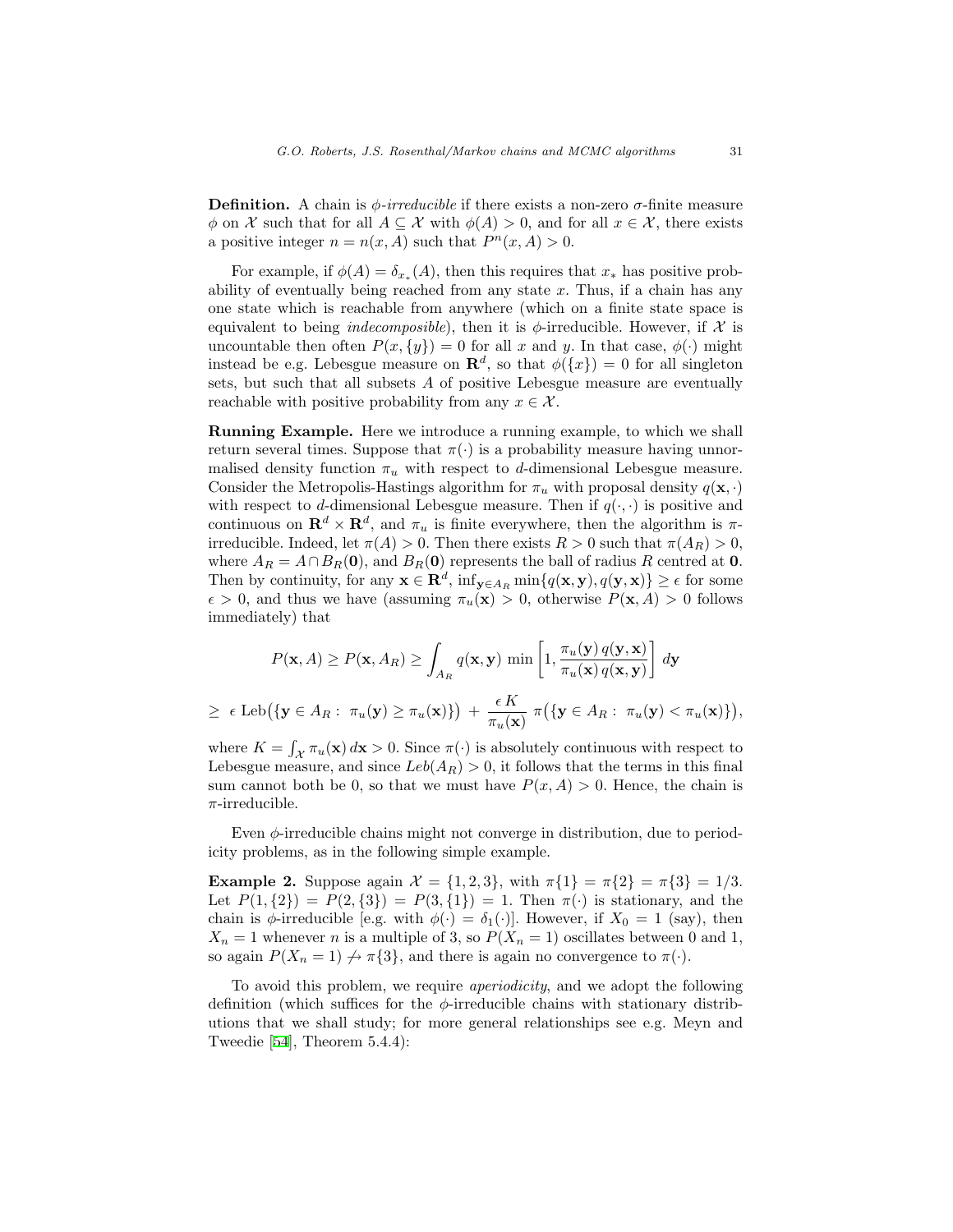**Definition.** A Markov chain with stationary distribution  $\pi(\cdot)$  is *aperiodic* if there do not exist  $d \geq 2$  and disjoint subsets  $\mathcal{X}_1, \mathcal{X}_2, \ldots, \mathcal{X}_d \subseteq \mathcal{X}$  with  $P(x, \mathcal{X}_{i+1}) = 1$  for all  $x \in \mathcal{X}_i$   $(1 \leq i \leq d-1)$ , and  $P(x, \mathcal{X}_1) = 1$  for all  $x \in \mathcal{X}_d$ , such that  $\pi(\mathcal{X}_1) > 0$  (and hence  $\pi(\mathcal{X}_i) > 0$  for all i). (Otherwise, the chain is periodic, with period d, and periodic decomposition  $\mathcal{X}_1, \ldots, \mathcal{X}_d$ .)

Running Example, Continued. Here we return to the Running Example introduced above, and demonstrate that no additional assumptions are necessary to ensure aperiodicity. To see this, suppose that  $\mathcal{X}_1$  and  $\mathcal{X}_2$  are disjoint subsets of X both of positive  $\pi$  measure, with  $P(\mathbf{x}, \mathcal{X}_2) = 1$  for all  $\mathbf{x} \in \mathcal{X}_1$ . But just take any  $\mathbf{x} \in \mathcal{X}_1$ , then since  $\mathcal{X}_1$  must have positive Lebesgue measure,

$$
P(\mathbf{x}, \mathcal{X}_1) \ge \int_{\mathbf{y} \in \mathbf{X}_1} q(\mathbf{x}, \mathbf{y}) \, \alpha(\mathbf{x}, \mathbf{y}) \, d\mathbf{y} > 0
$$

for a contradiction. Therefore aperiodicity must hold. (It is possible to demonstrate similar results for other MCMC algorithms, such as the Gibbs sampler, see e.g. Tierney[[93\]](#page-51-0). Indeed, it is rather rare for MCMC algorithms to be periodic.)

Now we can state the main asymptotic convergence theorem, whose proof is described in Section [4.](#page-22-0) (This theorem assumes that the state space's  $\sigma$ -algebra is *countably generated*, but this is a very weak assumption which is true for e.g. any countable state space, or any subset of  $\mathbb{R}^d$  with the usual Borel  $\sigma$ -algebra, since that  $\sigma$ -algebra is generated by the balls with rational centers and rational radii.)

<span id="page-12-0"></span>**Theorem 4.** If a Markov chain on a state space with countably generated  $\sigma$ algebra is  $\phi$ -irreducible and aperiodic, and has a stationary distribution  $\pi(\cdot)$ , then for  $\pi$ -a.e.  $x \in \mathcal{X}$ ,

$$
\lim_{n \to \infty} ||P^n(x, \cdot) - \pi(\cdot)|| = 0.
$$

In particular,  $\lim_{n\to\infty} P^n(x, A) = \pi(A)$  for all measurable  $A \subseteq \mathcal{X}$ .

<span id="page-12-2"></span>**Fact 5.** In fact, under the conditions of Theorem [4](#page-12-0), if  $h : \mathcal{X} \to \mathbf{R}$  with  $\pi(|h|) < \infty$ , then a "strong law of large numbers" also holds (see e.g. Meyn and Tweedie[[54\]](#page-48-2), Theorem 17.0.1), as follows:

<span id="page-12-1"></span>
$$
\lim_{n \to \infty} (1/n) \sum_{i=1}^{n} h(X_i) = \pi(h) \quad w.p. 1.
$$
 (6)

Theorem [4](#page-12-0) requires that the chain be  $\phi$ -irreducible and aperiodic, and have stationary distribution  $\pi(\cdot)$ . Now, MCMC algorithms are created precisely so that  $\pi(\cdot)$  is stationary, so this requirement is not a problem. Furthermore, it is usually straightforward to verify that chain is  $\phi$ -irreducible, where e.g.  $\phi$  is Lebesgue measure on an appropriate region. Also, aperiodicity almost always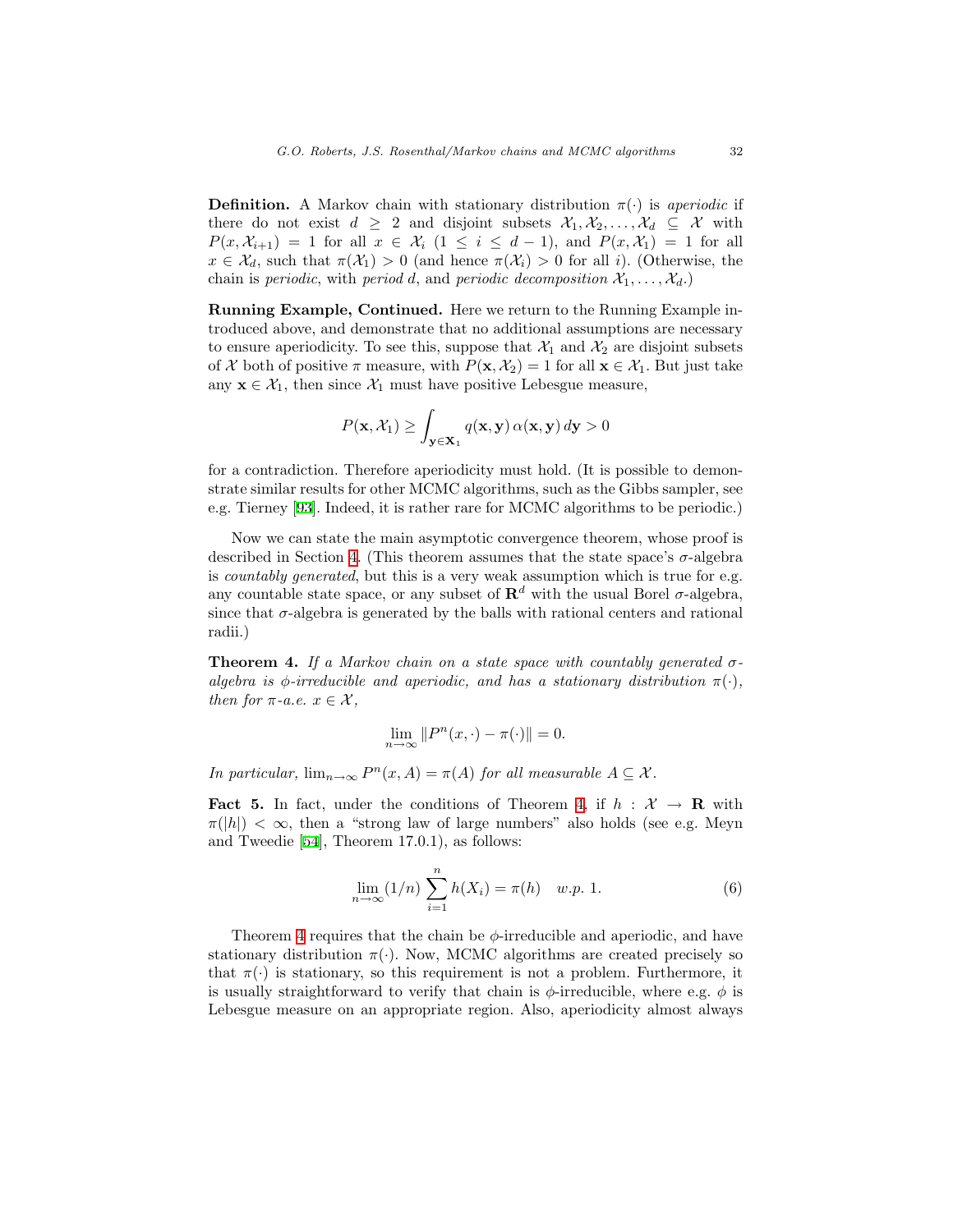holds, e.g. for virtually any Metropolis algorithm or Gibbs sampler. Hence, Theorem [4](#page-12-0) is widely applicable to MCMC algorithms.

It is worth asking why the convergence in Theorem [4](#page-12-0) is just from  $\pi$ -a.e.  $x \in \mathcal{X}$ . The problem is that the chain may have unpredictable behaviour on a "null set" of  $\pi$ -measure 0, and fail to converge there. Here is a simple example due to C. Geyer (personal communication):

<span id="page-13-0"></span>**Example 3.** Let  $\mathcal{X} = \{1, 2, ...\}$ . Let  $P(1, \{1\}) = 1$ , and for  $x \geq 2$ ,  $P(x, \{1\}) =$  $1/x^2$  and  $P(x,\{x+1\}) = 1 - (1/x^2)$ . Then chain has stationary distribution  $\pi(\cdot) = \delta_1(\cdot)$ , and it is  $\pi$ -irreducible and aperiodic. On the other hand, if  $X_0 =$  $x \ge 2$ , then  $\mathbf{P}[X_n = x + n \text{ for all } n] = \prod_{j=x}^{\infty} (1 - (1/j^2)) > 0$ , so that  $\|P^n(x, \cdot) \pi(\cdot)$   $\neq$  0. Here Theorem [4](#page-12-0) holds for  $x = 1$  which is indeed  $\pi$ -a.e.  $x \in \mathcal{X}$ , but it does not hold for  $x \geq 2$ .

Remark. The transient behaviour of the chain on the null set in Example [3](#page-13-0) is not accidental. If instead the chain converged on the null set to some other stationary distribution, but still had positive probability of escaping the null set (as it must to be  $\phi$ -irreducible), then with probability 1 the chain would eventually exit the null set, and would thus converge to  $\pi(\cdot)$  from the null set after all.

It is reasonable to ask under what circumstances the conclusions of The-orem [4](#page-12-0) will hold for all  $x \in \mathcal{X}$ , not just  $\pi$ -a.e. Obviously, this will hold if the transition kernels  $P(x, \cdot)$  are all absolutely continuous with respect to  $\pi(\cdot)$ (i.e.,  $P(x, dy) = p(x, y) \pi(dy)$  for some function  $p: \mathcal{X} \times \mathcal{X} \to [0, \infty)$ ), or for any Metropolis algorithm whose proposal distributions  $Q(x, \cdot)$  are absolutely continuous with respect to  $\pi(\cdot)$ . It is also easy to see that this will hold for our Running Example described above. More generally, it suffices that the chain be Harris recurrent, meaning that for all  $B \subseteq \mathcal{X}$  with  $\pi(B) > 0$ , and all  $x \in \mathcal{X}$ , the chain will eventually reach B from x with probability 1, i.e.  $\mathbf{P}[\exists n : X_n \in B | X_0 = x] = 1$ . This condition is stronger than  $\pi$ -irreducibility (as evidenced by Example [3](#page-13-0)); for further discussions of this see e.g. Orey[[61\]](#page-49-2), Tierney[[93\]](#page-51-0), Chan and Geyer[[15\]](#page-45-0), and[[75\]](#page-49-3).

Finally, we note that periodic chains occasionally arise in MCMC (see e.g. Neal [\[58](#page-48-3)]), and much of the theory can be applied to this case. For example, we have the following.

<span id="page-13-2"></span>**Corollary 6.** If a Markov chain is  $\phi$ -irreducible, with period  $d \geq 2$ , and has a stationary distribution  $\pi(\cdot)$ , then for  $\pi$ -a.e.  $x \in \mathcal{X}$ ,

<span id="page-13-1"></span>
$$
\lim_{n \to \infty} \left\| (1/d) \sum_{i=n}^{n+d-1} P^i(x, \cdot) - \pi(\cdot) \right\| = 0,\tag{7}
$$

and also the strong law of large numbers [\(6\)](#page-12-1) continues to hold without change.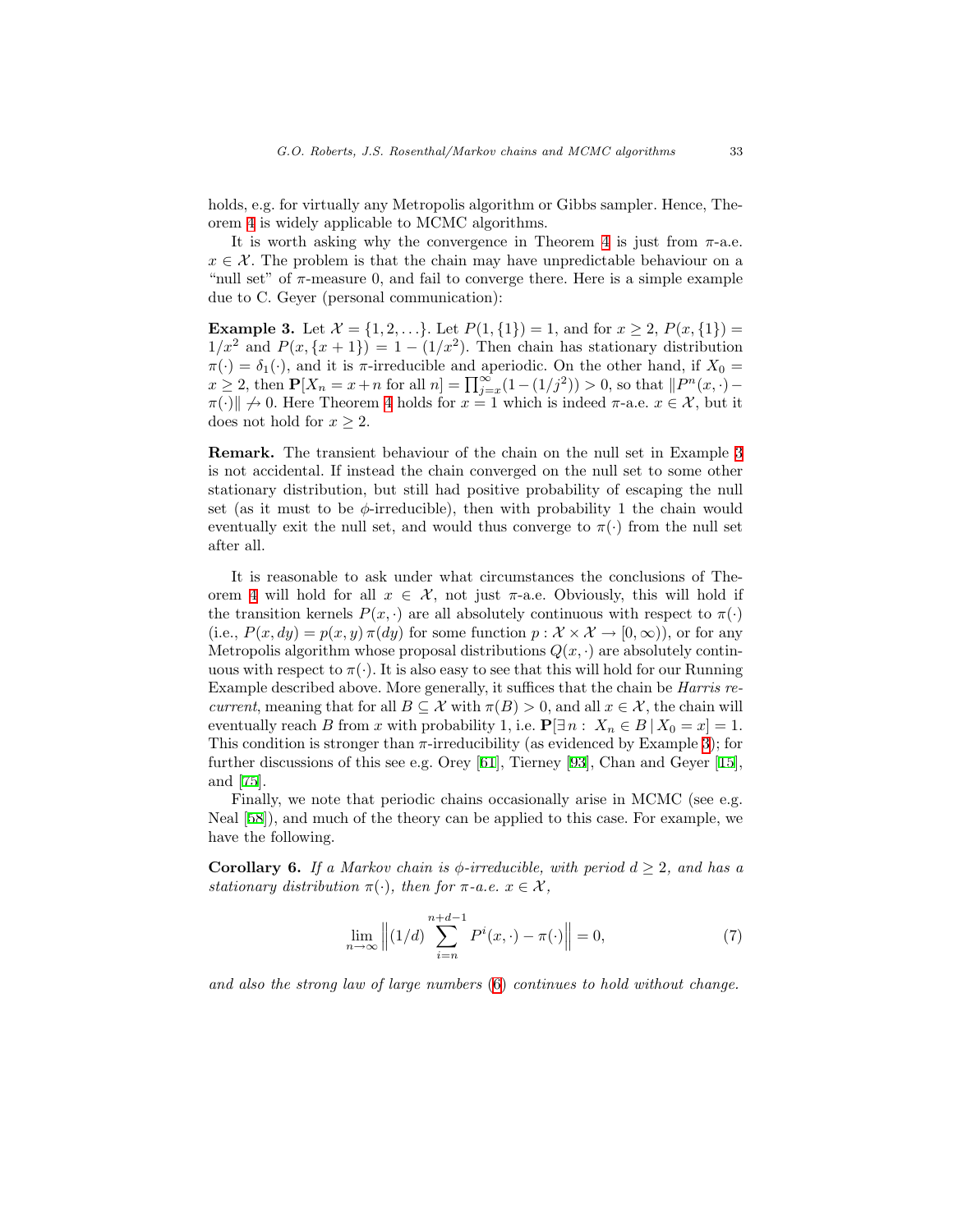*Proof.* Let the chain have periodic decomposition  $\mathcal{X}_1, \ldots, \mathcal{X}_d \subseteq \mathcal{X}$ , and let P' be the d-step chain  $P^d$  restricted to the state space  $\mathcal{X}_1$ . Then P' is  $\phi$ irreducible and aperiodic on  $\mathcal{X}_1$ , with stationary distribution  $\pi'(\cdot)$  which satisfies that  $\pi(\cdot) = (1/d) \sum_{j=0}^{d-1} (\pi' P^j)(\cdot)$ . Now, from Proposition [3\(](#page-8-1)c), it suffices to prove the Corollary when  $n = md$  with  $m \to \infty$ , and for simplicity we assume without loss of generality that  $x \in \mathcal{X}_1$ . From Proposition [3](#page-8-1)(d), we have  $||P^{md+j}(x, \cdot)-(\pi'P^{j})(\cdot)|| \leq ||P^{md}(x, \cdot)-\pi'(\cdot)||$  for  $j \in \mathbb{N}$ . Then, by the triangle inequality,

$$
\left\| (1/d) \sum_{i=md}^{md+d-1} P^i(x, \cdot) - \pi(\cdot) \right\| = \left\| (1/d) \sum_{j=0}^{d-1} P^{md+j}(x, \cdot) - (1/d) \sum_{j=0}^{d-1} (\pi' P^j)(\cdot) \right\|
$$
  

$$
\leq (1/d) \sum_{j=0}^{d-1} \| P^{md+j}(x, \cdot) - (\pi' P^j)(\cdot) \| \leq (1/d) \sum_{j=0}^{d-1} \| P^{md}(x, \cdot) - \pi'(\cdot) \|.
$$

But applying Theorem [4](#page-12-0) to P', we obtain that  $\lim_{m\to\infty} ||P^{md}(x,\cdot) - \pi'(\cdot)|| = 0$ for  $\pi'$ -a.e.  $x \in \mathcal{X}_1$ , thus giving the first result.

To establish [\(6](#page-12-1)), let  $\overline{P}$  be the transition kernel for the Markov chain on  $X_1 \times \ldots \times X_d$  corresponding to the sequence  $\{(X_{md}, X_{md+1}, \ldots, X_{md+d-1})\}_{m=0}^{\infty}$ , and let  $\overline{h}(x_0, ..., x_{d-1}) = (1/d)(h(x_0) + ... + h(x_{d-1}))$ . Then just like P', we see that  $\overline{P}$  is  $\phi$ -irreducible and aperiodic, with stationary distribution given by

$$
\overline{\pi} = \pi' \times (\pi'P) \times (\pi'P^2) \times \ldots \times (\pi'P^{d-1}).
$$

Applying Fact [5](#page-12-2) to  $\overline{P}$  and  $\overline{h}$  establishes that [\(6](#page-12-1)) holds without change.  $\Box$ 

Remark. By similar methods, it follows that [\(5](#page-12-2)) also remains true in the periodic case, i.e. that

$$
\lim_{n \to \infty} (1/n) \sum_{i=1}^{n} h(X_i) = \pi(h) \quad w.p. 1
$$

whenever  $h : \mathcal{X} \to \mathbf{R}$  with  $\pi(|h|) < \infty$ , provided the Markov chain is  $\phi$ irreducible and countably generated, without any assumption of aperiodicity. In particular, both([7\)](#page-13-1) and [\(5](#page-12-2)) hold (without further assumptions re periodicity) for any irreducible (or indecomposible) Markov chain on a finite state space.

A related question for periodic chains, not considered here, is to consider quantitative bounds on the difference of average distributions,

$$
\left\|(1/n)\sum_{i=1}^n P^i(x,\cdot)-\pi(\cdot)\right\|,
$$

through the use of shift-coupling; see Aldous and Thorisson[[3\]](#page-45-1), and[[68\]](#page-49-4).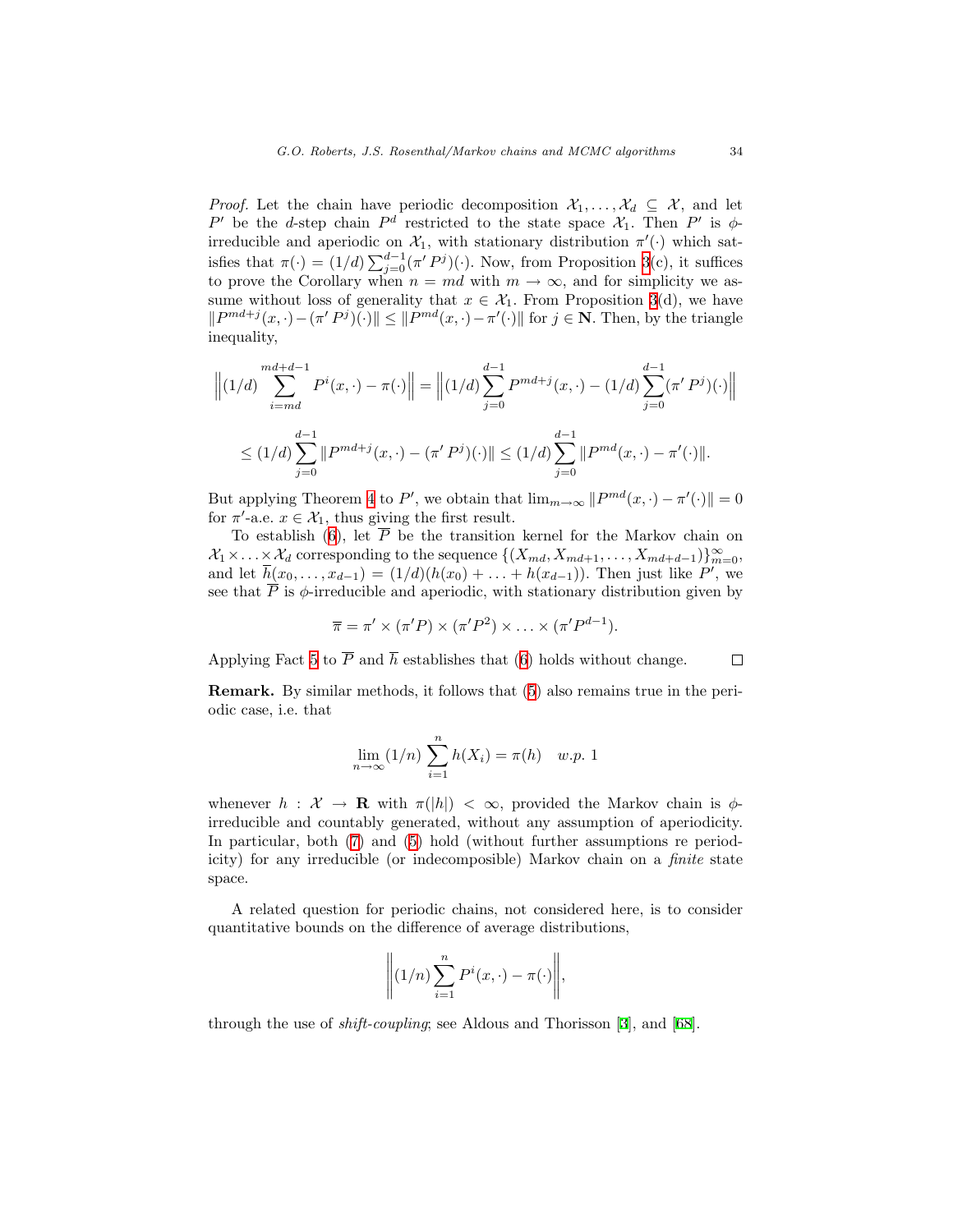# 3.3. Uniform Ergodicity

Theorem [4](#page-12-0) implies asymptotic convergence to stationarity, but does not say anything about the rate of this convergence. One "qualitative" convergence rate property is uniform ergodicity:

**Definition.** A Markov chain having stationary distribution  $\pi(\cdot)$  is uniformly ergodic if

$$
||P^{n}(x,\cdot)-\pi(\cdot)|| \le M \rho^{n}, \qquad n = 1, 2, 3, \dots
$$

for some  $\rho < 1$  and  $M < \infty$ .

One equivalence of uniform ergodicity is:

**Proposition 7.** A Markov chain with stationary distribution  $\pi(\cdot)$  is uniformly ergodic if and only if  $\sup_{x \in \mathcal{X}} ||P^n(x, \cdot) - \pi(\cdot)|| < 1/2$  for some  $n \in \mathbb{N}$ .

Proof. If the chain is uniformly ergodic, then

$$
\lim_{n \to \infty} \sup_{x \in \mathcal{X}} \|P^n(x, \cdot) - \pi(\cdot)\| \le \lim_{n \to \infty} M \rho^n = 0,
$$

so  $\sup_{x \in \mathcal{X}} ||P^n(x, \cdot) - \pi(\cdot)||$  < 1/2 for all sufficiently large *n*. Conversely, if  $\sup_{x \in \mathcal{X}} ||P^n(x, \cdot) - \pi(\cdot)|| < 1/2$  for some  $n \in \mathbb{N}$ , then in the notation of Propo-sition [3\(](#page-8-1)e), we have that  $d(n) \equiv \beta < 1$ , so that for all  $j \in \mathbb{N}$ ,  $d(jn) \leq (d(n))^{j}$  $\beta^j$ . Hence, from Proposition [3\(](#page-8-1)c),

$$
||Pm(x, \cdot) - \pi(\cdot)|| \le ||P^{\lfloor m/n \rfloor n}(x, \cdot) - \pi(\cdot)|| \le \frac{1}{2}d\left(\lfloor m/n \rfloor n\right)
$$
  

$$
\le \beta^{\lfloor m/n \rfloor} \le \beta^{-1} \left(\beta^{1/n}\right)^m,
$$

so the chain is uniformly ergodic with  $M = \beta^{-1}$  and  $\rho = \beta^{1/n}$ .

Remark. The above Proposition of course continues to hold if we replace 1/2 by  $\delta$  for any  $0 < \delta < 1/2$ . However, it is false for  $\delta \geq 1/2$ . For example, if  $\mathcal{X} = \{1,2\}$ , with  $P(1,\{1\}) = P(2,\{2\}) = 1$ , and  $\pi(\cdot)$  is uniform on X, then  $||P^n(x, \cdot) - \pi(\cdot)|| = 1/2$  for all  $x \in \mathcal{X}$  and  $n \in \mathbb{N}$ .

To develop further conditions which ensure uniform ergodicity, we require a definition.

**Definition.** A subset  $C \subseteq \mathcal{X}$  is *small* (or,  $(n_0, \epsilon, \nu)$ -small) if there exists a positive integer  $n_0, \epsilon > 0$ , and a probability measure  $\nu(\cdot)$  on X such that the following minorisation condition holds:

<span id="page-15-0"></span>
$$
P^{n_0}(x, \cdot) \ge \epsilon \nu(\cdot) \qquad x \in C,\tag{8}
$$

i.e.  $P^{n_0}(x, A) \geq \epsilon \nu(A)$  for all  $x \in C$  and all measurable  $A \subseteq \mathcal{X}$ .

 $\Box$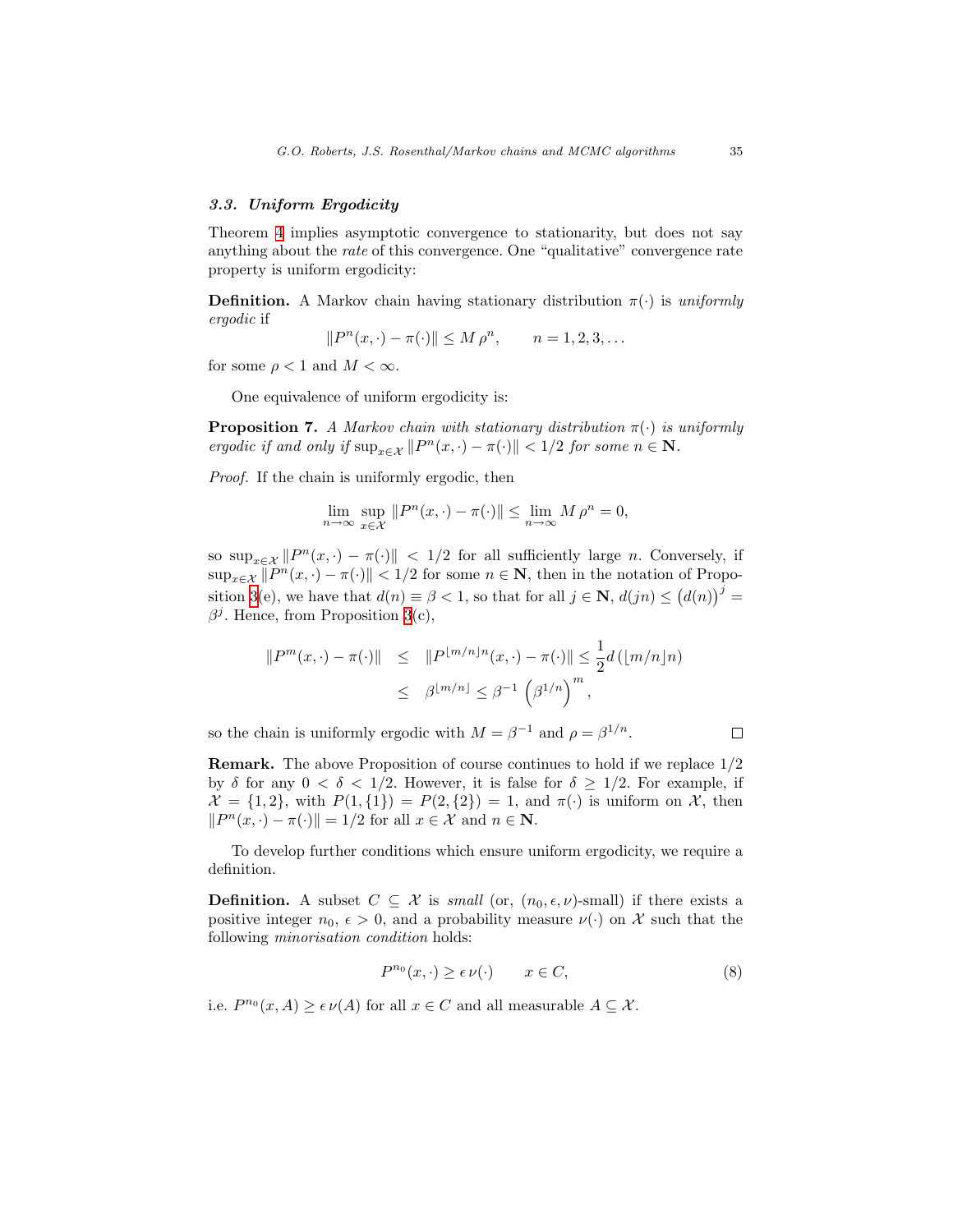Remark. Some authors (e.g. Meyn and Tweedie [\[54](#page-48-2)]) also require that C have positive stationary measure, but for simplicity we don't explicitly require that here. In any case,  $\pi(C) > 0$  follows under the additional assumption of the drift condition [\(10](#page-18-0)) considered in the next section.

Intuitively, this condition means that all of the  $n_0$ -step transitions from within C, all have an " $\epsilon$ -overlap", i.e. a component of size  $\epsilon$  in common. (This concept goes back to Doeblin[[22\]](#page-46-2); for further background, see e.g.[[23\]](#page-46-3),[[8\]](#page-45-2),[[60\]](#page-49-5), [[4\]](#page-45-3), and [\[54](#page-48-2)];for applications to convergence rates see e.g. [[55\]](#page-48-4), [[80\]](#page-50-3), [[82\]](#page-50-2), [[71\]](#page-49-0), [[77](#page-50-4)], [\[24](#page-46-4)],[[85\]](#page-50-5).) We note that if  $\mathcal X$  is countable, and if

<span id="page-16-1"></span>
$$
\epsilon_{n_0} \equiv \sum_{y \in \mathcal{X}} \inf_{x \in C} P^{n_0}(x, \{y\}) > 0,\tag{9}
$$

then C is  $(n_0, \epsilon_{n_0}, \nu)$ -small where  $\nu\{y\} = \epsilon_{n_0}^{-1} \inf_{x \in C} P^{n_0}(x, \{y\})$ . (Furthermore, for an irreducible (or just indecomposible) and aperiodic chain on a finite state space,we always have  $\epsilon_{n_0} > 0$  for sufficiently large  $n_0$  (see e.g. [[81\]](#page-50-6)), so this method always applies in principle.) Similarly, if the transition probabilities have densities with respect to some measure  $\eta(\cdot)$ , i.e. if  $P^{n_0}(x, dy) = p_{n_0}(x, y) \eta(dy)$ , then we can take  $\epsilon_{n_0} = \int_{y \in \mathcal{X}} (\inf_{x \in \mathcal{X}} p_{n_0}(x, y)) \eta(dy)$ .

**Remark.** As observed in [\[72](#page-49-6)], small-set conditions of the form  $P(x, \cdot) \geq \epsilon \nu(\cdot)$ for all  $x \in C$ , can be replaced by *pseudo-small* conditions of the form  $P(x, \cdot) \geq$  $\epsilon \nu_{xy}(\cdot)$  and  $P(y, \cdot) \geq \epsilon \nu_{xy}(\cdot)$  for all  $x, y \in C$ , without affecting any bounds which use pairwise coupling (which includes all of the bounds considered here before Section [5.](#page-32-0) Thus, all of the results stated in this section remain true without change if "small set" is replaced by "pseudo-small set" in the hypotheses. For ease of exposition, we do not emphasise this point herein.

The main result guaranteeing uniform ergodicity, which goes back to Doeblin [\[22](#page-46-2)] and Doob[[23\]](#page-46-3) and in some sense even to Markov[[50\]](#page-48-5), is the following.

<span id="page-16-0"></span>Theorem 8. Consider a Markov chain with invariant probability distribution  $\pi(\cdot)$ . Suppose the minorisation condition ([8\)](#page-15-0) is satisfied for some  $n_0 \in \mathbb{N}$  and  $\epsilon > 0$  and probability measure  $\nu(\cdot)$ , in the special case  $C = \mathcal{X}$  (i.e., the entire state space is small). Then the chain is uniformly ergodic, and in fact  $||P^n(x, \cdot) - \pi(\cdot)|| \leq (1 - \epsilon)^{\lfloor n/n_0 \rfloor}$  for all  $x \in \mathcal{X}$ , where  $|r|$  is the greatest integer not exceeding r.

Theorem [8](#page-16-0) is proved in Section [4](#page-22-0). We note also that Theorem [8](#page-16-0) provides a quantitative bound on the distance to stationarity  $||P^n(x, \cdot) - \pi(\cdot)||$ , namely that it must be  $\leq (1-\epsilon)^{\lfloor n/n_0 \rfloor}$ . Thus, once  $n_0$  and  $\epsilon$  are known, we can find  $n_*$ such that, say,  $||P^{n*}(x, \cdot) - \pi(\cdot)|| \leq 0.01$ , a fact which can be applied in certain MCMCcontexts (see e.g. [[78\]](#page-50-7)). We can then say that  $n_*$  iterations "suffices for convergence" of the Markov chain. On a discrete state space, we have that  $||P^n(x, \cdot) - \pi(\cdot)|| \leq (1 - \epsilon_{n_0})^{\lfloor n/n_0 \rfloor}$  $||P^n(x, \cdot) - \pi(\cdot)|| \leq (1 - \epsilon_{n_0})^{\lfloor n/n_0 \rfloor}$  $||P^n(x, \cdot) - \pi(\cdot)|| \leq (1 - \epsilon_{n_0})^{\lfloor n/n_0 \rfloor}$  with  $\epsilon_{n_0}$  as in ([9\)](#page-16-1).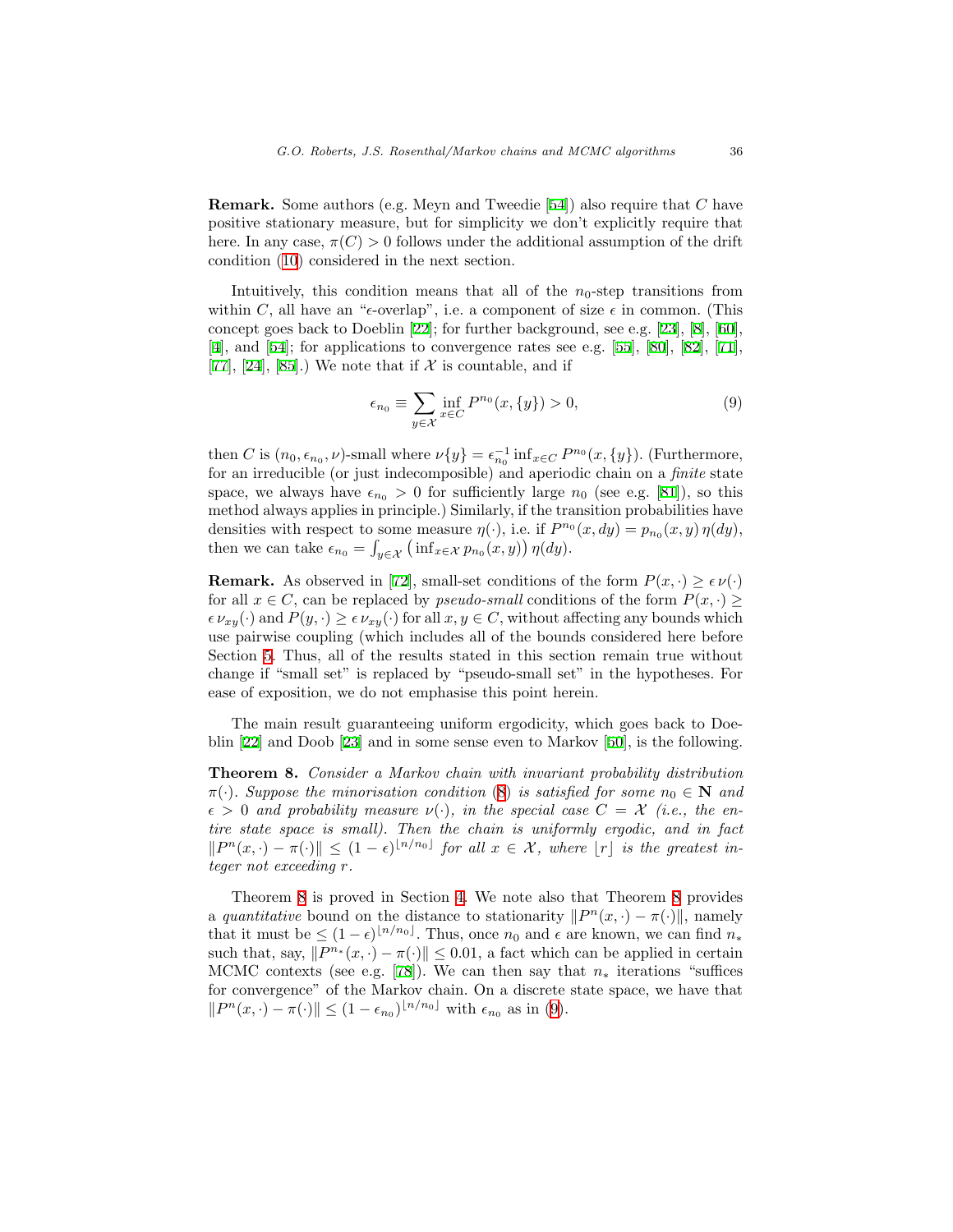Running Example, Continued. Recall our Running Example, introduced above. Since we have imposed strong continuity conditions on  $q$ , it is natural to conjecture that compact sets are small. However this is not true without extra regularity conditions. For instance, consider dimension  $d = 1$ , and suppose that  $\pi_u(x) = \mathbf{1}_{0 < |x| < 1} |x|^{-1/2}$ , and let  $q(x, y) \propto \exp\{-(x - y)^2/2\}$ , then it is easy to check that any neighbourhood of 0 is not small. However in the general setup of our Running Example, all compact sets on which  $\pi_u$  is bounded are small. To see this, suppose C is a compact set on which  $\pi_u$  is bounded by  $k < \infty$ . Let  $\mathbf{x} \in C$ , and let D be any compact set of positive Lebesgue and  $\pi$  measure, such that inf<sub>x∈C,y∈D</sub>  $q(x, y) = \epsilon > 0$  for all  $y \in D$ . We then have,

$$
P(\mathbf{x}, d\mathbf{y}) \ge q(\mathbf{x}, \mathbf{y}) d\mathbf{y} \min \left\{1, \frac{\pi_u(\mathbf{y})}{\pi_u(\mathbf{x})}\right\} \ge \epsilon d\mathbf{y} \min \left\{1, \frac{\pi_u(\mathbf{y})}{k}\right\},
$$

which is a positive measure independent of  $x$ . Hence,  $C$  is small. (This example also shows that if  $\pi_u$  is continuous, the state space X is compact, and q is continuous and positive, then  $\mathcal X$  is small, and so the chain must be uniformly ergodic.)

If a Markov chain is not uniformly ergodic (as few MCMC algorithms on unbounded state spaces are), then Theorem [8](#page-16-0) cannot be applied. However, it is still of great importance, given a Markov chain kernel  $P$  and an initial state x, to be able to find  $n_*$  so that, say,  $||P^{n_*}(x, \cdot) - \pi(\cdot)|| \leq 0.01$ . This issue is discussed further below.

# 3.4. Geometric ergodicity

A weaker condition than uniform ergodicity is geometric ergodicity, as follows (for background and history, see e.g. Nummelin [\[60](#page-49-5)], and Meyn and Tweedie[[54\]](#page-48-2)):

**Definition.** A Markov chain with stationary distribution  $\pi(\cdot)$  is *geometrically* ergodic if

 $||P^n(x, \cdot) - \pi(\cdot)|| \leq M(x) \rho^n, \qquad n = 1, 2, 3, \dots$ 

for some  $\rho < 1$ , where  $M(x) < \infty$  for  $\pi$ -a.e.  $x \in \mathcal{X}$ .

The difference between geometric ergodicity and uniform ergodicity is that now the constant  $M$  may depend on the initial state  $x$ .

Of course, if the state space  $\mathcal X$  is *finite*, then all irreducible and aperiodic Markov chains are geometrically (in fact, uniformly) ergodic. However, for infinite  $X$  this is not the case. For example, it is shown by Mengersen and Tweedie[[52\]](#page-48-6) (see also[[76\]](#page-50-8)) that a symmetric random-walk Metropolis algorithm is geometrically ergodic essentially if and only if  $\pi(\cdot)$  has finite exponential moments. (For chains which are not geometrically ergodic, it is possible also to study polynomial ergodicity, not considered here; see Fort and Moulines[[29\]](#page-46-5), and Jarner and Roberts [\[42](#page-47-5)].) Hence, we now discuss conditions which ensure geometric ergodicity.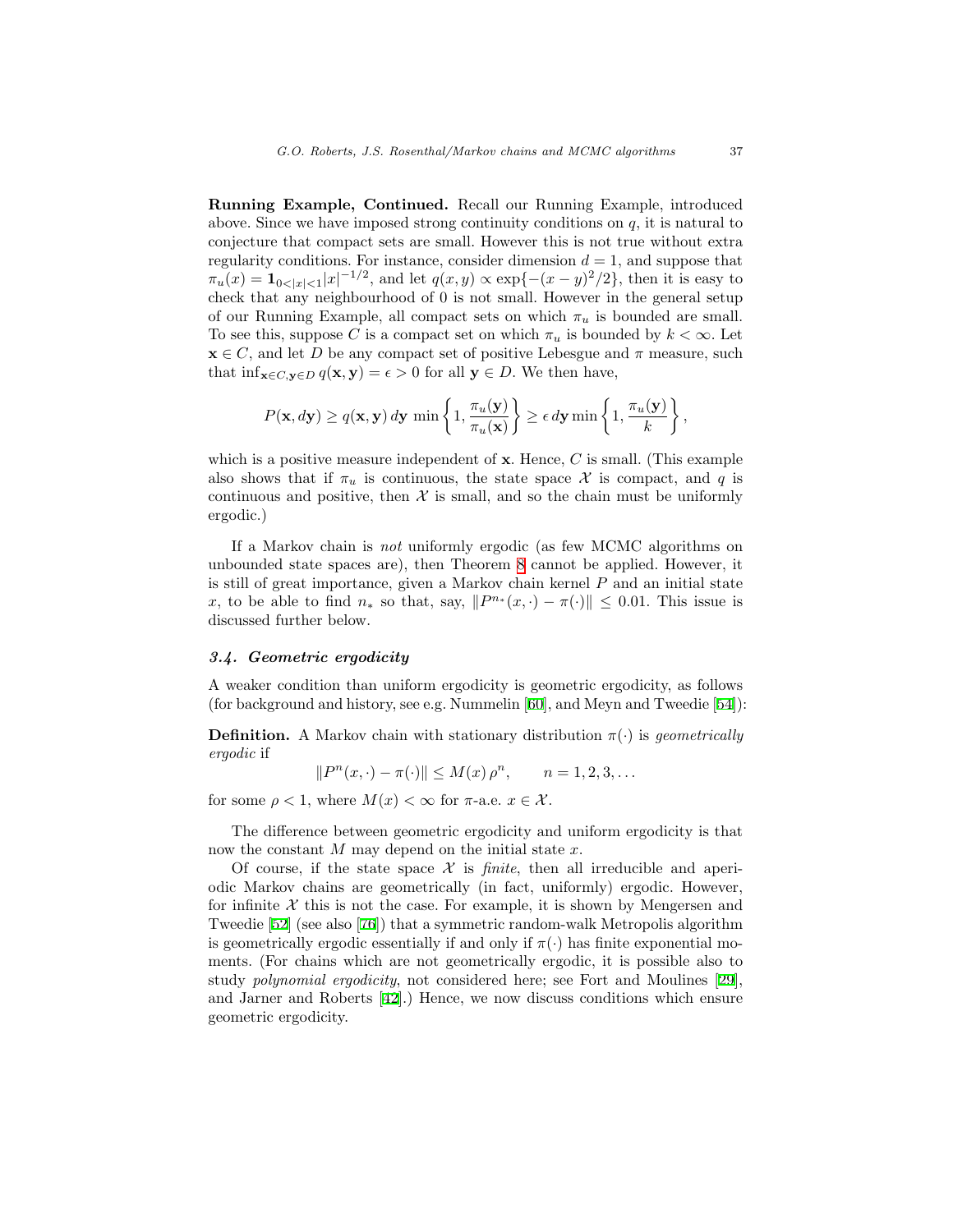**Definition.** Given Markov chain transition probabilities P on a state space  $\mathcal{X}$ , and a measurable function  $f: \mathcal{X} \to \mathbf{R}$ , define the function  $Pf: \mathcal{X} \to \mathbf{R}$  such that  $(Pf)(x)$  is the conditional expected value of  $f(X_{n+1})$ , given that  $X_n = x$ . In symbols,  $(Pf)(x) = \int_{y \in \mathcal{X}} f(y) P(x, dy)$ .

Definition. A Markov chain satisfies a drift condition (or, univariate geometric drift condition) if there are constants  $0 < \lambda < 1$  and  $b < \infty$ , and a function  $V: \mathcal{X} \to [1,\infty]$ , such that

<span id="page-18-0"></span>
$$
PV \le \lambda V + b \mathbf{1}_C,\tag{10}
$$

i.e. such that  $\int_{\mathcal{X}} P(x, dy)V(y) \leq \lambda V(x) + b\mathbf{1}_{C}(x)$  for all  $x \in \mathcal{X}$ .

The main result guaranteeing geometric ergodicity is the following.

<span id="page-18-1"></span>**Theorem 9.** Consider a  $\phi$ -irreducible, aperiodic Markov chain with stationary distribution  $\pi(\cdot)$ . Suppose the minorisation condition ([8\)](#page-15-0) is satisfied for some  $C \subset \mathcal{X}$  and  $\epsilon > 0$  and probability measure  $\nu(\cdot)$ . Suppose further that the drift condition ([10\)](#page-18-0) is satisfied for some constants  $0 < \lambda < 1$  and  $b < \infty$ , and a function  $V : \mathcal{X} \to [1,\infty]$  with  $V(x) < \infty$  for at least one (and hence for  $\pi$ -a.e.)  $x \in \mathcal{X}$ . Then then chain is geometrically ergodic.

Theorem [9](#page-18-1) is usually proved by complicated analytic arguments (see e.g.[[60\]](#page-49-5), [[54](#page-48-2)],[[7\]](#page-45-4)). In Section [4,](#page-22-0) we describe a proof of Theorem [9](#page-18-1) which uses direct coupling constructions instead. Note also that Theorem [9](#page-18-1) provides no quantitative bounds on  $M(x)$  or  $\rho$ , though this is remedied in Theorem [12](#page-21-0) below.

<span id="page-18-2"></span>Fact 10. In fact, it follows from Theorems 15.0.1, 16.0.1, and 14.3.7 of Meyn and Tweedie [\[54](#page-48-2)], and Proposition 1 of [\[69](#page-49-1)], that the minorisation condition([8\)](#page-15-0) anddrift condition ([10\)](#page-18-0) of Theorem [9](#page-18-1) are equivalent (assuming  $\phi$ -irreducibility and aperiodicity) to the apparently stronger property of " $V$ -uniform ergodicity", i.e. that there is  $C < \infty$  and  $\rho < 1$  such that

$$
\sup_{|f| \le V} |P^n f(x) - \pi(f)| \le CV(x) \rho^n, \qquad x \in \mathcal{X},
$$

where  $\pi(f) = \int_{x \in \mathcal{X}} f(x) \pi(dx)$ . That is, we can take  $\sup_{|f| \leq V}$  instead of just  $\sup_{0 \leq f \leq 1}$  (compare Proposition [3](#page-8-1) parts (a) and (b)), and we can let  $M(x) =$  $CV(x)$  in the geometric ergodicity bound. Furthermore, we always have  $\pi(V)$  $\infty$ . (The term "V-uniform ergodicity", as used in [\[54](#page-48-2)], perhaps also implies that  $V(x) < \infty$  for all  $x \in \mathcal{X}$ , rather than just for  $\pi$ -a.e.  $x \in \mathcal{X}$ , though we do not consider that distinction further here.)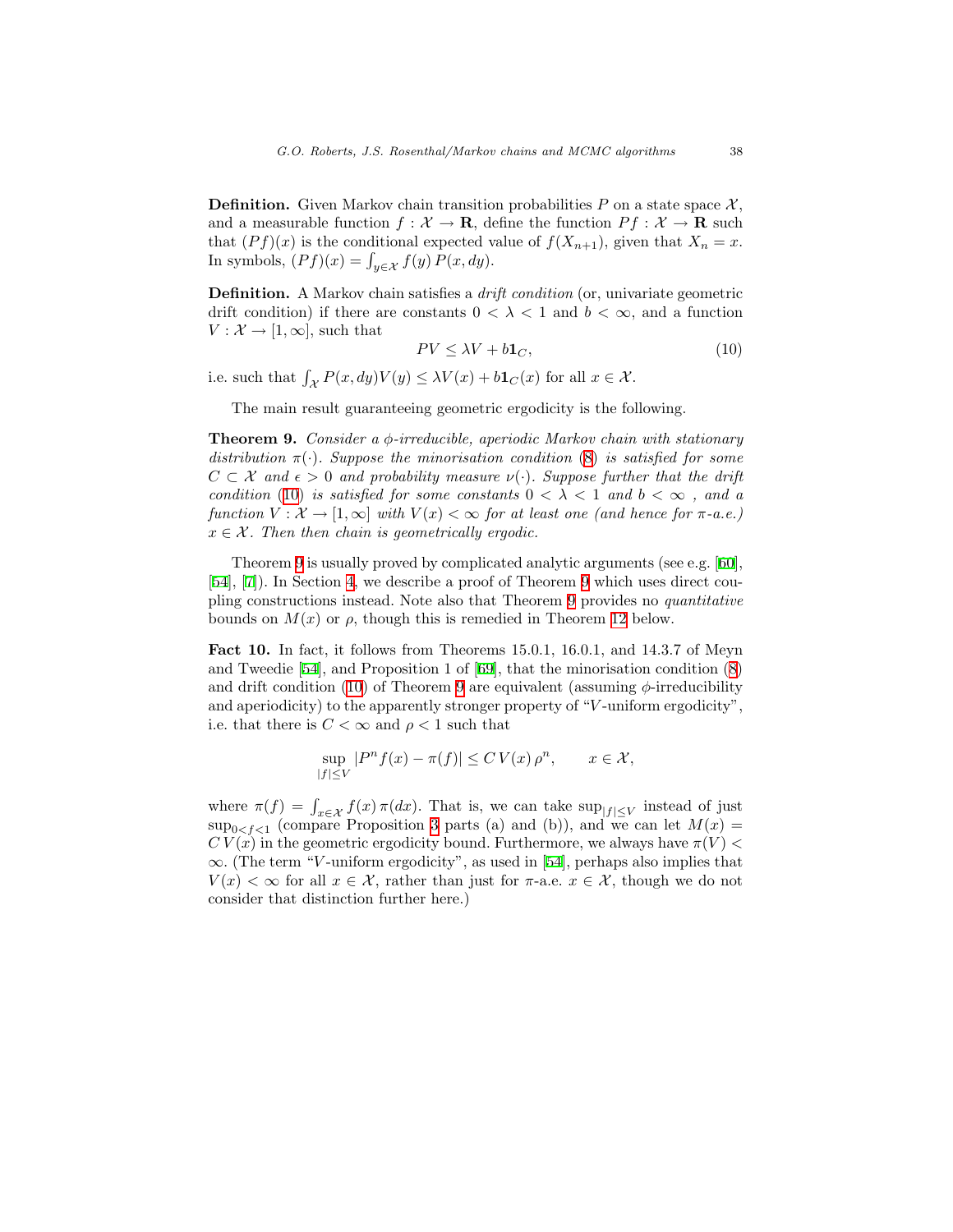**Open Problem**  $# 1$ **.** Can direct coupling methods, similar to those used below to prove Theorem [9](#page-18-1), also be used to provide an alternative proof of Fact [10](#page-18-2)?

Example 4. Here we consider a simple example of geometric ergodicity of Metropolis algorithms on R (see Mengersen and Tweedie [\[52](#page-48-6)], and [\[76](#page-50-8)]). Suppose that  $\mathcal{X} = \mathbb{R}^+$  and  $\pi_u(x) = e^{-x}$ . We will use a symmetric (about x) proposal distribution  $q(x, y) = q(|y - x|)$  with support contained in  $[x - a, x + a]$ . In this simple situation, a natural drift function to take is  $V(x) = e^{cx}$  for some  $c > 0$ . For  $x \geq a$ , we compute:

$$
PV(x) = \int_{x-a}^{x} V(y)q(x,y)dy + \int_{x}^{x+a} V(y)q(x,y)dy \frac{\pi_u(y)}{\pi_u(x)} + V(x) \int_{x}^{x+a} q(x,y)dy(1 - \pi_u(y)/\pi_u(x)).
$$

By the symmetry of  $q$ , this can be written as

$$
\int_{x}^{x+a} I(x,y) q(x,y) dy,
$$

where

$$
I(x,y) = \frac{V(y)\pi_u(y)}{\pi_u(x)} + V(2x - y) + V(x) \left(1 - \frac{\pi_u(y)}{\pi_u(x)}\right)
$$
  
=  $e^{cx} \left[e^{(c-1)u} + e^{-cu} + 1 - e^{-u}\right] = e^{cx} \left[2 - (1 + e^{(c-1)u})(1 - e^{-cu})\right],$ 

and where  $u = y - x$ . For  $c < 1$ , this is equal to  $2(1 - \epsilon)V(x)$  for some positive constant  $\epsilon$ . Thus in this case we have shown that for all  $x > a$ 

$$
PV(x) \le \int_{x}^{x+a} 2V(x)(1-\epsilon)q(x,y)dy = (1-\epsilon)V(x).
$$

Furthermore, it is easy to show that  $PV(x)$  is bounded on [0, a] and that [0, a] is in fact a small set. Thus, we have demonstrated that the drift condition([10\)](#page-18-0) holds. Hence, the algorithm is geometrically ergodic by Theorem [9](#page-18-1). (It turns out that for such Metropolis algorithms, a certain condition, which essentially requires an exponential bound on the tail probabilities of  $\pi(\cdot)$ , is in fact necessary for geometric ergodicity; see [\[76](#page-50-8)].)

Implications of geometric ergodicity for central limit theorems are discussed in Section [5](#page-32-0). In general, it believed by practitioners of MCMC that geometric ergodicity is a useful property. But does geometric ergodicity really matter? Consider the following examples.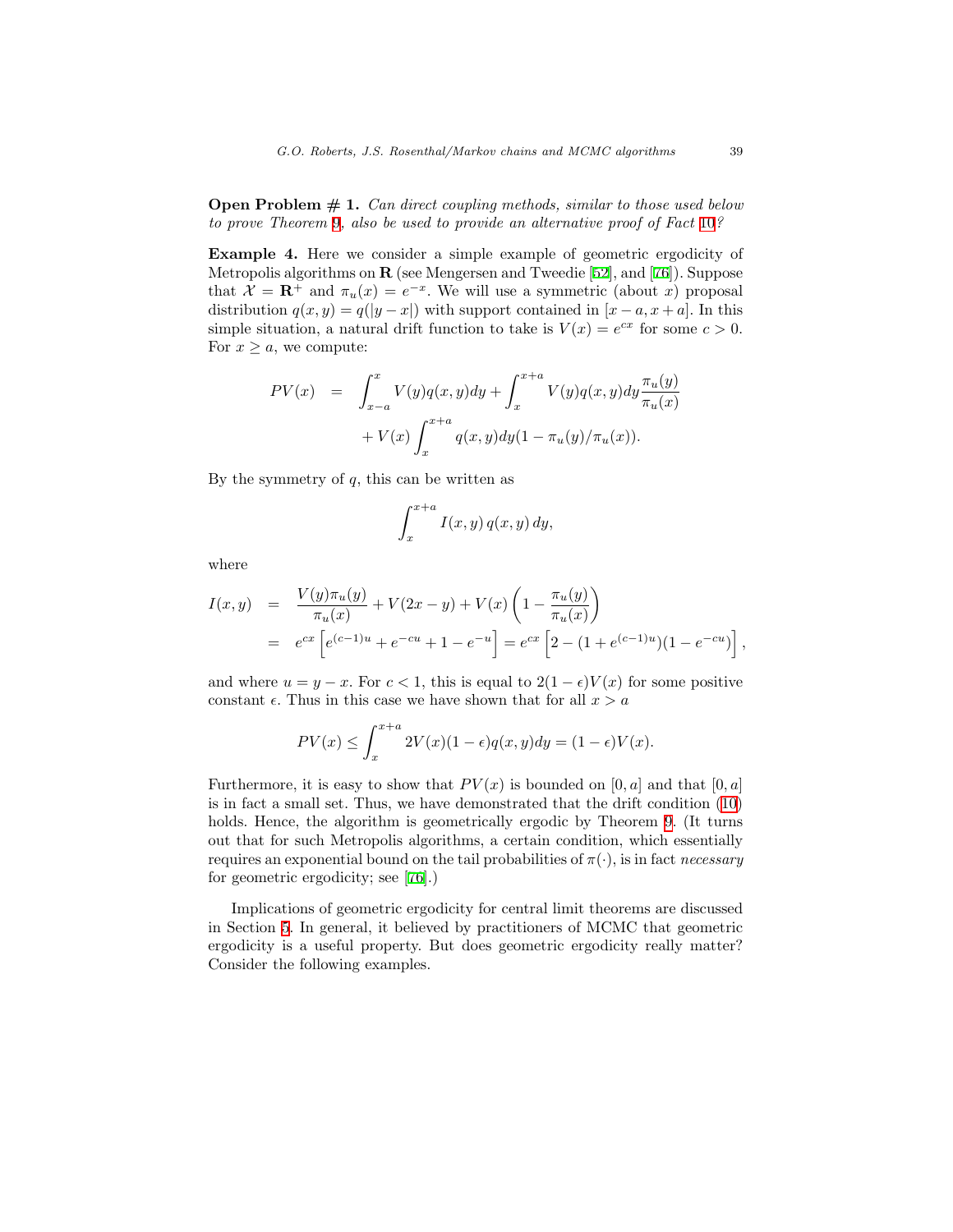**Example 5.** ([[71\]](#page-49-0)) Consider an independence sampler, with  $\pi(\cdot)$  an Exponential(1) distribution, and  $Q(x, \cdot)$  an Exponential( $\lambda$ ) distribution. Then if  $0 <$  $\lambda \leq 1$ , the sampler is geometrically ergodic, has central limit theorems (see Section [5](#page-32-0)), and generally behaves fairly well even for very small  $\lambda$ . On the other hand, for  $\lambda > 1$  the sampler fails to be geometrically ergodic, and indeed for  $\lambda \geq 2$  it fails to have central limit theorems, and generally behaves quite poorly. Forexample, the simulations in [[71\]](#page-49-0) indicate that with  $\lambda = 5$ , when started in stationarity and averaged over the first million iterations, the sampler will usually return an average value of about 0.8 instead of 1, and then occasionally return a very large value instead, leading to very unstable behaviour. Thus, this is an example where the property of geometric ergodicity does indeed correspond to stable, useful convergence behaviour.

However, geometric ergodicity does not always guarantee a useful Markov chain algorithm, as the following two examples show.

**Example 6.** ("Witch's Hat", e.g. Matthews [\[51](#page-48-7)]) Let  $\mathcal{X} = [0, 1]$ , let  $\delta = 10^{-100}$ (say), let  $0 < a < 1 - \delta$ , and let  $\pi_u(\mathbf{x}) = \delta + \mathbf{1}_{[a,a+\delta]}(\mathbf{x})$ . Then  $\pi([a,a+\delta])$ δ])  $\approx 1/2$ . Now, consider running a typical Metropolis algorithm on  $\pi_u$ . Unless  $X_0 \in [a, a + \delta],$  or the sampler gets "lucky" and achieves  $X_n \in [a, a + \delta]$  for some moderate n, then the algorithm will likely <u>miss</u> the tiny interval  $[a, a + \delta]$ entirely, over any feasible time period. The algorithm will thus "appear" (to the naked eye or to any statistical test) to converge to the Uniform $(\mathcal{X})$  distribution, even though Uniform $(X)$  is very different from  $\pi(\cdot)$ . Nevertheless, this algorithm is still geometrically ergodic (in fact uniformly ergodic). So in this example, geometric ergodicity does not guarantee a well-behaved sampler.

**Example 7.** Let  $\mathcal{X} = \mathbf{R}$ , and let  $\pi_u(x) = 1/(1+x^2)$  be the (unnormalised) density of the Cauchy distribution. Then a random-walk Metropolis algorithm for  $\pi_u$  (with, say,  $X_0 = 0$  and  $Q(x, \cdot) = \text{Uniform}[x-1, x+1]$ ) is ergodic but is not geometrically ergodic. And, indeed, this sampler has very slow, poor convergence properties. On the other hand, let  $\pi'_u(x) = \pi_u(x) \mathbf{1}_{|x| \leq 10^{100}}$ , i.e.  $\pi'_u$  corresponds to  $\pi_u$  truncated at  $\pm$  one googol. Then the same random-walk Metropolis algorithm for  $\pi'_u$  is geometrically ergodic, in fact uniformly ergodic. However, the two algorithms are indistinguishable when run for any remotely feasible number of iterations. Thus, this is an example where geometric ergodicity does not in any way indicate improved performance of the algorithm.

In addition to the above two examples, there are also numerous examples of important Markov chains on finite state spaces (such as the single-site Gibbs sampler for the Ising model at low temperature on a large but finite grid) which are irreducible and aperiodic, and hence uniformly (and thus also geometrically) ergodic, but which converge to stationarity extremely slowly.

The above examples illustrate a limitation of *qualitative* convergence properties such as geometric ergodicity. It is thus desirable where possible to instead obtain quantitative bounds on Markov chain convergence. We consider this issue next.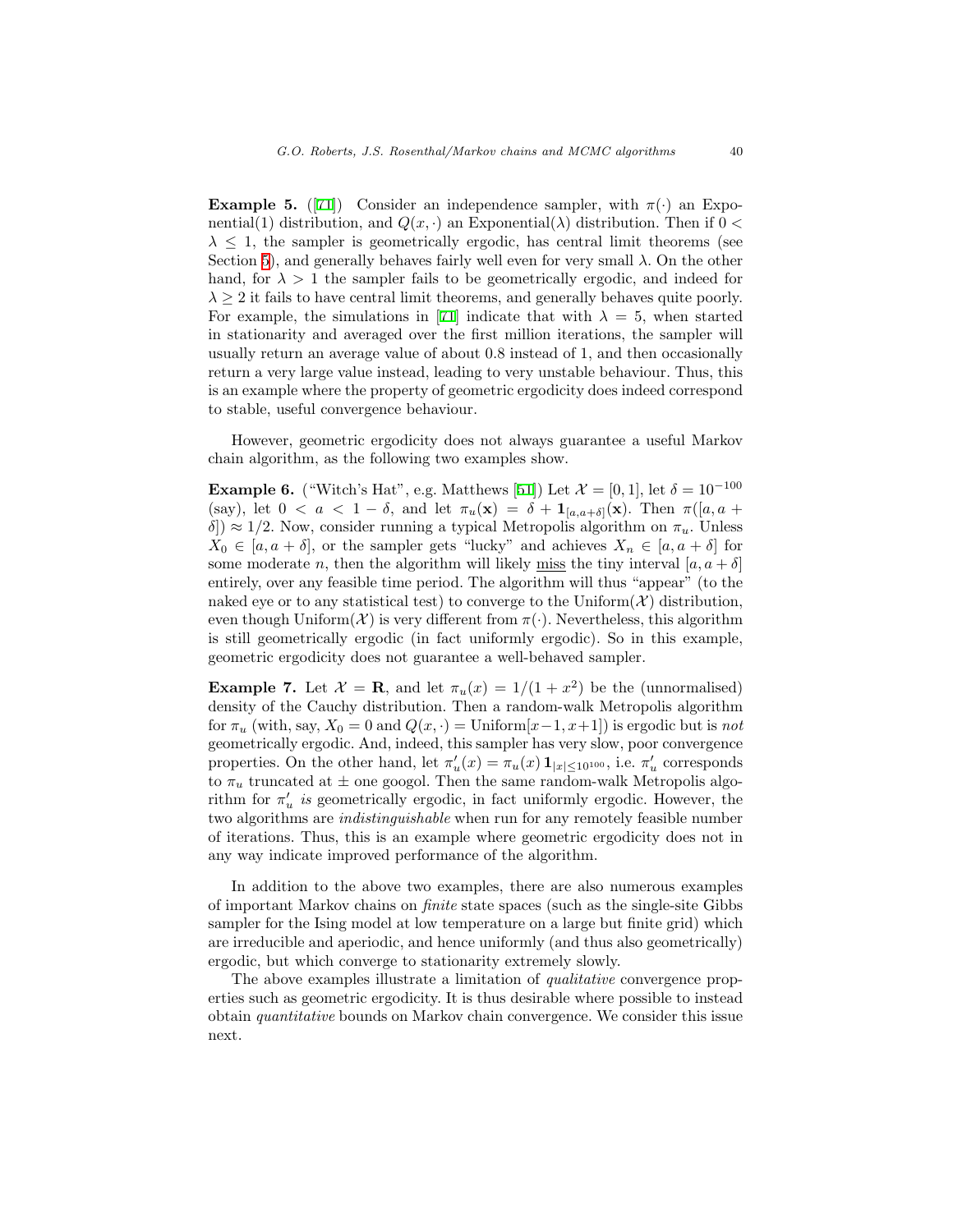# 3.5. Quantitative Convergence Rates

In light of the above, we ideally want *quantitative* bounds on convergence rates, i.e. bounds of the form  $||P^n(x, \cdot) - \pi(\cdot)|| \leq g(x, n)$  for some explicit function  $g(x, n)$ , which (hopefully) is small for large n. Such questions now have a substantial history in MCMC, see e.g. [\[55](#page-48-4)],[[80](#page-50-3)], [\[82\]](#page-50-2),[[49](#page-48-8)], [\[20\]](#page-46-1),[[77](#page-50-4)],[[44\]](#page-47-3), [\[45](#page-47-4)],[[24\]](#page-46-4), [[11](#page-45-5)], [\[85](#page-50-5)],[[28\]](#page-46-6), [\[9](#page-45-6)],[[86\]](#page-50-9), [\[87](#page-50-10)].

Wehere present a result from [[85](#page-50-5)], which follows as a special case of [\[24](#page-46-4)]; it is based on the approach of[[80\]](#page-50-3) while also taking into account a small improvement from [\[77](#page-50-4)].

Our result requires a bivariate drift condition of the form

<span id="page-21-1"></span>
$$
\overline{P}h(x,y) \le h(x,y)/\alpha, \qquad (x,y) \notin C \times C \tag{11}
$$

for some function  $h : \mathcal{X} \times \mathcal{X} \to [1,\infty)$  and some  $\alpha > 1$ , where

$$
\overline{P}h(x,y) \equiv \int_{\mathcal{X}} \int_{\mathcal{X}} h(z,w) P(x,dz) P(y,dw).
$$

(Thus, $\overline{P}$  represents running two independent copies of the chain.) Of course, ([11\)](#page-21-1) is closely related to [\(10](#page-18-0)); for example we have the following (see also [\[80](#page-50-3)], and Proposition 2 of[[87\]](#page-50-10)):

<span id="page-21-3"></span>Proposition 11. Suppose the univariate drift condition [\(10](#page-18-0)) is satisfied for some  $V: \mathcal{X} \to [1,\infty], C \subseteq \mathcal{X}, \lambda < 1,$  and  $b < \infty$ . Let  $d = \inf_{x \in C^c} V(x)$ . Then if  $d > [b/(1 - \lambda)] - 1$ , then the bivariate drift condition [\(11](#page-21-1)) is satisfied for the same  $C$ , with  $h(x, y) = \frac{1}{2}[V(x) + V(y)]$  and  $\alpha^{-1} = \lambda + b/(d + 1) < 1$ .

*Proof.* If  $(x, y) \notin C \times C$ , then either  $x \notin C$  or  $y \notin C$  (or both), so  $h(x, y) \geq$  $(1+d)/2$ , and  $PV(x) + PV(y) \leq \lambda V(x) + \lambda V(y) + b$ . Then

$$
\overline{P}h(x,y) = \frac{1}{2}[PV(x) + PV(y)] \le \frac{1}{2}[\lambda V(x) + \lambda V(y) + b]
$$
  
=  $\lambda h(x, y) + b/2 \le \lambda h(x, y) + (b/2)[h(x, y)/((1 + d)/2)]$   
=  $[\lambda + b/(1 + d)] h(x, y).$ 

Furthermore,  $d > [b/(1 - \lambda)] - 1$  implies that  $\lambda + b/(1 + d) < 1$ .

$$
\Box
$$

Finally, we let

<span id="page-21-2"></span>
$$
B_{n_0} = \max\left[1, \ \alpha^{n_0} (1 - \epsilon) \sup_{C \times C} \overline{R}h\right],\tag{12}
$$

where for  $(x, y) \in C \times C$ ,

$$
\overline{R}h(x,y) = \int_{\mathcal{X}} \int_{\mathcal{X}} (1-\epsilon)^{-2} h(z,w) \left( P^{n_0}(x,dz) - \epsilon \nu(dz) \right) \left( P^{n_0}(y,dw) - \epsilon \nu(dw) \right).
$$

<span id="page-21-0"></span>In terms of these assumptions, we state our result as follows.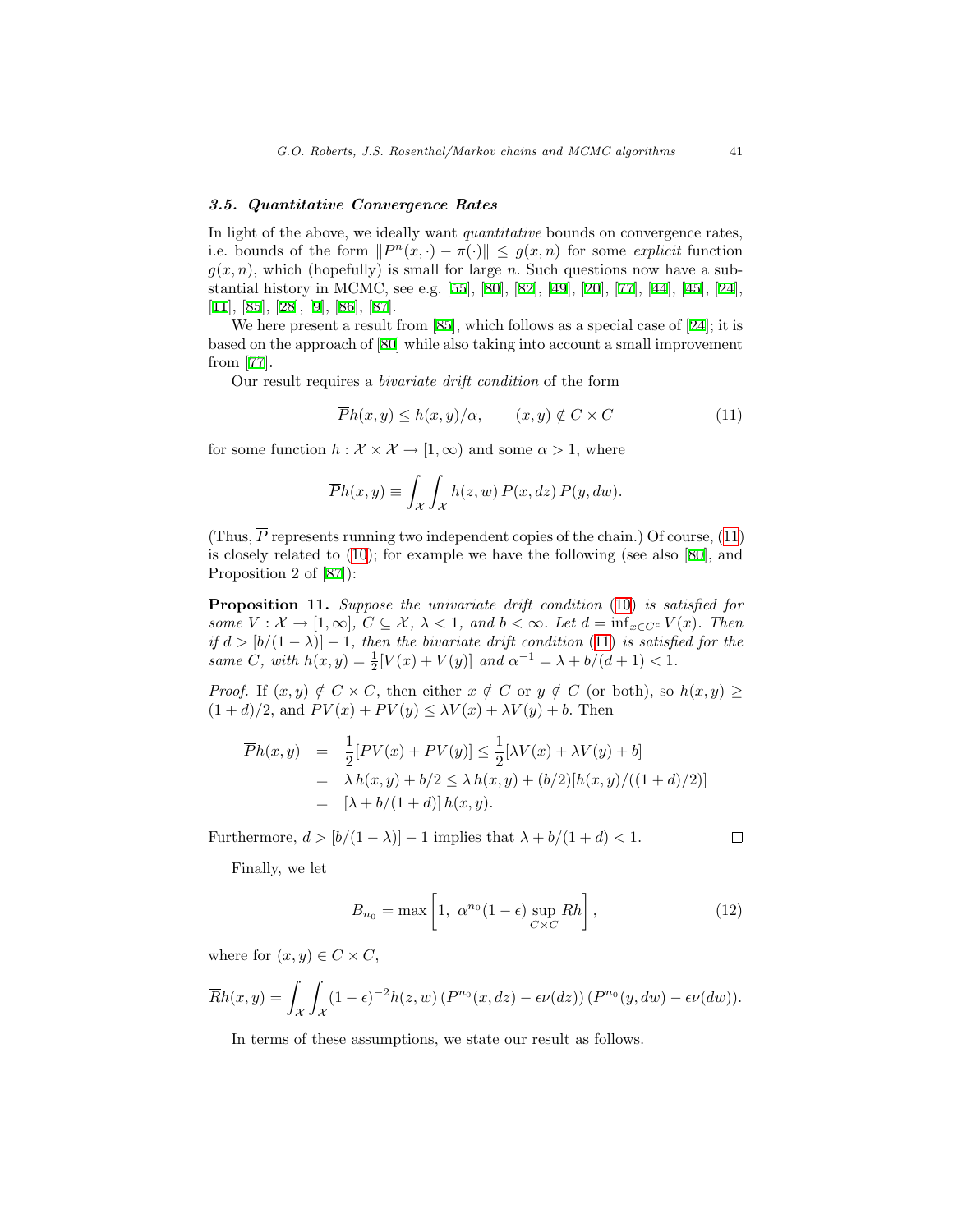**Theorem 12.** Consider a Markov chain on a state space  $\mathcal{X}$ , having transition kernel P. Suppose there is  $C \subseteq \mathcal{X}$ ,  $h : \mathcal{X} \times \mathcal{X} \to [1,\infty)$ , a probability distribution  $\nu(\cdot)$  on X,  $\alpha > 1$ ,  $n_0 \in \mathbb{N}$ , and  $\epsilon > 0$ , such that ([8\)](#page-15-0) and ([11\)](#page-21-1) hold. Define  $B_{n_0}$ by [\(12](#page-21-2)). Then for any joint initial distribution  $\mathcal{L}(X_0, X'_0)$ , and any integers  $1 \leq j \leq k$ , if  $\{X_n\}$  and  $\{X_n'\}$  are two copies of the Markov chain started in the joint initial distribution  $\mathcal{L}(X_0, X_0')$ , then

$$
\|\mathcal{L}(X_k) - \mathcal{L}(X'_k)\|_{TV} \le (1 - \epsilon)^j + \alpha^{-k} (B_{n_0})^{j-1} \mathbf{E}[h(X_0, X'_0)].
$$

In particular, by choosing  $j = |rk|$  for sufficiently small  $r > 0$ , we obtain an explicit, quantitative convergence bound which goes to  $\theta$  exponentially quickly as  $k \to \infty$ .

Theorem [12](#page-21-0) is proved in Section [4.](#page-22-0) Versions of this theorem have been applied to various realistic MCMC algorithms, including for versions of the variance components model described earlier, resulting in bounds like  $||P^n(x, \cdot) - \pi(\cdot)||$  < 0.01 for  $n = 140$  or  $n = 3415$ ; see e.g. [\[82](#page-50-2)], and Jones and Hobert [\[45](#page-47-4)]. Thus, while it is admittedly hard work to apply Theorem [12](#page-21-0) to realistic MCMC algorithms, it is indeed possible and often can establish rigorously that perfectly feasible numbers of iterations are sufficient to ensure convergence.

Remark. For complicated Markov chains, it might be difficult to apply Theorem [12](#page-21-0) successfully. In such cases, MCMC practitioners instead use "convergence diagnostics", i.e. do statistical analysis of the realised output  $X_1, X_2, \ldots$ , to see if the distributions of  $X_n$  appear to be "stable" for large enough n. Many such diagnostics involve running the Markov chain repeatedly from different initial states, and checking if the chains all converge to approximately the same distribution (see e.g. Gelman and Rubin [\[31](#page-47-6)], and Cowles and Carlin[[18\]](#page-46-7)). This technique often works well in practice. However, it provides no rigorous guarantees and can sometimes be fooled into prematurely claiming convergence (see e.g. [\[51](#page-48-7)]), as is likely to happen for the examples at the end of Section [3.](#page-8-0) Furthermore, convergence diagnostics can also introduce bias into the resulting estimates (see [\[19](#page-46-8)]). Overall, despite the extensive theory surveyed herein, the "convergence time problem" remains largely unresolved for practical application of MCMC. (This is also the motivation for "perfect MCMC" algorithms, originally developed by Propp and Wilson [\[63](#page-49-7)] and not discussed here; for further discussion see e.g. Kendall and Møller [\[46](#page-48-9)], Thönnes [\[92](#page-51-1)],and Fill et al. [[27\]](#page-46-9).)

#### <span id="page-22-0"></span>4. Convergence Proofs using Coupling Constructions

In this section, we prove some of the theorems stated earlier. There are of course many methods available for bounding convergence of Markov chains, appropriate to various settings (see e.g. [\[1](#page-45-7)], [\[21](#page-46-10)], [\[88](#page-50-11)], [\[2](#page-45-8)], [\[90](#page-50-12)], and Subsection [5.4](#page-38-0) herein), including the setting of large but finite state spaces that often arises in computer science (see e.g. Sinclair[[88](#page-50-11)] and Randall[[64](#page-49-8)]) but is not our emphasis here. In this section, we focus on the method of coupling, which seems particularly wellsuited to analysing MCMC algorithms on general (uncountable) state spaces. It is also particularly well-suited to incorporating small sets (though small sets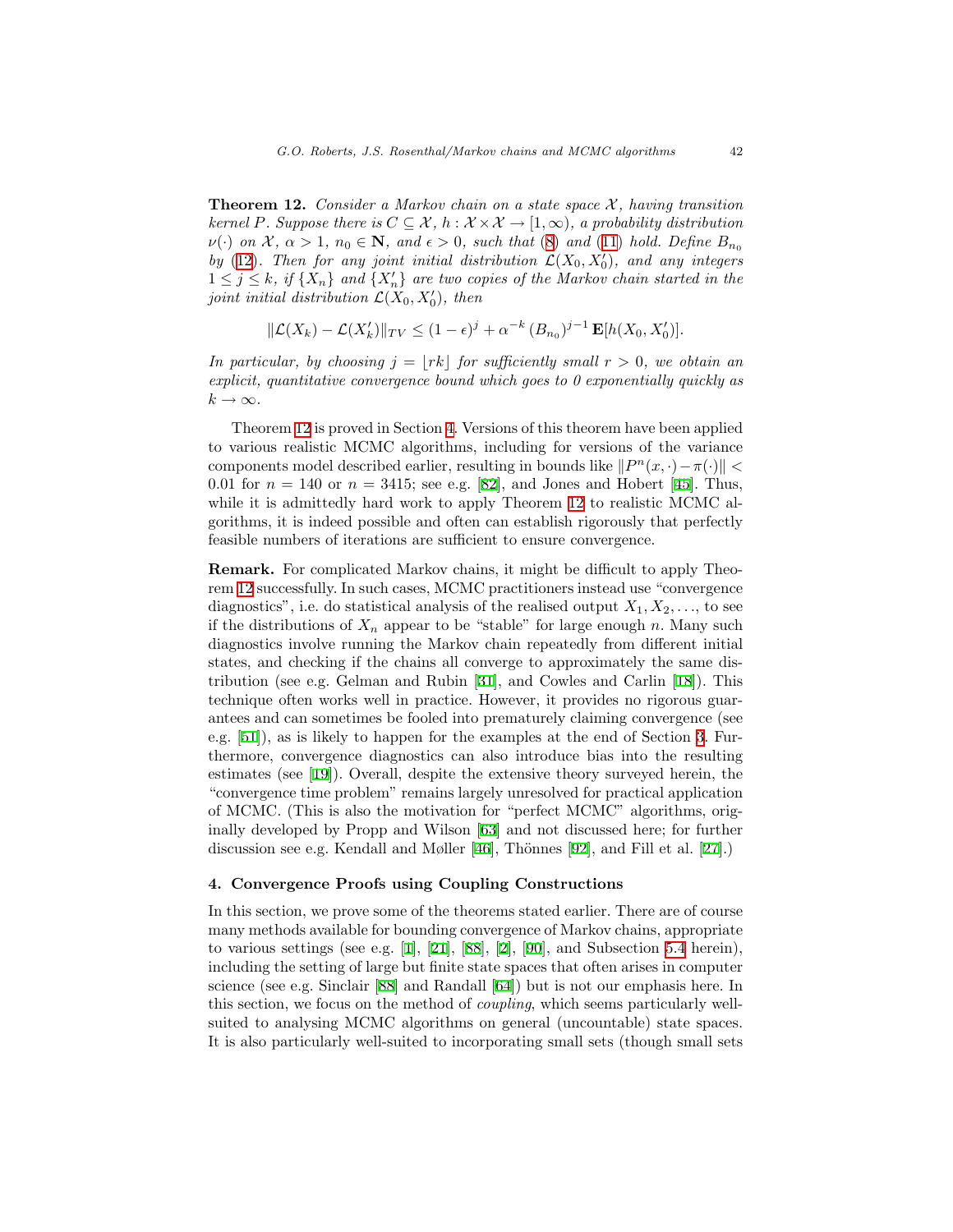can also be combined with regeneration theory, see e.g. [\[8](#page-45-2)],[[4\]](#page-45-3), [\[57](#page-48-1)],[[38\]](#page-47-7)). Some of the proofs below are new, and avoid many of the long analytic arguments of some previous proofs (e.g. Nummelin[[60\]](#page-49-5), and Meyn and Tweedie[[54\]](#page-48-2)).

# 4.1. The Coupling Inequality

The basic idea of coupling is the following. Suppose we have two *random vari*ables X and Y, defined jointly on some space X. If we write  $\mathcal{L}(X)$  and  $\mathcal{L}(Y)$ for their respective probability distributions, then we can write

$$
\| \mathcal{L}(X) - \mathcal{L}(Y) \| = \sup_{A} |P(X \in A) - P(Y \in A)|
$$
  
= 
$$
\sup_{A} |P(X \in A, X = Y) + P(X \in A, X \neq Y)
$$
  

$$
- P(Y \in A, Y = X) - P(Y \in A, Y \neq X)|
$$
  
= 
$$
\sup_{A} |P(X \in A, X \neq Y) - P(Y \in A, Y \neq X)|
$$
  

$$
\leq P(X \neq Y),
$$

so that

<span id="page-23-0"></span>
$$
\|\mathcal{L}(X) - \mathcal{L}(Y)\| \le P(X \ne Y). \tag{13}
$$

That is, the variation distance between the laws of two random variables is bounded by the probability that they are unequal. For background, see e.g. Pitman [\[62](#page-49-9)], Lindvall [\[48](#page-48-10)], and Thorisson [\[91](#page-51-2)].

# 4.2. Small Sets and Coupling

Suppose now that  $C$  is a small set. We shall use the following coupling construction, which is essentially the "splitting technique" of Nummelin[[59\]](#page-48-11) and Athreya and Ney [\[8](#page-45-2)]; see also Nummelin [\[60](#page-49-5)], and Meyn and Tweedie[[54\]](#page-48-2). The idea is to run two copies  $\{X_n\}$  and  $\{X'_n\}$  of the Markov chain, each of which marginally follows the updating rules  $P(x, \cdot)$ , but whose joint construction (using  $C$ ) gives them as high a probability as possible of becoming equal to each other.

# THE COUPLING CONSTRUCTION:

Start with  $X_0 = x$  and  $X'_0 \sim \pi(\cdot)$ , and  $n = 0$ , and repeat the following loop forever.

Beginning of Loop. Given  $X_n$  and  $X'_n$ :

1. If  $X_n = X'_n$ , choose  $X_{n+1} = X'_{n+1} \sim P(X_n, \cdot)$ , and replace n by  $n+1$ .

2. Else, if  $(X_n, X'_n) \in C \times C$ , then:

(a) w.p.  $\epsilon$ , choose  $X_{n+n_0} = X'_{n+n_0} \sim \nu(\cdot);$ 

(b) else, w.p.  $1 - \epsilon$ , conditionally independently choose

$$
X_{n+n_0} \sim \frac{1}{1-\epsilon} [P^{n_0}(X_n,\cdot) - \epsilon \nu(\cdot)],
$$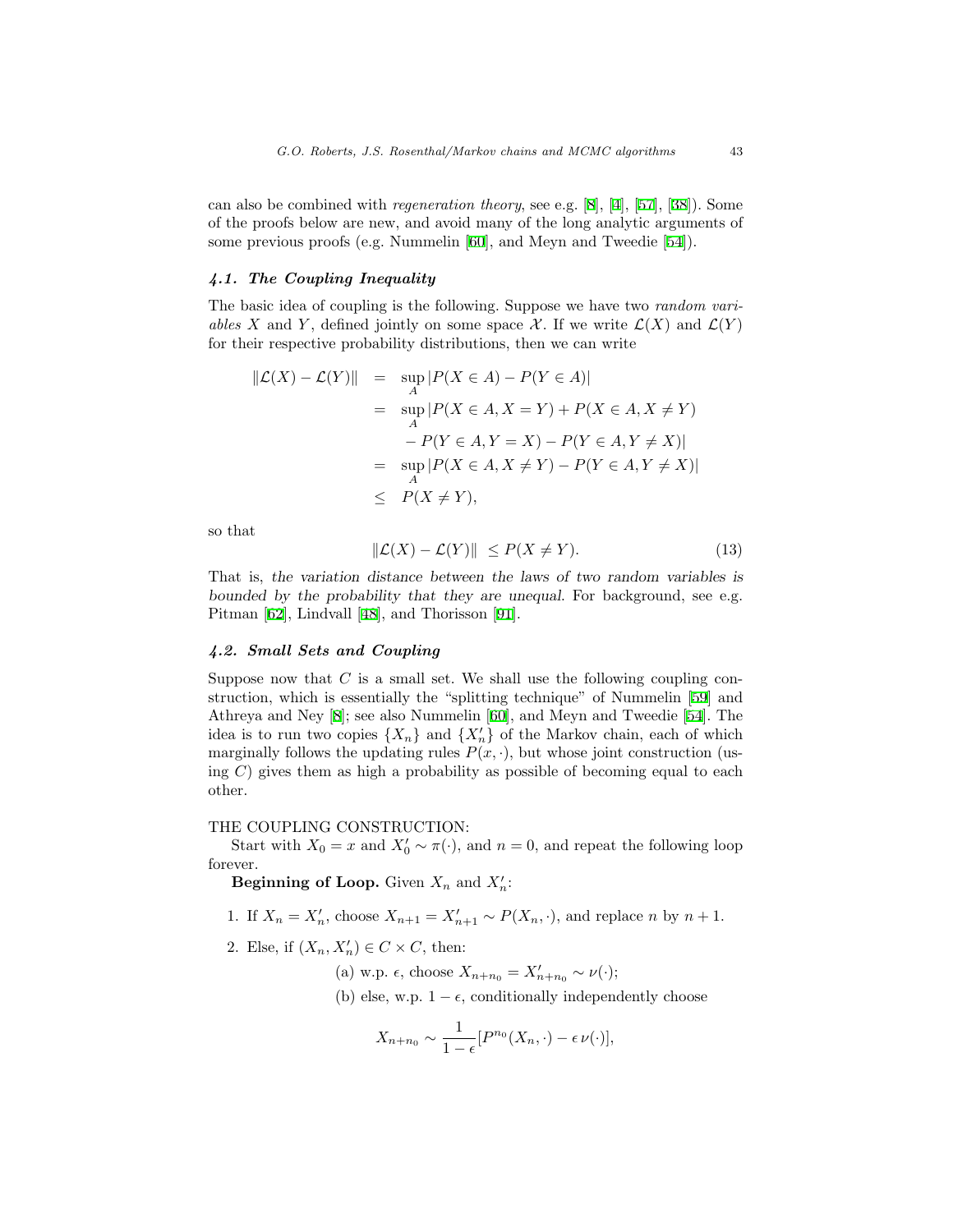$$
X'_{n+n_0} \sim \frac{1}{1-\epsilon} [P^{n_0}(X'_n, \cdot) - \epsilon \nu(\cdot)].
$$

In the case  $n_0 > 1$ , for completeness go back and construct  $X_{n+1}, \ldots, X_{n+n_0-1}$ from their correct conditional distributions given  $X_n$  and  $X_{n+n_0}$ , and similarly (and conditionally independently) construct  $X'_{n+1}, \ldots, X'_{n+n_0-1}$ from their correct conditional distributions given  $X'_n$  and  $X'_{n+n_0}$ . In any case, replace n by  $n + n_0$ .

3. Else, conditionally independently choose  $X_{n+1} \sim P(X_n, \cdot)$  and  $X'_{n+1} \sim$  $P(X'_n, \cdot)$ , and replace n by  $n + 1$ .

# Then return to Beginning of Loop.

Under this construction, it is easily checked that  $X_n$  and  $X'_n$  are each marginally updated according to the correct transition kernel P. It follows that  $\mathbf{P}[X_n \in A] = P^n(x, \cdot)$  and  $\mathbf{P}[X_n \in A] = \pi(A)$  for all n. Moreover the two chains are run independently until they both enter  $C$  at which time the minorisation splitting construction (step 2) is utilised. Without such a construction, on uncountable state spaces, we would not be able to ensure successful coupling of the two processes.

The coupling inequality then says that  $||P^n(x, \cdot) - \pi(\cdot)|| \leq \mathbf{P}[X_n \neq X'_n]$ . The question is, can we use this to obtain useful bounds on  $||P^n(x, \cdot) - \pi(\cdot)||$ ? In fact, we shall now provide proofs (nearly self-contained) of all of the theorems stated earlier, in terms of this coupling construction. This allows for intuitive understanding of the theorems, while also avoiding various analytic technicalities of the previous proofs of some of these theorems.

# 4.3. Proof of Theorem [8](#page-16-0)

In this case,  $C = \mathcal{X}$ , so every  $n_0$  iterations we have probability at least  $\epsilon$  of making  $X_n$  and  $X'_n$  equal. It follows that if  $n = n_0m$ , then  $\mathbf{P}[X_n \neq X'_n] \leq$  $(1-\epsilon)^m$ . Hence, from the coupling inequality,  $||P^n(x, \cdot) - \pi(\cdot)|| \le (1-\epsilon)^m$  $(1 - \epsilon)^{n/n_0}$  in this case. It then follows from Proposition [3\(](#page-8-1)c) that  $||P^n(x, \cdot) \|\pi(\cdot)\| \leq (1-\epsilon)^{\lfloor n/n_0 \rfloor}$  for any n. П

# 4.4. Proof of Theorem [12](#page-21-0)

We follow the general outline of [\[85](#page-50-5)]. We again begin by assuming that  $n_0 = 1$ in the minorisation condition for the small set C (and thus write  $B_{n_0}$  as B), and indicate at the end what changes are required if  $n_0 > 1$ .

Let

$$
N_k = \# \{ m \; : \; 0 \le m \le k, \ (X_m, X'_m) \in C \times C \},
$$

and let  $\tau_1, \tau_2, \ldots$  be the times of the successive visits of  $\{(X_n, X'_n)\}\)$  to  $C \times C$ . Then for any integer j with  $1 \leq j \leq k$ ,

<span id="page-24-0"></span>
$$
\mathbf{P}[X_k \neq X'_k] = \mathbf{P}[X_k \neq X'_k, N_{k-1} \geq j] + \mathbf{P}[X_k \neq X'_k, N_{k-1} < j].\tag{14}
$$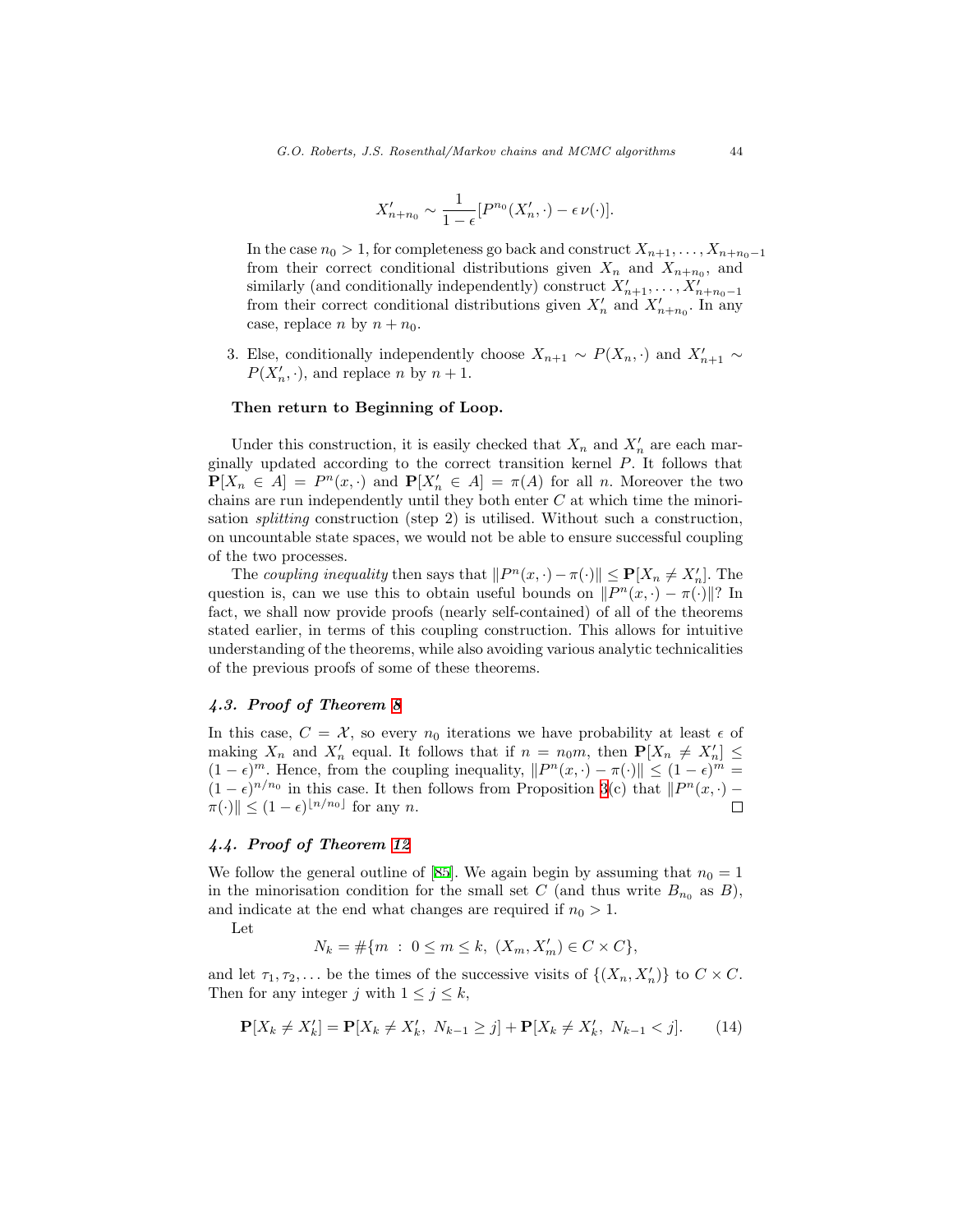Now, the event  $\{X_k \neq X'_k, N_{k-1} \geq j\}$  is contained in the event that the first j coin flips all came up tails. Hence,  $\mathbf{P}[X_k \neq X'_k, N_{k-1} \geq j] \leq (1 - \epsilon)^j$ . which bounds the first term in([14\)](#page-24-0).

To bound the second term in([14\)](#page-24-0), let

$$
M_k = \alpha^k B^{-N_{k-1}} h(X_k, X'_k) \mathbf{1}(X_k \neq X'_k), \qquad k = 0, 1, 2, ...
$$

(where  $N_{-1} = 0$ ).

Lemma 13. We have

$$
\mathbf{E}[M_{k+1} | X_0,\ldots,X_k,X'_0,\ldots,X'_k] \leq M_k,
$$

*i.e.*  $\{M_k\}$  *is a supermartingale.* 

*Proof.* If  $(X_k, X'_k) \notin C \times C$ , then  $N_k = N_{k-1}$ , so

$$
\mathbf{E}[M_{k+1} | X_0, \dots, X_k, X'_0, \dots, X'_k]
$$
\n
$$
= \alpha^{k+1} B^{-N_{k-1}} \mathbf{E}[h(X_{k+1}, X'_{k+1}) \mathbf{1}(X_{k+1} \neq X'_{k+1}) | X_k, X'_k]
$$
\n(since our coupling construction is Markovian)\n
$$
\leq \alpha^{k+1} B^{-N_{k-1}} \mathbf{E}[h(X_{k+1}, X'_{k+1}) | X_k, X'_k] \mathbf{1}(X_k \neq X'_k)
$$
\n
$$
= M_k \alpha \mathbf{E}[h(X_{k+1}, X'_{k+1}) | X_k, X'_k] / h(X_k, X'_k)
$$
\n
$$
\leq M_k,
$$

by([9\)](#page-16-1). Similarly, if  $(X_k, X'_k) \in C \times C$ , then  $N_k = N_{k-1} + 1$ , so assuming  $X_k \neq X'_k$  (since if  $X_k = X'_k$ , then the result is trivial), we have

$$
\mathbf{E}[M_{k+1} | X_0, \dots, X_k, X'_0, \dots, X'_k]
$$
\n
$$
= \alpha^{k+1} B^{-N_{k-1}-1} \mathbf{E}[h(X_{k+1}, X'_{k+1}) \mathbf{1}(X_{k+1} \neq X'_{k+1}) | X_k. X'_k]
$$
\n
$$
= \alpha^{k+1} B^{-N_{k-1}-1} (1 - \epsilon)(\bar{R}h)(X_k, X'_k)
$$
\n
$$
= M_k \alpha B^{-1} (1 - \epsilon)(\bar{R}h)(X_k, X'_k) / h(X_k, X'_k)
$$
\n
$$
\leq M_k,
$$

by [\(10](#page-18-0)). Hence,  $\{M_k\}$  is a supermartingale.

To proceed, we note that since  $B \geq 1$ ,

 $\square$ 

$$
\begin{split}\n\mathbf{P}[X_{k} \neq X'_{k}, N_{k-1} < j] = \mathbf{P}[X_{k} \neq X'_{k}, N_{k-1} \leq j-1] \\
&\leq \mathbf{P}[X_{k} \neq X'_{k}, B^{-N_{k-1}} \geq B^{-(j-1)}] \\
&= \mathbf{P}[\mathbf{1}(X_{k} \neq X'_{k}) B^{-N_{k-1}} \geq B^{-(j-1)}] \\
&\leq B^{j-1} \mathbf{E}[\mathbf{1}(X_{k} \neq X'_{k}) B^{-N_{k-1}}] \qquad \text{(by Markov's inequality)} \\
&\leq B^{j-1} \mathbf{E}[\mathbf{1}(X_{k} \neq X'_{k}) B^{-N_{k-1}} h(X_{k}, X'_{k})] \qquad \text{(since } h \geq 1) \\
&= \alpha^{-k} B^{j-1} \mathbf{E}[M_{k}] \qquad \text{(by defn of } M_{k}) \\
&\leq \alpha^{-k} B^{j-1} \mathbf{E}[M_{0}] \qquad \text{(since } \{M_{k}\} \text{ is supermartingale)} \\
&= \alpha^{-k} B^{j-1} \mathbf{E}[h(X_{0}, X'_{0})] \qquad \text{(by defn of } M_{0}).\n\end{split}
$$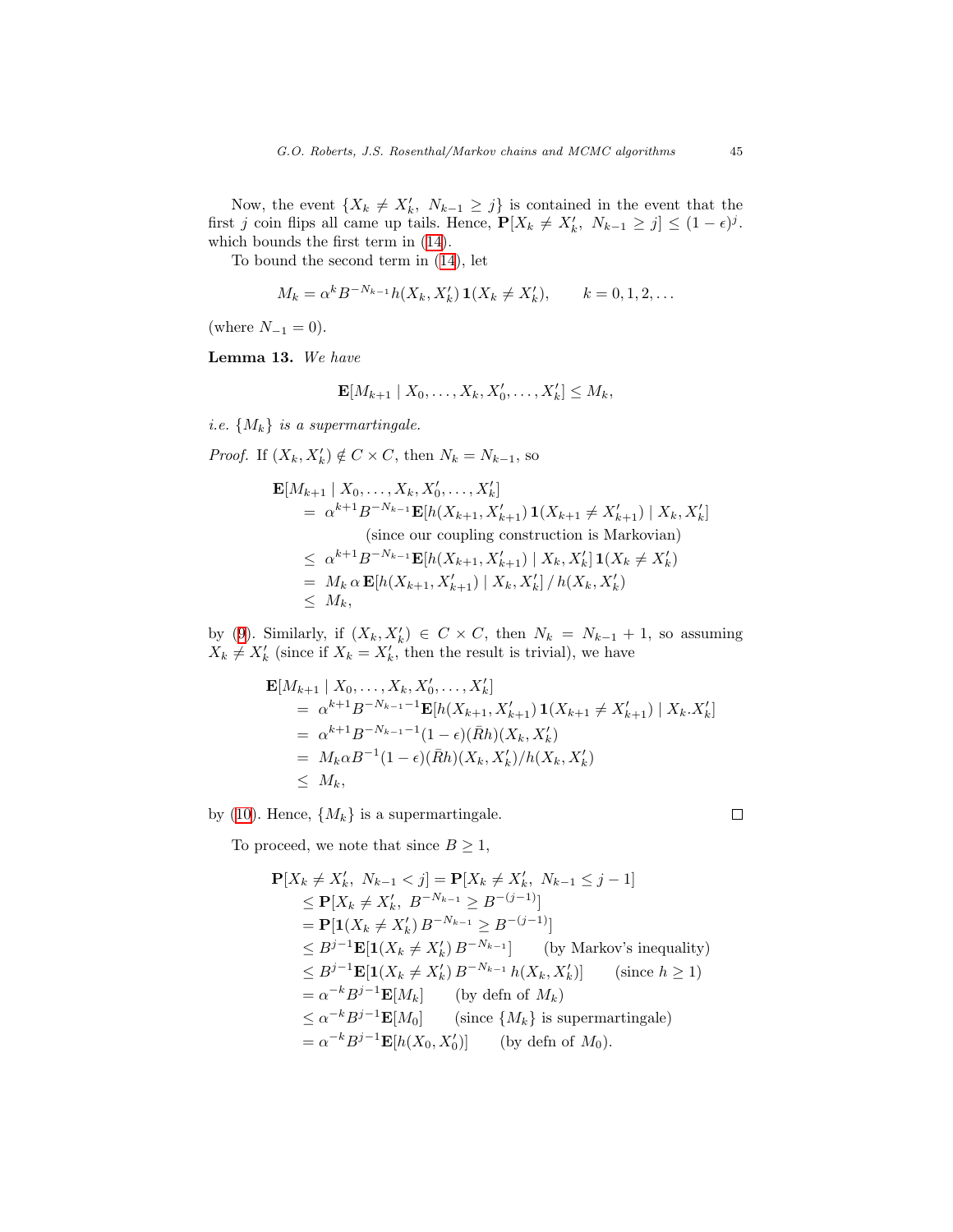Theorem [12](#page-21-0) now follows (in the case  $n_0 = 1$ ), by combining these two bounds with [\(14](#page-24-0)) and([13\)](#page-23-0).

Finally, we consider the changes required if  $n_0 > 1$ . In this case, the main change is that we do not wish to count visits to  $C \times C$  during which the joint chain could not try to couple, i.e. visits which correspond to the "filling in" times for going back and constructing  $X_{n+1}, \ldots, X_{n+n_0}$  [and similarly for X'] in step 2 of the coupling construction. Thus, we instead let  $N_k$  count the number of visits to  $C \times C$ , and  $\{\tau_i\}$  the actual visit times, *avoiding* all such "filling in" times.Also, we replace  $N_{k-1}$  by  $N_{k-n_0}$  in ([14\)](#page-24-0) and in the definition of  $M_k$ . Finally, what is a supermartingale is not  $\{M_k\}$  but rather  $\{M_{t(k)}\}$ , where  $t(k)$ is the latest time  $\leq k$  which does not correspond to a "filling in" time. (Thus,  $t(k)$  will take the value k, unless the joint chain visited  $C \times C$  at some time between  $k - n_0$  and  $k - 1$ .) With these changes, the proof goes through just as before.  $\Box$ 

# 4.5. Proof of Theorem [9](#page-18-1)

Here we give a direct coupling proof of Theorem [9,](#page-18-1) thereby somewhat avoiding the technicalities of e.g. Meyn and Tweedie [\[54](#page-48-2)] (though admittedly with a slightly weaker conclusion; see Fact [10](#page-18-2)). Our approach shall be to make use of Theorem [12.](#page-21-0) To begin, set  $h(x, y) = \frac{1}{2}[V(x) + V(y)]$ . Our proof will use the following technical result.

<span id="page-26-1"></span>Lemma 14. We may assume without loss of generality that

<span id="page-26-0"></span>
$$
\sup_{x \in C} V(x) < \infty. \tag{15}
$$

Specifically, given a small set C and drift function V satisfying  $(8)$  $(8)$  and  $(10)$  $(10)$ , we can find a small set  $C_0 \subseteq C$  such that ([8\)](#page-15-0) and [\(10](#page-18-0)) still hold (with the same  $n_0$ and  $\epsilon$  and b, but with  $\lambda$  replaced by some  $\lambda_0 < 1$ , and such that [\(15](#page-26-0)) also holds.

*Proof.* Let  $\lambda$  and b be as in [\(10](#page-18-0)). Choose  $\delta$  with  $0 < \delta < 1 - \lambda$ , let  $\lambda_0 = 1 - \delta$ , let  $K = b/(1 - \lambda - \delta)$ , and set

$$
C_0 = C \cap \{x \in \mathcal{X} : V(x) \le K\}.
$$

Then clearly [\(8](#page-15-0)) continues to hold on  $C_0$ , since  $C_0 \subseteq C$ . It remains to verify that [\(10](#page-18-0))holds with C replaced by  $C_0$ , and  $\lambda$  replaced by  $\lambda_0$ . Now, ([10\)](#page-18-0) clearly holds for  $x \in C_0$  and  $x \notin C$ , by inspection. Finally, for  $x \in C \setminus C_0$ , we have  $V(x) \geq K$  $V(x) \geq K$  $V(x) \geq K$ , and so using the original drift condition ([10\)](#page-18-0), we have

$$
(PV)(x) \le \lambda V(x) + b \mathbf{1}_C(x) = (1 - \delta)V(x) - (1 - \lambda - \delta)V(x) + b
$$
  

$$
\le (1 - \delta)V(x) - (1 - \lambda - \delta)K + b = (1 - \delta)V(x) = \lambda_0 V(x),
$$

showing that [\(10](#page-18-0)) still holds, with C replaced by  $C_0$  and  $\lambda$  replaced by  $\lambda_0$ . – □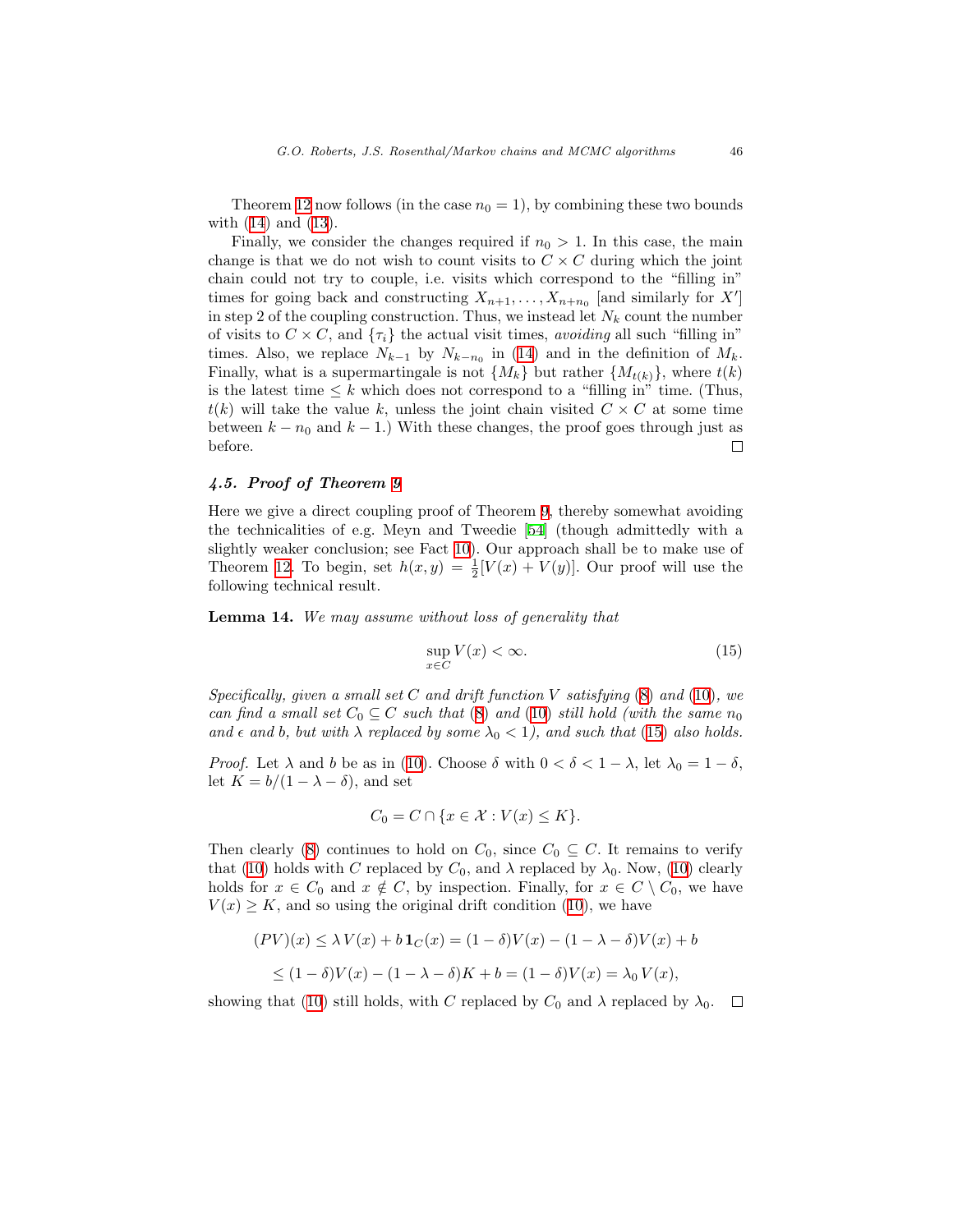As an aside, we note that in Lemma [14](#page-26-1), it may not be possible to satisfy([15\)](#page-26-0) by instead modifying  $V$  and leaving  $C$  unchanged:

Proposition 15. There exists a geometrically ergodic Markov chain, with small set  $C$  and drift function  $V$  satisfying  $(8)$  $(8)$  and  $(10)$  $(10)$ , such that there does not exist a drift function  $V_0: \mathcal{X} \to [0,\infty]$  with the property that upon replacing V by  $V_0$ , ([8\)](#page-15-0) and [\(10](#page-18-0)) continue to hold, and [\(15](#page-26-0)) also holds.

*Proof.* Consider the Markov chain on  $\mathcal{X} = (0, \infty)$ , defined as follows. For  $x \geq 2$ ,  $P(x, \cdot) = \delta_{x-1}(\cdot)$ , a point-mass at  $x-1$ . For  $1 < x < 2$ ,  $P(x, \cdot)$  is uniform on [1/2, 1]. For  $0 < x \le 1$ ,  $P(x, \cdot) = \frac{1}{2}\lambda(\cdot) + \frac{1}{2}\delta_{h(x)}(\cdot)$ , where  $\lambda$  is Lebesgue measure on  $(0, 1)$ , and  $h(x) = 1 + \sqrt{\log(1/x)}$ .

For this chain, the interval  $C = (0, 1)$  is clearly  $(1, 1/2, \lambda)$ -small. Furthermore, since  $\int_0^1 \sqrt{\log(1/x)} dx = \sqrt{\pi}/2 < \infty$ , the return times to C have finite mean, so the chain has a stationary distribution by standard renewal theory arguments (see e.g. Asmussen [\[4](#page-45-3)]). In addition, with drift function  $V(x)$  =  $\max(e^x, x^{-1/2})$ , we can compute  $(PV)(x)$  explicitly, and verify directly that (say)  $PV(x) \leq 0.8 V(x) + 4 \mathbf{1}_C(x)$  for all  $x \in \mathcal{X}$ , thus verifying [\(10](#page-18-0)) with  $\lambda = 0.8$  and  $b = 4$ . Hence, by Theorem [9](#page-18-1), the chain is geometrically ergodic.

Onthe other hand, suppose we had a some drift function  $V_0$  satisfying  $(10)$  $(10)$ , such that  $\sup_{x \in C} V_0(x) < \infty$ . Then since  $PV_0(x) = \frac{1}{2} V_0(h(x)) + \frac{1}{2} \int_0^1 V_0(y) dy$ , this would imply that  $\sup_{x \in C} V_0((h(x)) < \infty$ , i.e. that  $V_0(h(x))$  is bounded for all  $0 < x \leq 1$ , which would in turn imply that  $V_0$  were bounded everywhere on  $X$ . But then Fact [10](#page-18-2) would imply that the chain is uniformly ergodic, which it clearly is not. This gives a contradiction.  $\Box$ 

Thus, for the remainder of this proof, we can (and do) assume that([15\)](#page-26-0) holds. This, together with [\(10\)](#page-18-0), implies that

<span id="page-27-0"></span>
$$
\sup_{(x,y)\in C\times C} \overline{R}h(x,y) < \infty,\tag{16}
$$

which in turn ensures that the quantity  $B_{n_0}$  of [\(12](#page-21-2)) is finite.

To continue, let  $d = \inf_{C^c} V$ . Then we see from Proposition [11](#page-21-3) that the bivariate drift condition [\(11](#page-21-1)) will hold, provided that  $d > b/(1 - \lambda) - 1$ . In that case, Theorem [9](#page-18-1) follows immediately (in fact, in a quantitative version) by combining Proposition [11](#page-21-3) with Theorem [12](#page-21-0).

However, if  $d \leq b/(1-\lambda)-1$ , then this argument does not go through. This is not merely a technicality; the condition  $d > b/(1-\lambda)-1$  ensures that the chain is aperiodic, and without this condition we must somehow use the assumption aperiodicity more directly in the proof.

Our plan shall be to enlarge C so that the new value of d satisfies  $d >$  $b/(1 - \lambda) - 1$ , and to use aperiodicity to show that C remains a small set (i.e.,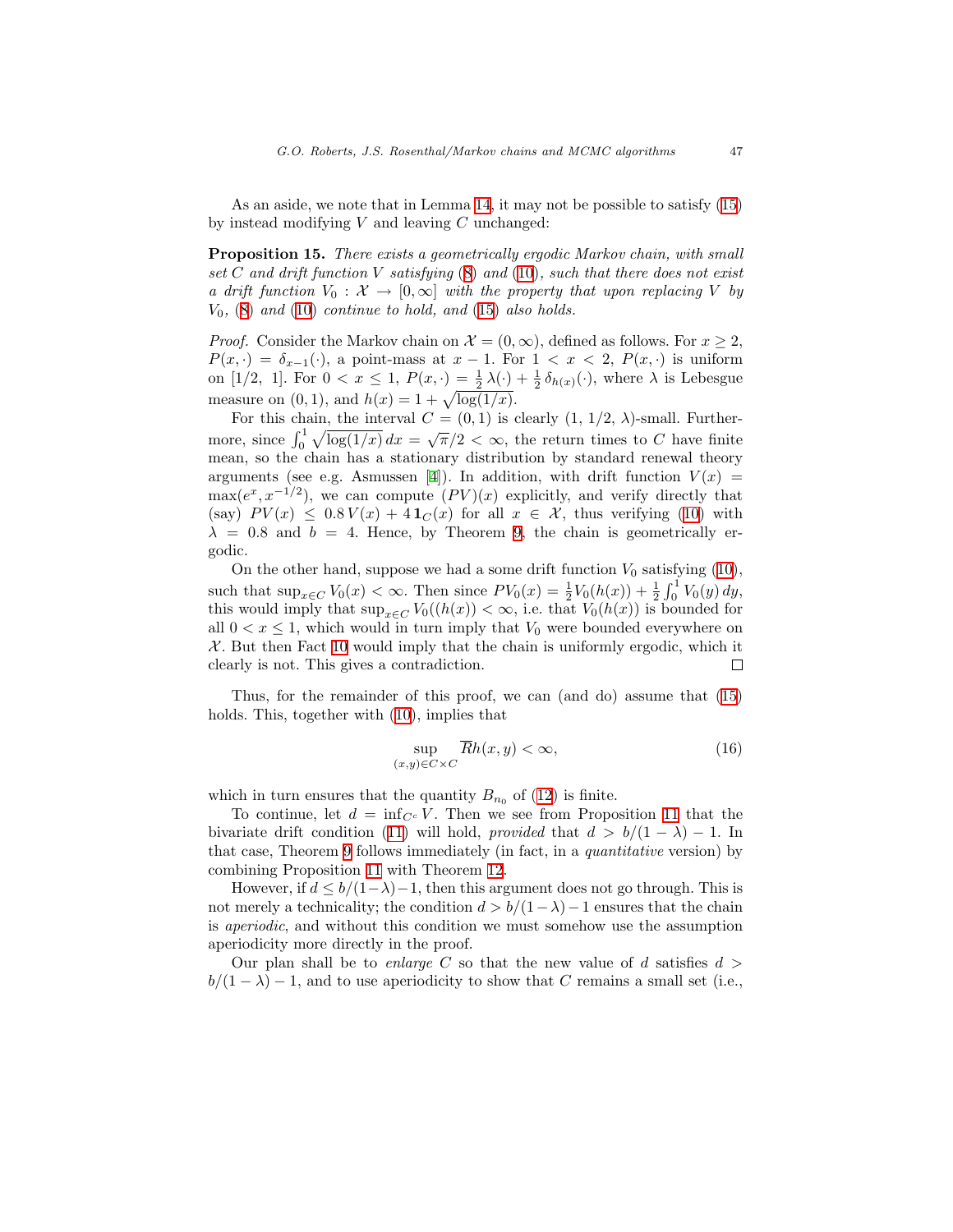that([8\)](#page-15-0) still holds though perhaps for uncontrollably larger  $n_0$  and smaller  $\epsilon > 0$ ). Theorem [9](#page-18-1) will then follow from Proposition [11](#page-21-3) and Theorem [12](#page-21-0) as above. (Note that we will have no direct control over the new values of  $n_0$  and  $C$ , which is why this approach does not provide a *quantitative* convergence rate bound.)

To proceed, choose any  $d' > b/(1 - \lambda) - 1$ , let  $S = \{x \in \mathcal{X}; V(x) \leq d\},$ and set  $C' = C \cup S$ . This ensures that  $\inf_{x \in C'^c} V(x) \ge d' > b/(1 - \lambda) - 1$ . Furthermore, since  $V$  is bounded on  $S$  by construction, we see that [\(15\)](#page-26-0) will stillhold with C replaced by  $C'$ . It then follows from ([16\)](#page-27-0) and [\(10](#page-18-0)) that we will still have  $B_{n_0} < \infty$  even upon replacing C by C'. Thus, Theorem [9](#page-18-1) will follow from Proposition [11](#page-21-3) and Theorem [12](#page-21-0) if we can prove:

# <span id="page-28-0"></span>Lemma 16.  $C'$  is a small set.

To prove Lemma [16,](#page-28-0) we use the notion of "petite set", following[[54\]](#page-48-2).

**Definition.** A subset  $C \subseteq \mathcal{X}$  is *petite* (or,  $(n_0, \epsilon, \nu)$ -petite), relative to a small set C, if there exists a positive integer  $n_0, \epsilon > 0$ , and a probability measure  $\nu(\cdot)$ on  $X$  such that

$$
\sum_{i=1}^{n_0} P^i(x, \cdot) \ge \epsilon \nu(\cdot) \qquad x \in C. \tag{17}
$$

Intuitively, the definition of petite set is like that of small set, except that it allows the different states in C to cover the minorisation measure  $\epsilon \nu(\cdot)$  at different times i. Obviously, any small set is petite. The converse is false in general, as the petite set condition does not itself rule out periodic behaviour of the chain (for example, perhaps some of the states  $x \in C$  cover  $\epsilon \nu(\cdot)$  only at odd times, and others only at even times). However, for an *aperiodic*,  $\phi$ -irreducible Markov chain, we have the following result, whose proof is presented in the Appendix.

<span id="page-28-1"></span>**Lemma 17.** (Meyn and Tweedie  $[54]$ , Theorem 5.5.7) For an aperiodic, φ-irreducible Markov chain, all petite sets are small sets.

To make use of Lemma [17](#page-28-1), we use the following.

<span id="page-28-2"></span>**Lemma 18.** Let  $C' = C \cup S$  where  $S = \{x \in \mathcal{X}; V(x) \leq d\}$  for some  $d < \infty$ , as above. Then  $C'$  is petite.

*Proof.* To begin, choose N large enough that  $r \equiv 1 - \lambda^N d > 0$ . Let  $\tau_C =$  $\inf\{n \geq 1; X_n \in C\}$  be the first return time to C. Let  $Z_n = \lambda^{-n}V(X_n)$ , and let  $W_n = Z_{\min(n,\tau_C)}$ . Then the drift condition [\(10](#page-18-0)) implies that  $W_n$  is a supermartingale. Indeed, if  $\tau_C \leq n$ , then

$$
\mathbf{E}[W_{n+1} | X_0, X_1, \dots, X_n] = \mathbf{E}[Z_{\tau_c} | X_0, X_1, \dots, X_n] = Z_{\tau_c} = W_n,
$$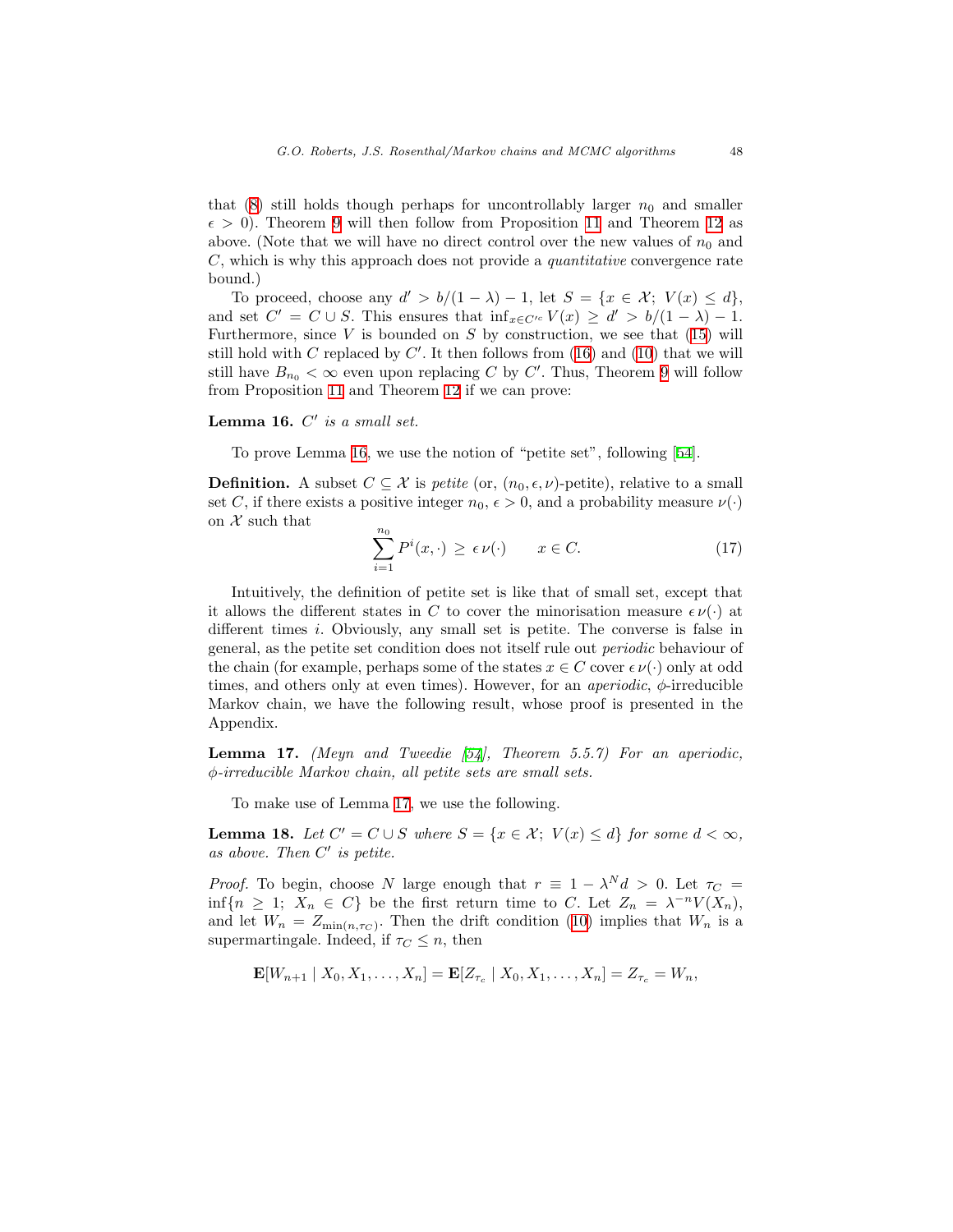whileif  $\tau_C > n$ , then  $X_n \notin C$ , so using ([10\)](#page-18-0),

$$
\begin{aligned} \mathbf{E}[W_{n+1} \mid X_0, X_1, \dots X_n] &= \lambda^{-(n+1)}(PV)(X_n) \\ &\leq \lambda^{-(n+1)}\lambda V(X_n) \\ &= \lambda^n V(X_n) \\ &= W_n. \end{aligned}
$$

Hence, for  $x \in S$ , using Markov's inequality and the fact that  $V \geq 1$ ,

$$
\mathbf{P}[\tau_C \ge N \mid X_0 = x] = \mathbf{P}[\lambda^{-\tau_C} \ge \lambda^{-N} \mid X_0 = x]
$$
  
\n
$$
\le \lambda^N \mathbf{E}[\lambda^{-\tau_C} \mid X_0 = x] \le \lambda^N \mathbf{E}[Z_{\tau_C} \mid X_0 = x]
$$
  
\n
$$
\le \lambda^N \mathbf{E}[Z_0 \mid X_0 = x] = \lambda^N V(x) \le \lambda^N d,
$$

so that  $P[\tau_C < N \mid X_0 = x] \geq r$ .

On the other hand, recall that C is  $(n_0, \epsilon, \nu(\cdot))$ -small, so that  $P^{n_0}(x, \cdot) \geq$  $\epsilon \nu(\cdot)$  for  $x \in C$ . It follows that for  $x \in S$ ,  $\sum_{i=1+n_0}^{N+n_0} P^i(x, \cdot) \ge r \epsilon \nu(\cdot)$ . Hence, for  $x \in S \cup C$ ,  $\sum_{i=n_0}^{N+n_0} P^i(x, \cdot) \ge r \epsilon \nu(\cdot)$ . This shows that  $S \cup C$  is petite.  $\Box$ e

Combining Lemmas [18](#page-28-2) and [17](#page-28-1), we see that  $C'$  must be small, proving Lemma [16](#page-28-0), and hence proving Theorem [9.](#page-18-1)  $\Box$ 

# 4.6. Proof of Theorem [4](#page-12-0)

Theorem [4](#page-12-0) does not assume the existence of any small set  $C$ , so it is not clear how to make use of our coupling construction in this case. However, help is at hand in the form of a remarkable result about the existence of small sets, due to Jain and Jameson[[41\]](#page-47-8) (see also Orey[[61\]](#page-49-2)). We shall not prove it here; for modern proofs see e.g. [\[60](#page-49-5)], p. 16, or [\[54\]](#page-48-2), Theorem 5.2.2. The key idea (see e.g. Meyn and Tweedie [\[54](#page-48-2)], Theorem 5.2.1) is to extract the part of  $P^{n_0}(x, \cdot)$  which is absolutely continuous with respect to the measure  $\phi$ , and then to find a C with  $\phi(C) > 0$  such that this density part is at least  $\delta > 0$  throughout C.

<span id="page-29-1"></span>**Theorem19.** (Jain and Jameson [[41](#page-47-8)]) Every  $\phi$ -irreducible Markov chain, on a state space with countably generated  $\sigma$ -algebra, contains a small set  $C \subseteq \mathcal{X}$ with  $\phi(C) > 0$ . (In fact, each  $B \subseteq \mathcal{X}$  with  $\phi(B) > 0$  in turn contains a small set  $C \subseteq B$  with  $\phi(C) > 0$ .) Furthermore, the minorisation measure  $\nu(\cdot)$  may be taken to satisfy  $\nu(C) > 0$ .

In terms of our coupling construction, if we can show that the pair  $(X_n, X'_n)$ will hit  $C \times C$  infinitely often, then they will have infinitely many opportunities to couple, with probability  $\geq \epsilon > 0$  of coupling each time. Hence, they will eventually couple with probability 1, thus proving Theorem [4](#page-12-0).

<span id="page-29-0"></span>We prove this following the outline of[[84\]](#page-50-13). We begin with a lemma about return probabilities: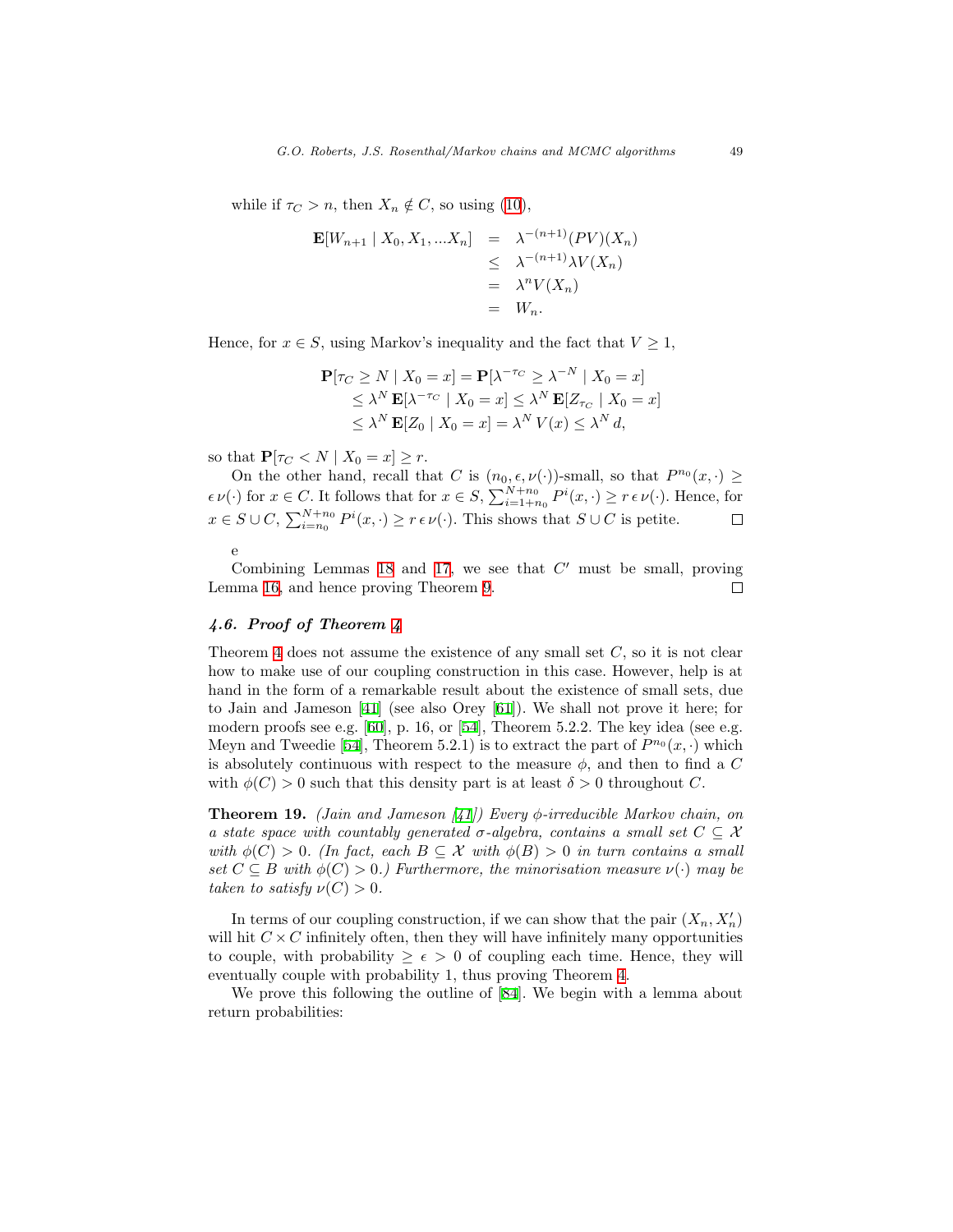**Lemma 20.** Consider a Markov chain on a state space  $\mathcal{X}$ , having stationary distribution  $\pi(\cdot)$ . Suppose that for some  $A \subseteq \mathcal{X}$ , we have  $\mathbf{P}_x(\tau_A < \infty) > 0$  for all  $x \in \mathcal{X}$ . Then for  $\pi$ -almost-every  $x \in \mathcal{X}$ ,  $\mathbf{P}_x(\tau_A < \infty) = 1$ .

Proof. Suppose to the contrary that the conclusion does not hold, i.e. that

<span id="page-30-0"></span>
$$
\pi\big\{x\in\mathcal{X}:\ \mathbf{P}_x(\tau_A=\infty)>0\big\}>0.\tag{18}
$$

Then we make the following claims (proved below):

<span id="page-30-1"></span>**Claim1.** Condition ([18\)](#page-30-0) implies that there are constants  $\ell, \ell_0 \in \mathbb{N}, \delta > 0$ , and  $B \subseteq \mathcal{X}$  with  $\pi(B) > 0$ , such that

$$
\mathbf{P}_x \left( \tau_A = \infty, \ \sup \{ k \ge 1; \ X_{k\ell_0} \in B \} < \ell \right) \ge \delta, \qquad x \in B.
$$

<span id="page-30-2"></span>**Claim 2.** Let B,  $\ell$ ,  $\ell_0$ , and  $\delta$  be as in Claim [1.](#page-30-1) Let  $L = \ell \ell_0$ , and let  $S = \sup\{k \geq \ell_0\}$ 1;  $X_{kL} \in B$ , using the convention that  $S = -\infty$  if the set  $\{k \geq 1; X_{kL} \in B\}$ is empty. Then for all integers  $1 \leq r \leq j$ ,

$$
\int_{x \in \mathcal{X}} \pi(dx) \mathbf{P}_x[S = r, \ X_{jL} \notin A] \ge \pi(B) \delta.
$$

Assuming the claims, we complete the proof as follows. We have by stationarity that for any  $j \in \mathbf{N}$ ,

$$
\pi(A^C) = \int_{x \in \mathcal{X}} \pi(dx) P^{jL}(x, A^C) = \int_{x \in \mathcal{X}} \pi(dx) \mathbf{P}_x[X_{jL} \notin A]
$$
  

$$
\geq \sum_{r=1}^j \int_{x \in \mathcal{X}} \pi(dx) \mathbf{P}_x[S = r, X_{jL} \notin A] \geq \sum_{r=1}^j \pi(B) \delta = j \pi(B) \delta.
$$

For  $j > 1/\pi(B)\delta$ , this gives  $\pi(A^C) > 1$ , which is impossible. This gives a contradiction, and hence completes the proof of Lemma [20,](#page-29-0) subject to the proofs of Claims [1](#page-30-1) and [2](#page-30-2) below.  $\Box$ 

**Proof of Claim [1](#page-30-1).**By ([18\)](#page-30-0), we can find  $\delta_1$  and a subset  $B_1 \subseteq \mathcal{X}$  with  $\pi(B_1)$ 0, such that  $P_x(\tau_A < \infty) \leq 1 - \delta_1$  for all  $x \in B_1$ . On the other hand, since  $\mathbf{P}_x(\tau_A < \infty) > 0$  for all  $x \in \mathcal{X}$ , we can find  $\ell_0 \in \mathbf{N}$  and  $\delta_2 > 0$  and  $B_2 \subseteq B_1$ with  $\pi(B_2) > 0$  and with  $P^{\ell_0}(x, A) \ge \delta_2$  for all  $x \in B_2$ .

Set  $\eta = \#\{k \geq 1; X_{k\ell_0} \in B_2\}$ . Then for any  $r \in \mathbb{N}$  and  $x \in \mathcal{X}$ , we have  $\mathbf{P}_x(\tau_A = \infty, \ \eta = r) \leq (1 - \delta_2)^r$ . In particular,  $\mathbf{P}_x(\tau_A = \infty, \ \eta = \infty) = 0$ . Hence, for  $x \in B_2$ , we have

$$
\mathbf{P}_x(\tau_A = \infty, \ \eta < \infty) = 1 - \mathbf{P}_x(\tau_A = \infty, \ \eta = \infty) - \mathbf{P}_x(\tau_A < \infty)
$$
\n
$$
\geq 1 - 0 + (1 - \delta_1) = \delta_1.
$$

Hence, there is  $\ell \in \mathbb{N}$ ,  $\delta > 0$ , and  $B \subseteq B_2$  with  $\pi(B) > 0$ , such that

$$
\mathbf{P}_x \left( \tau_A = \infty, \ \sup \{ k \ge 1; \ X_{k\ell_0} \in B_2 \} < \ell \right) \ge \delta, \qquad x \in B.
$$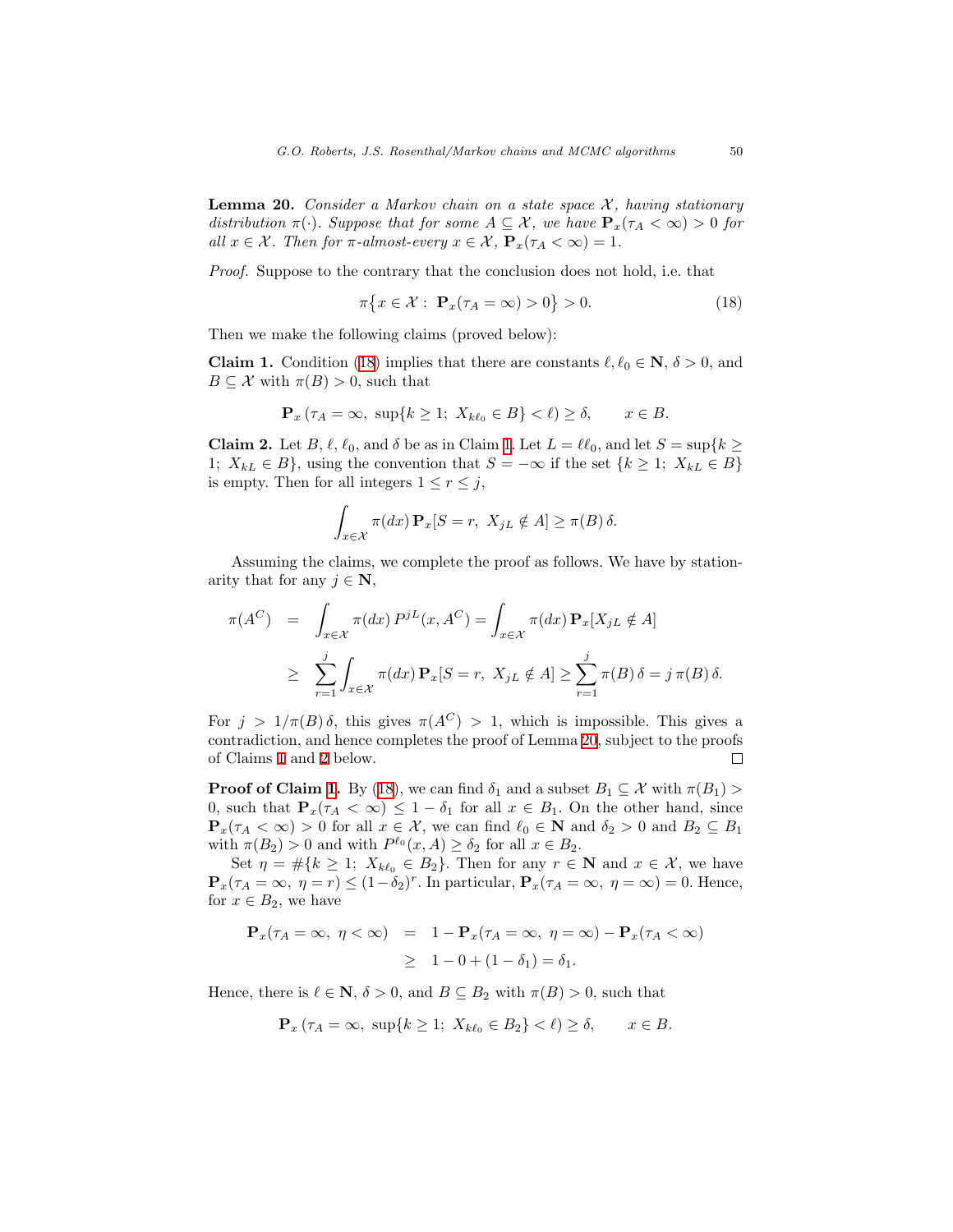Finally, since  $B \subseteq B_2$ , we have  $\sup\{k \geq 1; X_{k\ell_0} \in B_2\} \geq \sup\{k \geq 1;$  $X_{k\ell_0} \in B$ , thus establishing the claim.

Proof of Claim [2.](#page-30-2) We compute using stationarity and then Claim [1](#page-30-1) that

$$
\int_{x \in \mathcal{X}} \pi(dx) \mathbf{P}_x[S = r, X_{jL} \notin A]
$$
\n
$$
= \int_{x \in \mathcal{X}} \pi(dx) \int_{y \in B} P^{rL}(x, dy) \mathbf{P}_y[S = -\infty, X_{(j-r)L} \notin A]
$$
\n
$$
= \int_{y \in B} \int_{x \in \mathcal{X}} \pi(dx) P^{rL}(x, dy) \mathbf{P}_y[S = -\infty, X_{(j-r)L} \notin A]
$$
\n
$$
= \int_{y \in B} \pi(dy) \mathbf{P}_y[S = -\infty, X_{(j-r)L} \notin A]
$$
\n
$$
\geq \int_{y \in B} \pi(dy) \delta = \pi(B) \delta. \quad \Box
$$

To proceed, we let  $C$  be a small set as in Theorem [19](#page-29-1). Consider again the coupling construction  $\{(X_n,Y_n)\}\)$ . Let  $G \subseteq \mathcal{X} \times \mathcal{X}$  be the set of  $(x, y)$  for which  $\mathbf{P}_{(x,y)}(\exists n \geq 1; X_n = Y_n) = 1$ . From the coupling construction, we see that if  $(X_0, X_0) \equiv (x, X_0') \in G$ , then  $\lim_{n\to\infty} P[X_n = X_n'] = 1$ , so that  $\lim_{n\to\infty} ||P^n(x,\cdot) - \pi(\cdot)|| = 0$ , proving Theorem [4](#page-12-0). Hence, it suffices to show that for  $\pi$ -a.e.  $x \in \mathcal{X}$ , we have  $\mathbf{P}[(x, X_0)] \in G = 1$ .

Let G be as above, let  $G_x = \{y \in \mathcal{X}; (x, y) \in G\}$  for  $x \in \mathcal{X}$ , and let  $\overline{G} = \{x \in \mathcal{X}; \ \pi(G_x) = 1\}.$  Then Theorem [4](#page-12-0) follows from:

# Lemma 21.  $\pi(\overline{G}) = 1$ .

*Proof.* We first prove that  $(\pi \times \pi)(G) = 1$ . Indeed, since  $\nu(C) > 0$  by Theo-rem [19,](#page-29-1) it follows from Lemma [35](#page-43-0) that, from any  $(x, y) \in \mathcal{X} \times \mathcal{X}$ , the joint chain has positive probability of eventually hitting  $C \times C$ . It then follows by applying Lemma [20](#page-29-0) to the joint chain, that the joint chain will return to  $C \times C$  with probability 1 from  $(\pi \times \pi)$ -a.e.  $(x, y) \notin C \times C$ . Once the joint chain reaches  $C \times C$ , then conditional on not coupling, the joint chain will update from R which must be absolutely continuous with respect to  $\pi \times \pi$ , and hence (again by Lemma [20\)](#page-29-0) will return again to  $C \times C$  with probability 1. Hence, the joint chain will repeatedly return to  $C \times C$  with probability 1, until such time as  $X_n = X'_n$ . And by the coupling construction, each time the joint chain is in  $C \times C$ , it has probability  $\geq \epsilon$  of then forcing  $X_n = X'_n$ . Hence, eventually we will have  $X_n = X'_n$ , thus proving that  $(\pi \times \pi)(G) = 1.$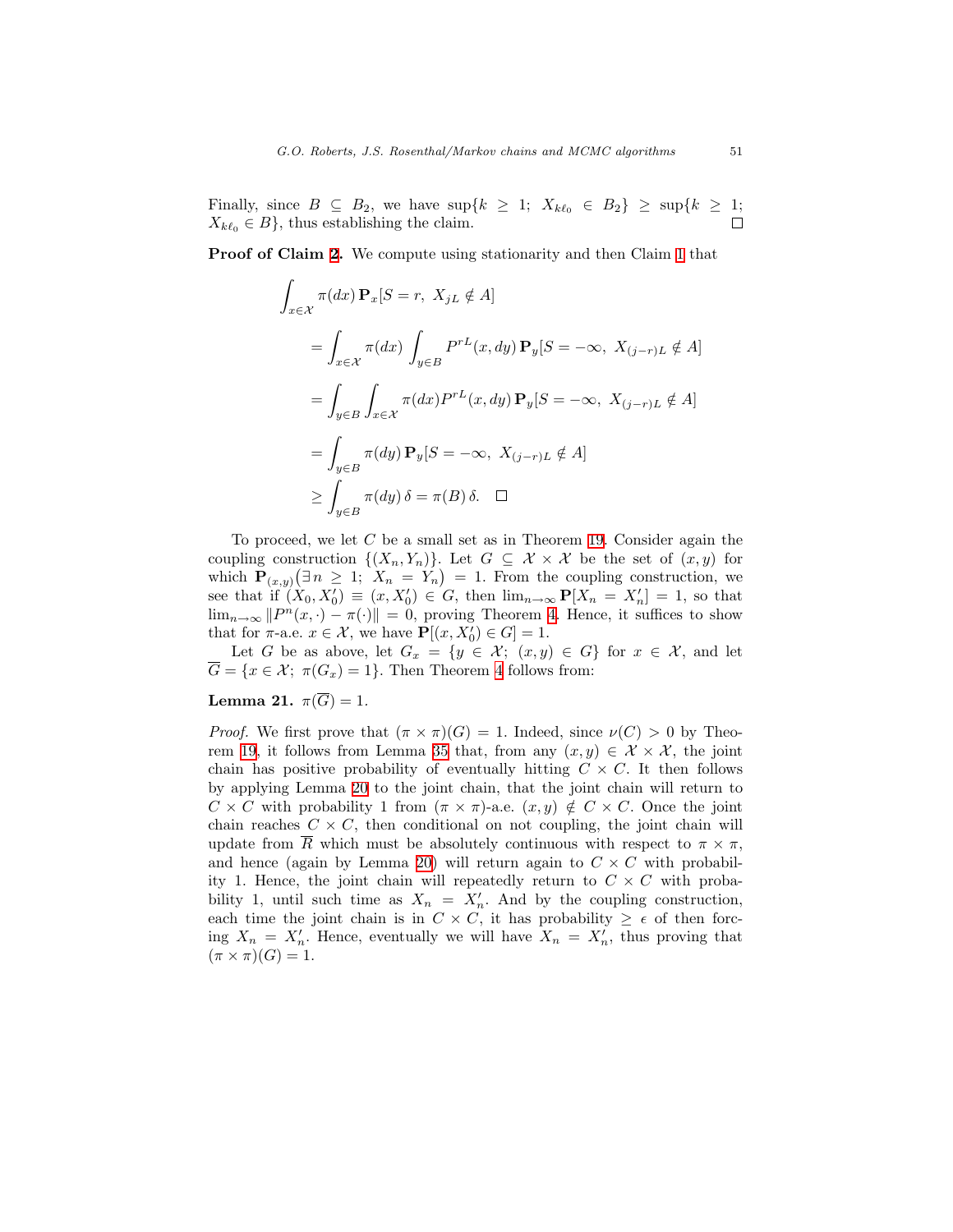Now, if we had  $\pi(\overline{G}) < 1$ , then we would have

$$
(\pi \times \pi)(G^C) = \int_{\mathcal{X}} \pi(dx)\pi(G_x^C) = \int_{\overline{G}^C} \pi(dx)[1 - \pi(G_x)] > 0,
$$

contradicting the fact that  $(\pi \times \pi)(G) = 1$ .

# <span id="page-32-0"></span>5. Central Limit Theorems for Markov Chains

Suppose  $\{X_n\}$  is a Markov chain on a state space X which is  $\phi$ -irreducible and aperiodic, and has a stationary distribution  $\pi(\cdot)$ . Assume the chain begins in stationarity, i.e. that  $X_0 \sim \pi(\cdot)$ . Let  $h : \mathcal{X} \to \mathbf{R}$  be some functional with finite stationary mean  $\pi(h) \equiv \int_{x \in \mathcal{X}} h(x) \, \pi(dx)$ .

nonary mean  $\pi(n) = \int_{x \in \mathcal{X}} n(x) \pi(dx)$ .<br>We say that h satisfies a Central Limit Theorem (CLT) (or,  $\sqrt{n}$ -CLT) if there is some  $\sigma^2 < \infty$  such that the normalised sum  $n^{-1/2} \sum_{i=1}^{n} [h(X_i) - \pi(h)]$ converges weakly to a  $N(0, \sigma^2)$  distribution. (We allow for the special case  $\sigma^2 = 0$ , corresponding to convergence to the constant 0.) It then follows (see e.g. Chan and Geyer[[15\]](#page-45-0)) that

<span id="page-32-1"></span>
$$
\sigma^2 = \lim_{n \to \infty} \frac{1}{n} \mathbf{E} \left[ \left( \sum_{i=1}^n [h(X_i) - \pi(h)] \right)^2 \right],\tag{19}
$$

and also  $\sigma^2 = \tau \mathbf{Var}_{\pi}(h)$ , where  $\tau = \sum_{k \in \mathbf{Z}} \text{Corr}(X_0, X_k)$  is the *integrated auto* $correlation time.$  (In the reversible case this is also related to spectral measures; seee.g. [[47\]](#page-48-12), [\[34](#page-47-9)], [\[69](#page-49-1)].) Clearly  $\sigma^2 < \infty$  requires that  $\text{Var}_{\pi}(h) < \infty$ , i.e. that  $\pi(h^2) < \infty$ .

Such CLTs are helpful for understanding the errors which arise from Monte Carlo estimation, and are thus the subject of considerable discussion in the MCMC literature (e.g. [\[34](#page-47-9)], [\[93\]](#page-51-0),[[15\]](#page-45-0), [\[54](#page-48-2)],[[76\]](#page-50-8), [\[38](#page-47-7)],[[6\]](#page-45-9),[[43\]](#page-47-10)).

#### 5.1. A Negative Result

One might expect that CLTs always hold when  $\pi(h^2)$  is finite, but this is false. For example, it is shown in [\[66](#page-49-10)] that Metropolis-Hastings algorithms whose acceptance probabilities are too low may get so "stuck" that  $\tau = \infty$  and they acceptance probabilities are too low may get so "stuck" that  $\tau =$  will not have a  $\sqrt{n}$ -CLT. More specifically, the following is proved:

<span id="page-32-3"></span>**Theorem 22.** Consider a reversible Markov chain, beginning in its stationary distribution  $\pi(\cdot)$ , and let  $r(x) = \mathbf{P}[X_{n+1} = X_n | X_n = x]$ . Then if

<span id="page-32-2"></span>
$$
\lim_{n \to \infty} n \pi \big( [h - \pi(h)]^2 r^n \big) = \infty,
$$
\n(20)

then a  $\sqrt{n}$ -CLT does <u>not</u> hold for h.

 $\Box$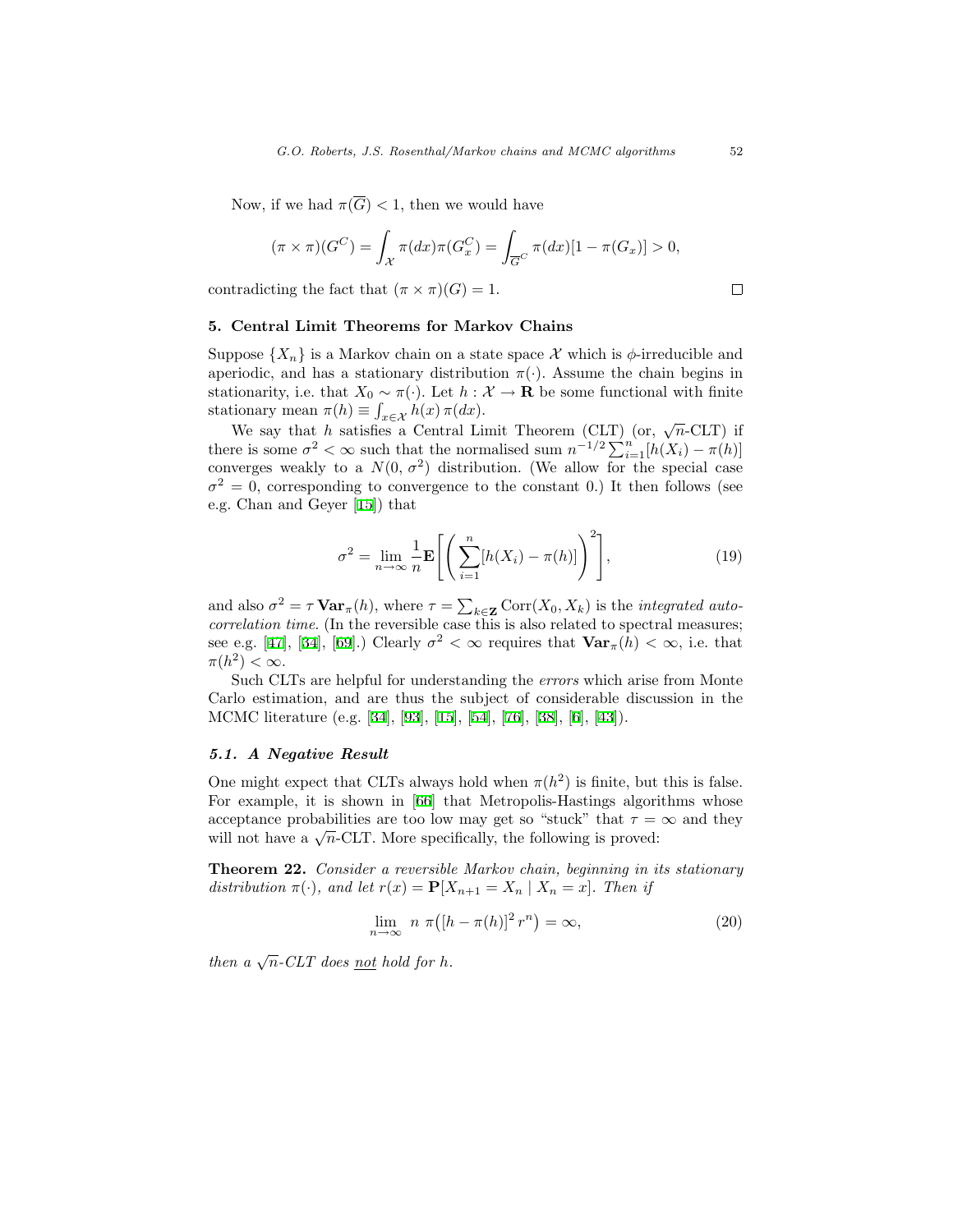Proof. We compute directly from [\(19](#page-32-1)) that

$$
\sigma^2 = \lim_{n \to \infty} \frac{1}{n} \mathbf{E} \left[ \left( \sum_{i=1}^n [h(X_i) - \pi(h)]^2 \right] \right]
$$
  
\n
$$
\geq \lim_{n \to \infty} \frac{1}{n} \mathbf{E} \left[ \left( \sum_{i=1}^n [h(X_i) - \pi(h)] \right)^2 \mathbf{1}(X_0 = X_1 = \dots = X_n) \right]
$$
  
\n
$$
= \lim_{n \to \infty} \frac{1}{n} \mathbf{E} \left[ \left( n[h(X_0) - \pi(h)] \right)^2 r(X_0)^n \right]
$$
  
\n
$$
= \lim_{n \to \infty} n \pi([h - \pi(h)]^2 r^n) = \infty,
$$

by [\(20](#page-32-2)). Hence, a  $\sqrt{n}$ -CLT cannot exist.

In particular, Theorem [22](#page-32-3) is used in [\[66](#page-49-10)] to prove that for the independence sampler with target  $\text{Exp}(1)$  and i.i.d. proposals  $\text{Exp}(\lambda)$ , the identity function sampler with target  $\text{Exp}(1)$  and has no  $\sqrt{n}$ -CLT for any  $\lambda \geq 2$ .

The question then arises of what conditions on the Markov chain transitions, The question then arises of what conditions on the functional h, guarantee a  $\sqrt{n}$ -CLT for h.

# 5.2. Conditions Guaranteeing CLTs

Here we present various positive results about the existence of CLTs. Some, though not all, of these results are then proved in the following two sections.

For i.i.d. samples, classical theory guarantees a CLT provided the second moments are finite (e.g. [\[13](#page-45-10)], Theorem 27.1; [\[83](#page-50-14)], p. 110). For *uniformly ergodic* chains, an identical result exists; it is shown in Corollary 4.2(ii) of Cogburn[[17\]](#page-46-11) (cf. Theorem 5 of Tierney[[93\]](#page-51-0)) that:

<span id="page-33-2"></span>**Theorem 23.** If a Markov chain with stationary distribution  $\pi(\cdot)$  is uniformly **Theorem 23.** If a Markov chain with stationary distributergodic, then a  $\sqrt{n}$ -CLT holds for h whenever  $\pi(h^2) < \infty$ .

If a chain is just geometrically ergodic but not uniformly ergodic, then a similar result holds under the slightly stronger assumption of a finite  $2 + \delta$ moments. That is, it is shown in Theorem 18.5.3 of Ibragimov and Linnik[[40\]](#page-47-11) (see also Theorem 2 of Chan and Geyer[[15\]](#page-45-0), and Theorem 2 of Hobert et al.[[38\]](#page-47-7)) that:

<span id="page-33-0"></span>**Theorem 24.** If a Markov chain with stationary distribution  $\pi(\cdot)$  is geomet-**Theorem 24.** If a Markov chain with stationary distribution  $\pi(\cdot)$  is geometrically ergodic, then a  $\sqrt{n}$ -CLT holds for h whenever  $\pi(|h|^{2+\delta}) < \infty$  for some  $\delta > 0$ .

It follows, for example, that the independence sampler example mentioned It follows, for example, that the independence sampler example mentioned above (which fails to have a  $\sqrt{n}$ -CLT, but which has finite moments of all orders) is not geometrically ergodic.

<span id="page-33-1"></span>It is shown in Corollary 3 of[[69\]](#page-49-1) that Theorem [24](#page-33-0) can be strengthened if the chain is reversible:

 $\Box$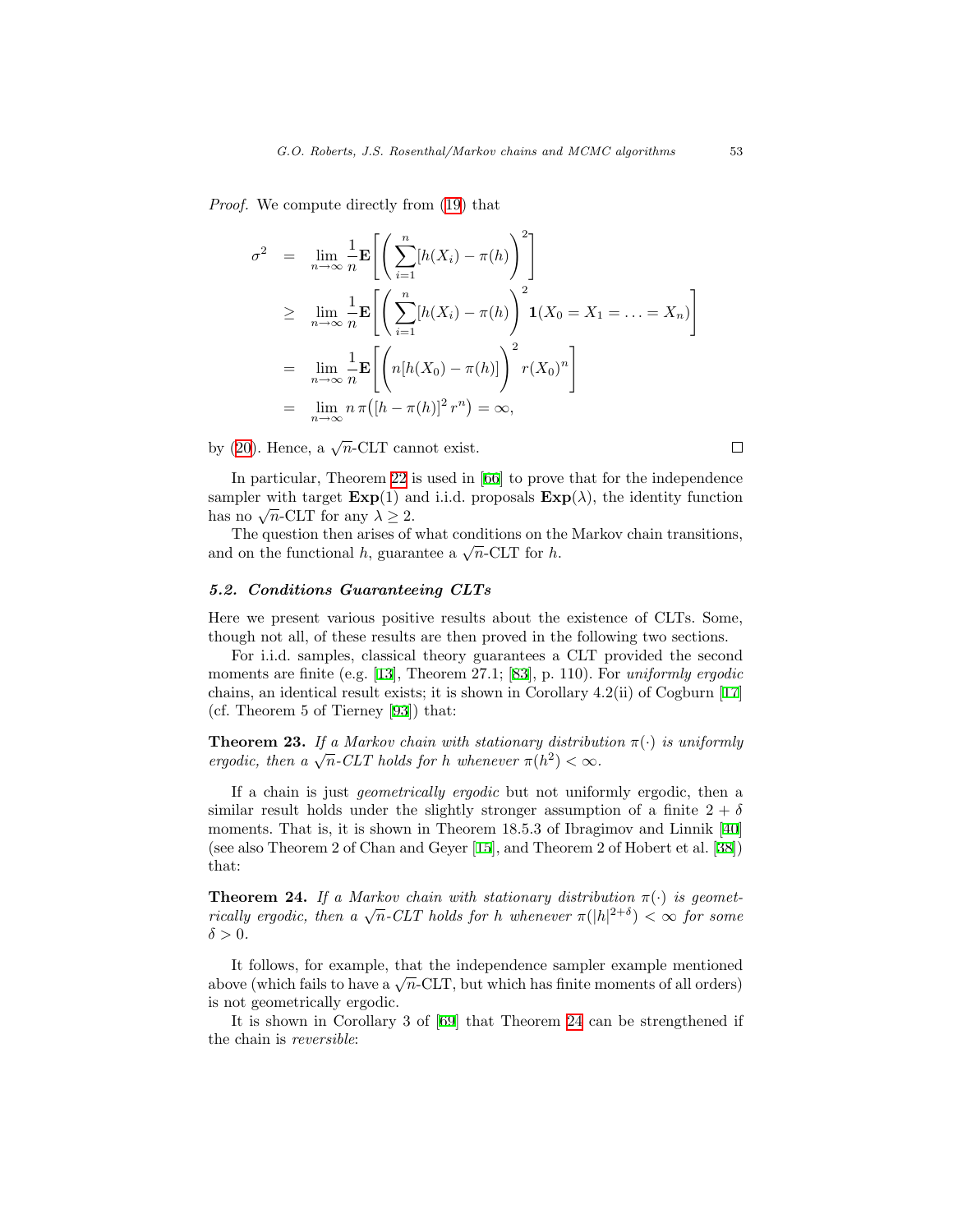Theorem 25. If the Markov chain is geometrically ergodic and reversible, then  $a \sqrt{n}$ -CLT holds for h whenever  $\pi(h^2) < \infty$ .

Comparing Theorems [25](#page-33-1) and [24](#page-33-0) leads to the following yes-or-no question (see [[6\]](#page-45-9)): if a Markov chain is geometrically ergodic, but not necessarily reversible, (b)): it a Markov chain is geometrically ergodic, but not necessarily reversible, and  $\pi(h^2) < \infty$ , then does a  $\sqrt{n}$ -CLT necessarily exist for h? In the first draft of this paper, we posed that question as an Open Problem. However, it was recently solved by Häggström [\[36](#page-47-12)], who produced a counter-example to prove the following:

Theorem 26. There exists a (non-reversible) geometrically ergodic Markov chain, on a (countable) state space X, and a function  $h: X \to \mathbf{R}$ , such that chain, on a (countable) state space X, and a function  $h: X \to \mathbf{R}$ , such that  $\pi(h^2) < \infty$ , but such that h does not satisfy a  $\sqrt{n}$ -CLT (nor a CLT with any other scaling).

If $P$  is reversible, then it was proved by Kipnis and Varadhan [[47\]](#page-48-12) that finiteness of  $\sigma^2$  is all that is required:

<span id="page-34-0"></span>**Theorem 27.** For a  $\phi$ -irreducible and aperiodic Markov chain which is re-**Theorem 27.** For a  $\phi$ -irreducible and aperiodic Markov chain which is r versible, a  $\sqrt{n}$ -CLT holds for h whenever  $\sigma^2 < \infty$ , where  $\sigma^2$  is given by ([19\)](#page-32-1).

In a different direction, we have the following:

<span id="page-34-1"></span>Theorem 28. Suppose a Markov chain is geometrically ergodic, satisfying [\(10](#page-18-0)) for some  $V: \mathcal{X} \to [1,\infty]$  which is finite  $\pi$ -a.e. Let  $h: \mathcal{X} \to \mathbf{R}$  with  $h^2 \leq K V$ for some  $V: \mathcal{X} \to [1,\infty]$  which is finite  $\pi$ -a.e.<br>for some  $K < \infty$ . Then a  $\sqrt{n}$ -CLT holds for h.

Before proving some of these results, we consider two extensions which are straightforward mathematically, but which may be of practical importance.

Proposition 29. The above CLT results (i.e., Theorems [23](#page-33-2), [24,](#page-33-0) [25](#page-33-1), [27](#page-34-0), and [28\)](#page-34-1) all remain true if instead of beginning with  $X_0 \sim \pi(\cdot)$ , as above, we begin with  $X_0 = x$ , for  $\pi$ -a.e.  $x \in \mathcal{X}$ .

Proof. The hypotheses of the various CLT results all imply that the chain is  $\phi$ -irreducible and aperiodic, with stationary distribution  $\pi(\cdot)$ . Hence, by Theo-rem [4](#page-12-0), there is convergence to  $\pi(\cdot)$  from  $\pi$ -a.e.  $x \in \mathcal{X}$ . For such x, let  $\epsilon > 0$ , and find  $m \in \mathbb{N}$  such that  $||P^m(x, \cdot) - \pi(\cdot)|| \leq \epsilon$ . It then follows from Propo-sition [3](#page-8-1)(g) that we can jointly construct copies  $\{X_n\}$  and  $\{X'_n\}$  of the Markov chain, with  $X_0 = x$  and  $X'_0 \sim \pi(\cdot)$ , such that

$$
\mathbf{P}[X_n = X'_n \text{ for all } n \ge m] \ge 1 - \epsilon.
$$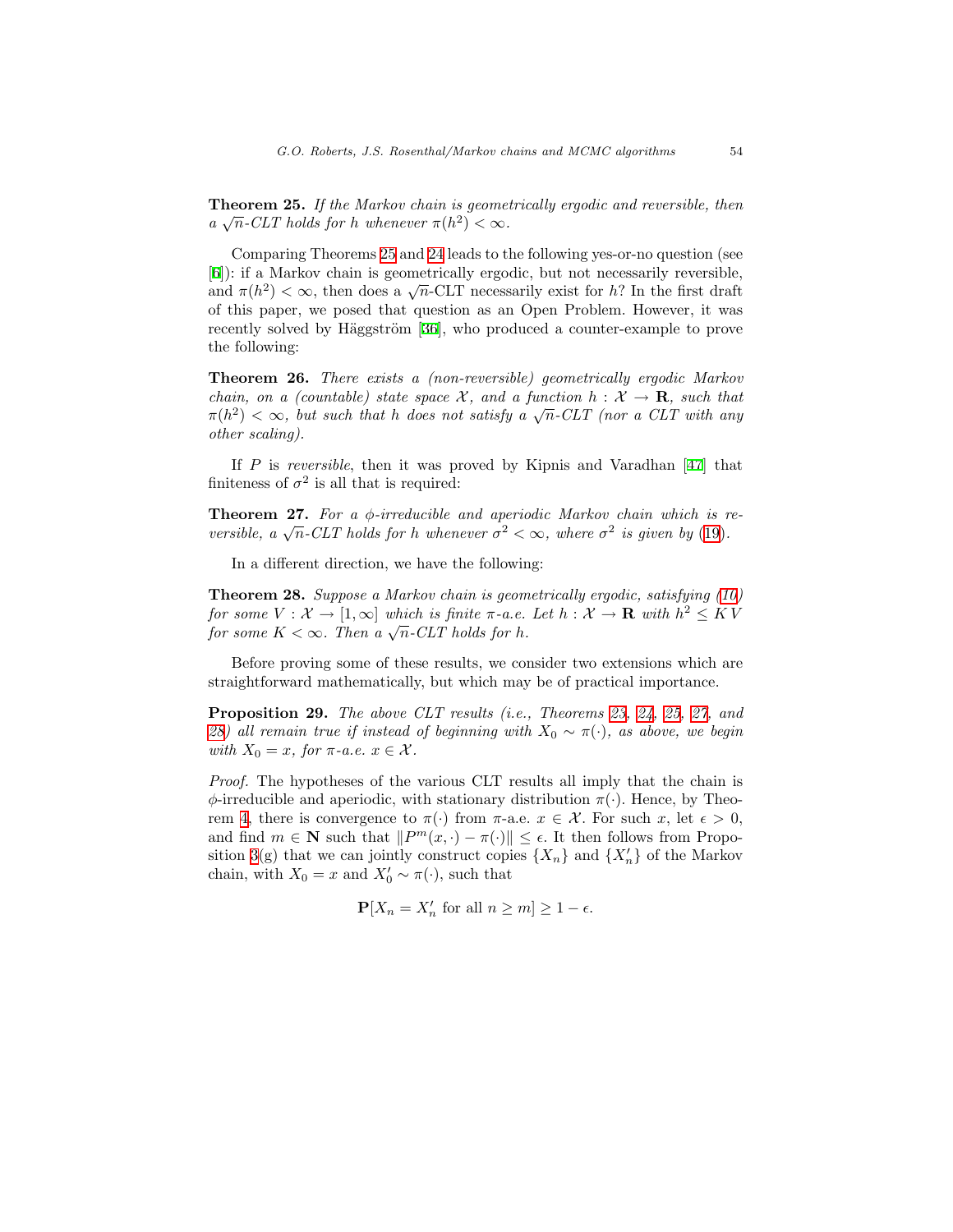But this means that for any  $A \subseteq \mathcal{X}$ ,

$$
\limsup_{n\to\infty}\left|\mathbf{P}\left(n^{-1/2}\sum_{i=1}^n[h(X_i)-\pi(h)]\in A\right)-\mathbf{P}\left(n^{-1/2}\sum_{i=1}^n[h(X'_i)-\pi(h)]\in A\right)\right|\leq\epsilon.
$$

Since  $\epsilon > 0$  is arbitrary, and since we know that  $n^{-1/2} \sum_{i=1}^n [h(X_i') - \pi(h)]$ converges in distribution to  $N(0, \sigma^2)$ , hence so does  $n^{-1/2} \sum_{i=1}^{n} [h(X_i) - \pi(h)]$ .

<span id="page-35-0"></span>Proposition 30. The CLT Theorems [23](#page-33-2) and [24](#page-33-0) remain true if the chain is periodic of period  $d \geq 2$ , provided that the d-step chain  $P' = P^d|_{\mathcal{X}_1}$  (as in the proof of Corollary [6\)](#page-13-2) has all the other properties required of  $P$  in the original result (i.e.  $\phi$ -irreducibility, and uniform or geometric ergodicity), and that the function h still satisfies the same moment condition.

*Proof.* As in the proof of Corollary [6](#page-13-2), let  $\overline{P}$  be the d-step chain defined on  $\mathcal{X}_1 \times \ldots \times \mathcal{X}_d$ , and  $\overline{h}(x_0, \ldots, x_{d-1}) = h(x_0) + \ldots + h(x_{d-1})$ . Then  $\overline{P}$  inherits the irreducibility and ergodicity properties of  $P'$  (formally, since  $P'$  is de-initialising for  $\overline{P}$ ; see [\[73\]](#page-49-11)). Then, Theorem [23](#page-33-2) or [24](#page-33-0) establishes a CLT for  $\overline{P}$  and  $\overline{h}$ . However, this is easily seen to be equivalent to the corresponding CLT for the original P and  $h$ , thus giving the result. П

Remark. In particular, combining Theorem [23](#page-33-2) with Proposition [30,](#page-35-0) we see **Remark.** In particular, combining Theorem 23 with Proposition 30, we see that a  $\sqrt{n}$ -CLT holds for any function h for any irreducible (or indecomposible) Markov chain on a finite state space, without any assumption of aperiodicity. (See also the Remark following Corollary [6](#page-13-2) above.)

Remark. We note that for periodic chains as in Proposition [30](#page-35-0), the formula([19\)](#page-32-1) for the asymptotic variance  $\sigma^2$  continues to hold without change. The relation  $\sigma^2 = \tau \mathbf{Var}_{\pi}(h)$  also continues to hold, except that now the formula for the integrated autocorrelation time  $\tau$  requires that the sum taken over ranges whose lengths are multiples of  $d$ , i.e. the flexibly-ordered infinite sum  $\tau = \sum_{k \in \mathbf{Z}} \text{Corr}(X_0, X_k)$  must be replaced by the more precisely limited sum  $\tau = \lim_{m,\ell \to \infty} \sum_{k=-\ell d}^{md} \text{Corr}(X_0, X_k)$  (otherwise the sum will not converge, since now the individual terms do not go to 0).

# 5.3. CLT Proofs using the Poisson Equation

Here we provide proofs of some of the results stated in the previous subsection.

We begin by stating a version of the *martingale central limit theorem*, which was proved independently by Billingsley[[12\]](#page-45-11) and Ibragimov[[39\]](#page-47-13); see e.g. p. 375 of Durrett [\[25](#page-46-12)].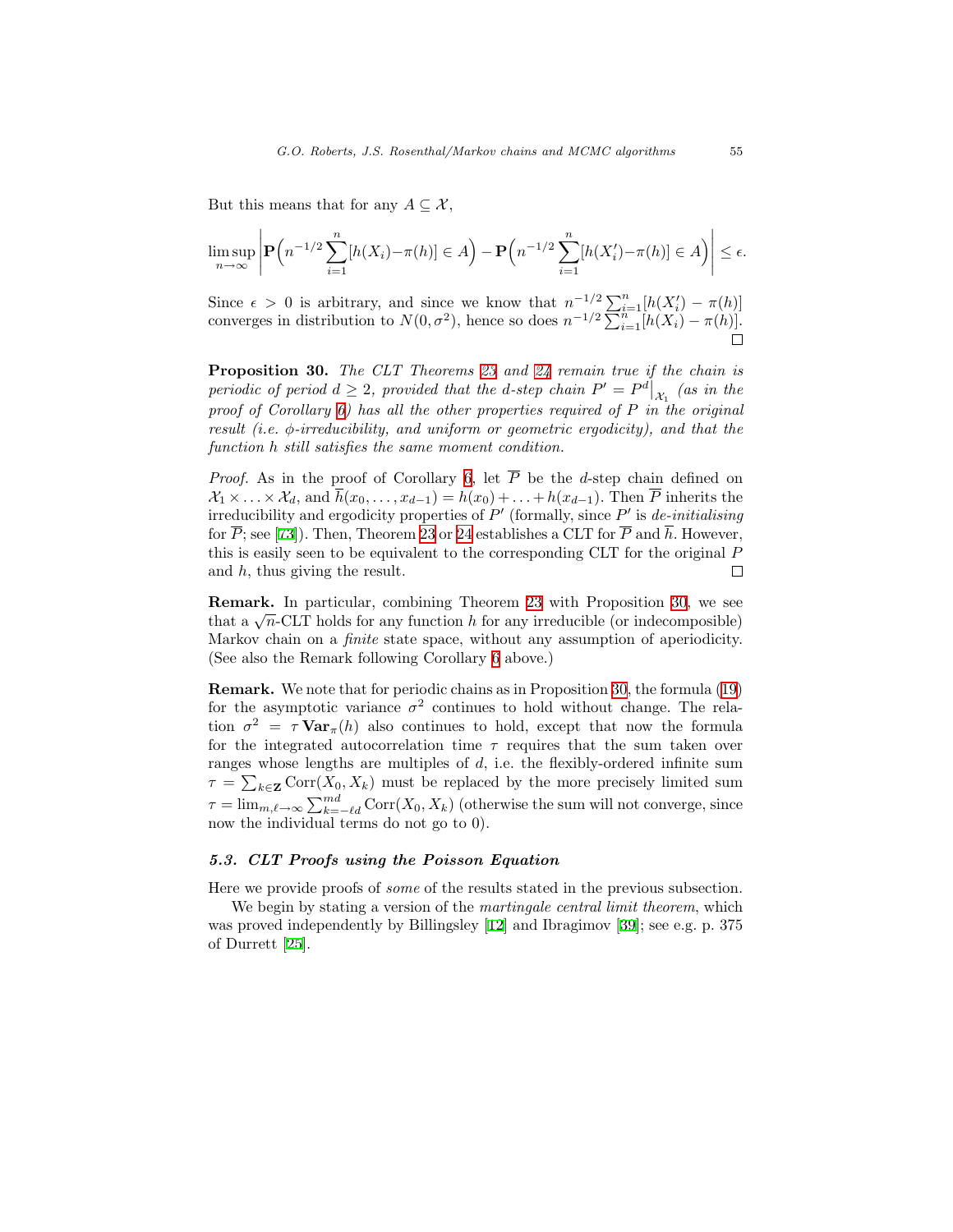<span id="page-36-0"></span>**Theorem 31.** (Billingsley [\[12](#page-45-11)] and Ibragimov [\[39\]](#page-47-13)) Let  $\{Z_n\}$  be a stationary ergodic sequence, with  $\mathbf{E}[Z_n | Z_1, \ldots, Z_{n-1}] = 0$  and  $\mathbf{E}[(Z_n)^2] < \infty$ . Then  $n^{-1/2} \sum_{i=1}^{n} Z_i$  converges weakly to a  $N(0, \sigma^2)$  distribution for some  $\sigma^2 < \infty$ .

To make use of Theorem [31,](#page-36-0) consider the *Poisson equation:*  $h - \pi(h) =$  $g - Pg$ . A useful result is the following (see e.g. Theorem 17.4.4 of Meyn and Tweedie[[54\]](#page-48-2)):

<span id="page-36-1"></span>**Theorem 32.** Let P be a transition kernel for an aperiodic,  $\phi$ -irreducible Markov chain on a state space X, having stationary distribution  $\pi(\cdot)$ , with  $X_0 \sim$  $\pi(\cdot)$ . Let  $h: \mathcal{X} \to \mathbf{R}$  with  $\pi(h^2) < \infty$ , and suppose there exists  $g: \mathcal{X} \to \mathbf{R}$  with  $\pi(g^2) < \infty$  which solves the Poisson equation, i.e. such that  $h - \pi(h) = g - Pg$ .  $\pi(g^2) < \infty$  which solves the<br>Then h satisfies a  $\sqrt{n}$ -CLT.

*Proof.* Let  $Z_n = g(X_n) - Pg(X_{n-1})$ . Then  $\{Z_n\}$  is stationary since  $X_0 \sim \pi(\cdot)$ . Also  $\{Z_n\}$  is ergodic since the Markov chain converges asymptotically (by The-orem [4\)](#page-12-0). Furthermore,  $\mathbf{E}[Z_n^2] \leq 4\pi(g^2) < \infty$ . Also,

$$
\mathbf{E}[g(X_n) - Pg(X_{n-1}) | X_0, \dots, X_{n-1}] = \mathbf{E}[g(X_n) | X_{n-1}] - Pg(X_{n-1})
$$
  
=  $Pg(X_{n-1}) - Pg(X_{n-1}) = 0.$ 

Since  $Z_1, \ldots, Z_{n-1} \in \sigma(X_0, \ldots, X_{n-1})$ , it follows that  $\mathbf{E}_{\pi}[Z_n | Z_1, \ldots, Z_{n-1}] =$ 0. Hence, by Theorem [31](#page-36-0),  $n^{-1/2} \sum_{i=1}^{n} Z_i$  converges weakly to  $N(0, \sigma^2)$ . But

$$
n^{-1/2} \sum_{i=1}^{n} [h(X_i) - \pi(h)] = n^{-1/2} \sum_{i=1}^{n} [g(X_i) - Pg(X_i)]
$$
  
=  $n^{-1/2} \sum_{i=1}^{n} [g(X_i) - Pg(X_{i-1})] + n^{-1/2} Pg(X_0) - n^{-1/2} Pg(X_n)$   
=  $n^{-1/2} \sum_{i=1}^{n} Z_i + n^{-1/2} Pg(X_0) - n^{-1/2} Pg(X_n).$ 

The result follows since  $n^{-1/2}g(X_0)$  and  $n^{-1/2}Pg(X_n)$  both converge to zero in probability as  $n \to \infty$ .  $\Box$ 

<span id="page-36-2"></span>Corollary 33. If  $\sum_{k=0}^{\infty} \sqrt{\pi((P^k[h-\pi(h)])^2)} < \infty$ , then h satisfies a  $\sqrt{n}$ -CLT.

Proof. Let

$$
g_k(x) = P^k h(x) - \pi(h) = P^k [h - \pi(h)](x),
$$

where by convention  $P^0h(x) = h(x)$ , and let  $g(x) = \sum_{k=0}^{\infty} g_k(x)$ . Then we compute directly that

$$
(g - Pg)(x) = \sum_{k=0}^{\infty} g_k(x) - \sum_{k=0}^{\infty} Pg_k(x) = \sum_{k=0}^{\infty} g_k(x) - \sum_{k=1}^{\infty} g_k(x)
$$
  
=  $g_0(x) = P^0 h(x) - \pi(h) = h(x) - \pi(h).$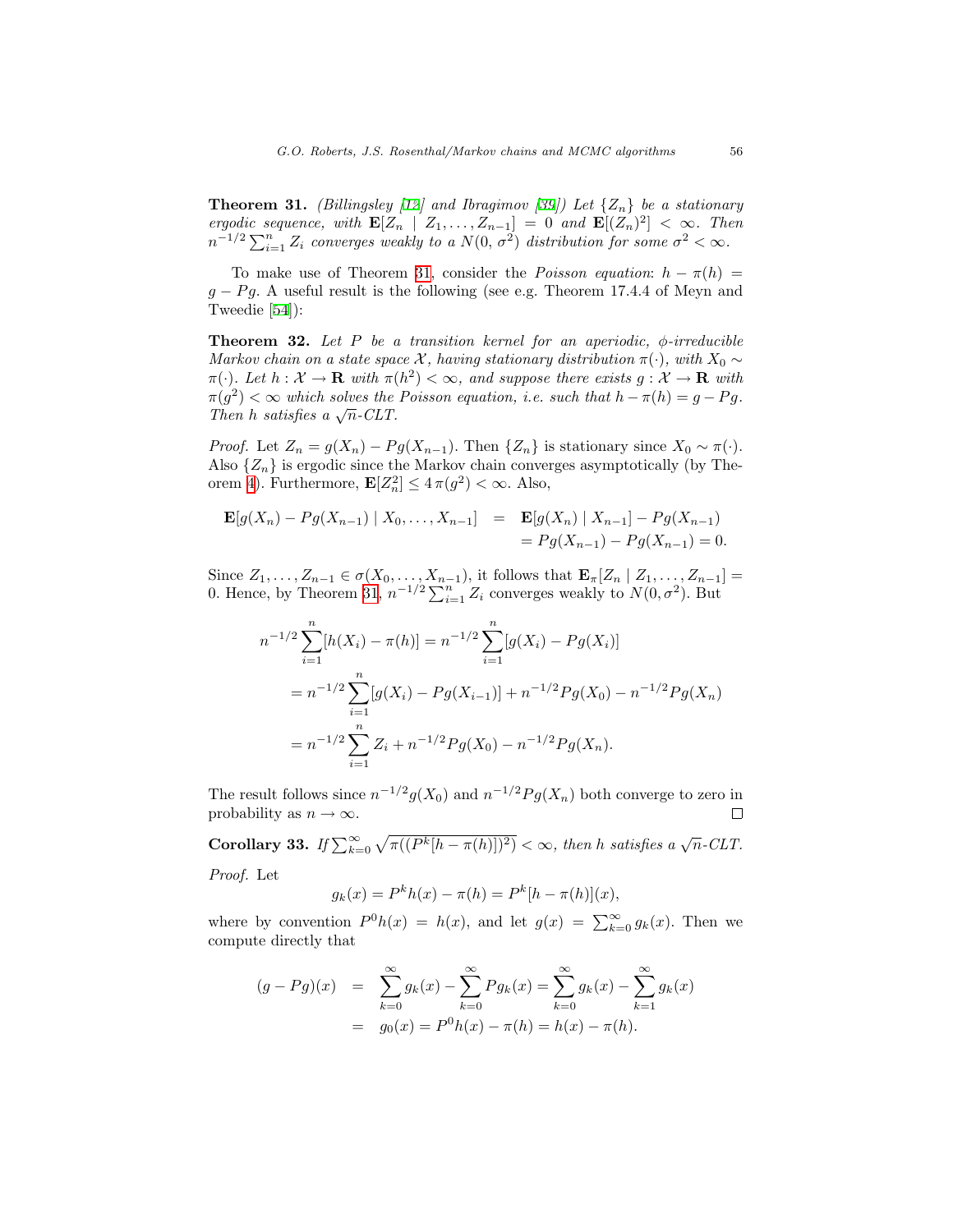Hence, the result follows from Theorem [32,](#page-36-1) provided that  $\pi(g^2) < \infty$ . On the other hand, it is known (in fact, since  $Cov(X, Y) \leq \sqrt{Var(X) Var(Y)}$ ) that the  $L^2(\pi)$  norm satisfies the triangle inequality, so that

$$
\sqrt{\pi(g^2)} \le \sum_{k=0}^{\infty} \sqrt{\pi(g_k^2)},
$$

so that  $\pi(g^2) < \infty$  provided  $\sum_{k=0}^{\infty} \sqrt{\pi(g_k^2)} < \infty$ .

Proof of Theorem [25.](#page-33-1) Let

$$
\|P\|_{L^2(\pi)} = \sup_{\substack{\pi(f)=0 \\ \pi(f^2)=1}} \pi((Pf)^2) = \sup_{\substack{\pi(f)=0 \\ \pi(f^2)=1}} \int_{x \in \mathcal{X}} \left( \int_{y \in \mathcal{X}} f(y) P(x, dy) \right)^2 \pi(dx)
$$

be the usual  $L^2(\pi)$  operator norm for P, when restricted to those functionals fwith  $\pi(f) = 0$  and  $\pi(f^2) < \infty$ . Then it is shown in Theorem 2 of [[69\]](#page-49-1) that reversible chains are geometrically ergodic if and only if they satisfy  $||P||_{L^2(\pi)} <$ 1, i.e. there is  $\beta < 1$  with  $\pi((Pf)^2) \leq \beta^2 \pi(f^2)$  whenever  $\pi(f) = 0$  and  $\pi(f^2) <$  $\infty$ . Furthermore, reversibility implies self-adjointness of P in  $L^2(\pi)$ , so that  $||P^k||_{L^2(\pi)} = ||P||_{L^2(\pi)}^k$ , and hence  $\pi((P^k f)^2) \leq \beta^{2k}\pi(f^2)$ .

Let  $g_k = P^k h - \pi(h)$  as in the proof of Corollary [33](#page-36-2). Then this implies that  $\pi((g_k)^2) \leq \beta^{2k} \pi((h - \pi(h)^2)),$  so that

$$
\sum_{k=0}^{\infty} \sqrt{\pi(g_k^2)} \le \sqrt{\pi((h - \pi(h))^2)} \sum_{k=0}^{\infty} \beta^k = \sqrt{\pi((h - \pi(h))^2)} / (1 - \beta) < \infty.
$$

Hence, the result follows from Corollary [33](#page-36-2).

**Proof of Theorem [28.](#page-34-1)** By Fact [10,](#page-18-2) there is  $C < \infty$  and  $\rho < 1$  with  $|P^n f(x) - P_n f(x)|$  $\pi(f)| \leq CV(x)\rho^n$  for  $x \in \mathcal{X}$  and  $f \leq V$ , and furthermore  $\pi(V) < \infty$ . Let  $g_k = P^k[h - \pi(h)]$  as in the proof of Corollary [33.](#page-36-2) Then by the Cauchy-Schwartz inequality,  $(g_k)^2 = (P^k[h - \pi(h)])^2 \le P^k([h - \pi(h)]^2)$ . On the other hand, since  $[h - \pi(h)]^2 \leq KV$ , so  $[h - \pi(h)]^2/K \leq V$ , we have  $(g_k)^2 \leq P^k([h - \pi(h)]^2) \leq$  $CKV\rho^k$ . This implies that  $\pi((g_k)^2) \leq CK\rho^k \pi(V)$ , so that

$$
\sum_{k=0}^{\infty} \sqrt{\pi(g_k^2)} \le \sqrt{CK\pi((h-\pi(h))^2)} \sum_{k=0}^{\infty} \rho^{k/2}
$$
  
=  $\sqrt{CK\pi((h-\pi(h))^2)/(1-\sqrt{\rho})} < \infty.$ 

Hence, the result again follows from Corollary [33.](#page-36-2)

 $\Box$ 

 $\Box$ 

 $\Box$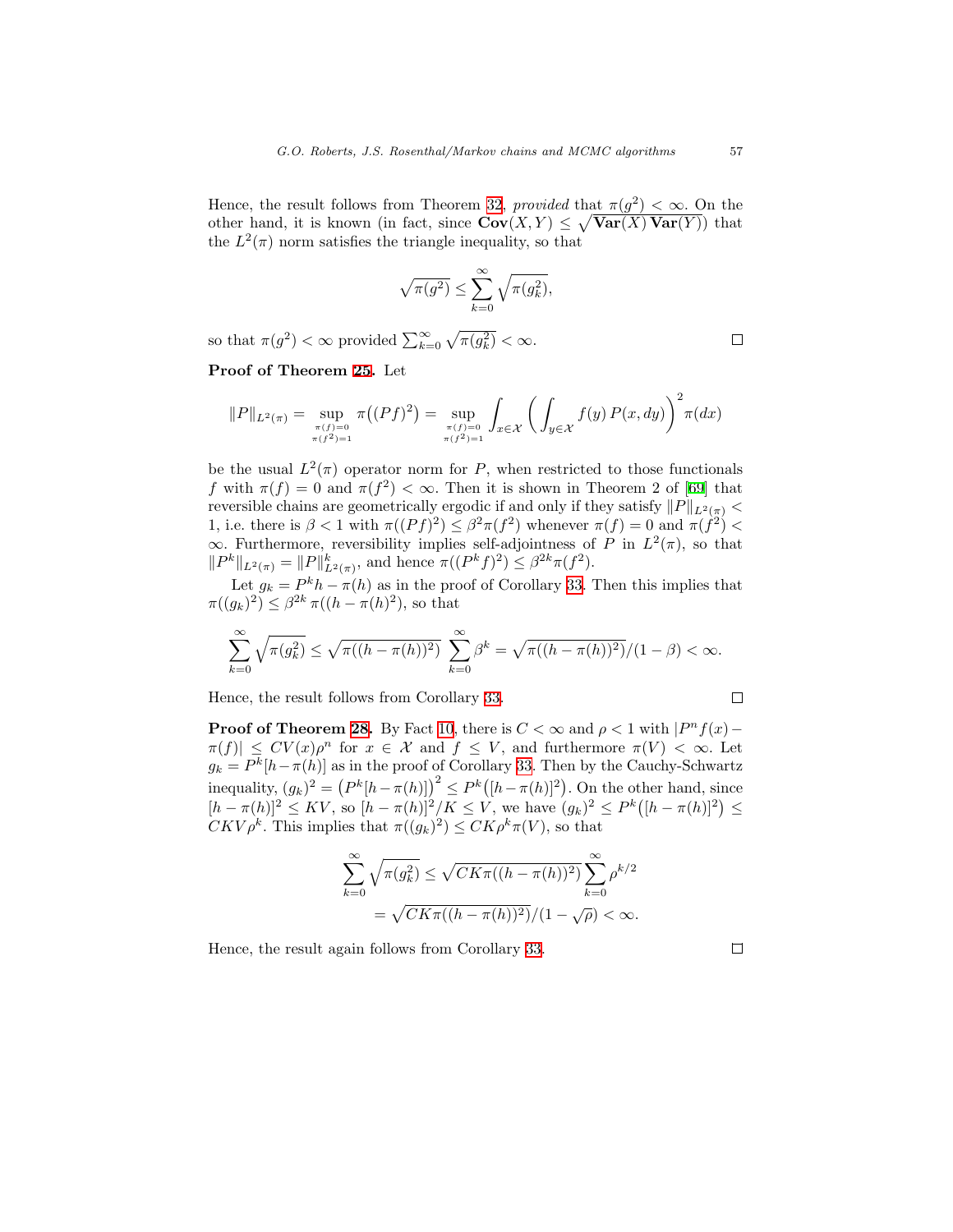# <span id="page-38-0"></span>5.4. Proof of Theorem [24](#page-33-0) using Regenerations

Here we use regeneration theory to give a reasonably direct proof of Theorem [24,](#page-33-0) following the outline of Hobert et al.[[38\]](#page-47-7), thereby avoiding the technicalities of the original proof of Ibragimov and Linnik [\[40](#page-47-11)].

We begin by noting from Fact [10](#page-18-2) that since the chain is geometrically ergodic, thereis a small set  $C$  and a drift function  $V$  satisfying  $(8)$  and  $(10)$  $(10)$  $(10)$ .

In terms of this, we consider a *regeneration construction* for the chain (cf. [[8\]](#page-45-2),[[4\]](#page-45-3), [\[57](#page-48-1)], [\[38](#page-47-7)]). This is very similar to the coupling construction presented in Section [4](#page-22-0), except now just for a *single* chain  $\{X_n\}$ . Thus, in the coupling construction we omit option 1, and merely update the single chain. More formally, given  $X_n$ , we proceed as follows. If  $X_n \notin C$ , then we simply choose  $X_{n+1} \sim P(X_n, \cdot)$ . Otherwise, if  $X_n \in C$ , then with probability  $\epsilon$  we choose  $X_{n+n_0} \sim \nu(\cdot)$ , while with probability  $1 - \epsilon$  we choose  $X_{n+n_0} \sim R(X_n, \cdot)$ . [If  $n_0 > 1$ , we then fill in the missing values  $X_{n+1}, \ldots, X_{n+n_0-1}$  as usual.]

We let  $T_1, T_2, \ldots$  be the *regeneration times*, i.e. the times such that  $X_{T_i} \sim$  $\nu(\cdot)$  as above. Thus, the regeneration times occur with probability  $\epsilon$  precisely  $n_0$  iterations after each time the chain enters C (not counting those entries of C which are within  $n_0$  of a previous regeneration attempt).

The benefit of regeneration times is that they break up sums like  $\sum_{i=0}^{n} [h(X_i) \pi(h)$ ] into sums over *tours*, each of the form  $\sum_{i=T_j}^{T_{j+1}-1} [h(X_i) - \pi(h)]$ . Furthermore, since each subsequent tour begins from the same fixed distribution  $\nu(\cdot)$ , we see that the different tours, after the first one, are independent and identically distributed (i.i.d.).

More specifically, let  $T_0 = 0$ , and let  $r(n) = \sup\{i \geq 0; T_i \leq n\}$ . Then

<span id="page-38-2"></span>
$$
\sum_{i=1}^{n} [h(X_i) - \pi(h)] = \sum_{j=1}^{r(n)} \sum_{i=T_j}^{T_{j+1}-1} [h(X_i) - \pi(h)] + E(n), \tag{21}
$$

where  $E(n)$  is an error term which collects the terms corresponding to the incomplete final tour  $X_{T_{r(n)+1}}, \ldots, X_n$ , and also the first tour  $X_0, \ldots, X_{T_1-1}$ .

Now, the tours  $\{\{X_{T_j}, X_{T_j+1}, \ldots, X_{T_{j+1}-1}\}, j = 1, 2, \ldots\}$  are independent and identically distributed. Moreover, elementary renewal theory (see for exam-ple [\[4](#page-45-3)]) ensures that  $r(n)/n \to \epsilon \pi(C)$  in probability. Hence, the classical central limit theorem (see e.g.[[13\]](#page-45-10), Theorem 27.1; or[[83\]](#page-50-14), p. 110) will prove Theorem [24,](#page-33-0) provided that each term has finite second moment, and that the error term  $E(n)$ can be neglected.

To continue, we note that geometric ergodicity implies (as in the proof of Lemma [18\)](#page-28-2) exponential tails on the return times to  $C$ . It then follows (cf. Theorem 2.5 of [\[94\]](#page-51-3)) that there is  $\beta > 1$  with

<span id="page-38-1"></span>
$$
\mathbf{E}_{\pi}[\beta^{T_1}] < \infty, \quad \text{and} \quad \mathbf{E}[\beta^{T_{j+1}-T_j}] < \infty.
$$
 (22)

(This also follows from Theorem 15.0.1 of [\[54](#page-48-2)], together with a simple argument using probability generating functions.)

Now, it seems intuitively clear that  $E(n)$  is  $O_p(1)$  as  $n \to \infty$ , so when multiplied by  $n^{-1/2}$ , it will not contribute to the limit. Formally, this follows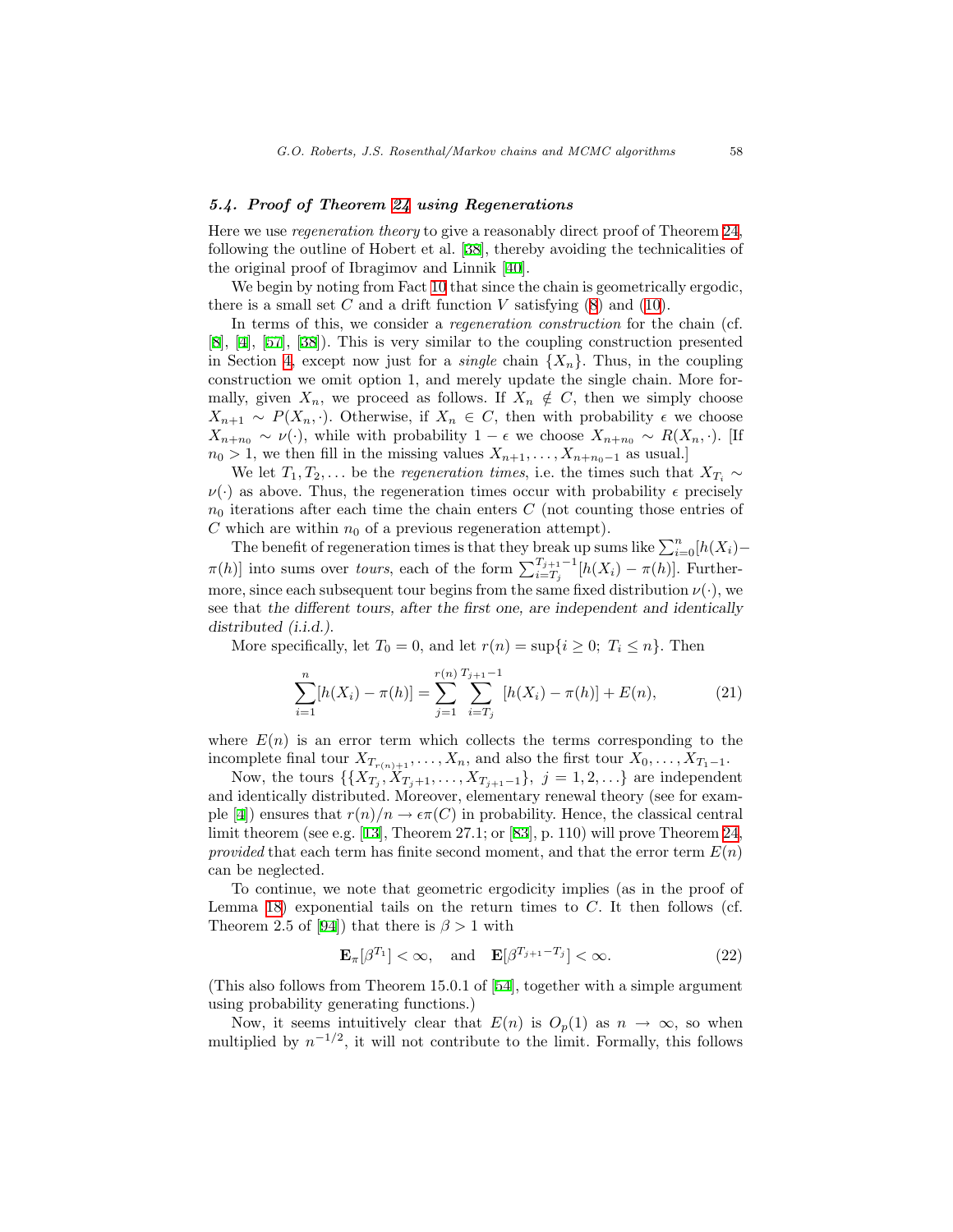from([22\)](#page-38-1), which implies by standard renewal theory that  $E(n)$  has a limiting distribution as  $n \to \infty$ , which in turn implies that  $E(n)$  is  $O_p(1)$  as  $n \to \infty$ . Thus, the term  $E(n)$  can be neglected without affecting the result.

Hence, it remains only to prove the finite second moments of each term in [\(21](#page-38-2)). Recalling that each tour begins in the distribution  $\nu(\cdot)$ , we see that the proof of Theorem [24](#page-33-0) is completed by the following lemma:

Lemma 34.  $\int_{x \in \mathcal{X}} \nu(dx) \mathbf{E} \big[ \big( \sum_{i=0}^{T_1-1} [h(X_i) - \pi(h)] \big)^2 \big| X_0 = x \big] < \infty$ .

Proof. Note that

$$
\pi(\cdot) = \int_{x \in \mathcal{X}} \pi(dx) P(x, \cdot) \ge \int_{x \in C} \pi(dx) P(x, \cdot) \ge \pi(C) \epsilon \nu(\cdot),
$$

so that  $\nu(dx) \leq \pi(dx)/\pi(C)$   $\epsilon$ . Hence, it suffices to prove the lemma with  $\nu(dx)$ replaced by  $\pi(dx)$  i.e. under the assumption that  $X_0 \sim \pi(\cdot)$ .

For notational simplicity, set  $H_i = h(X_i) - \pi(h)$ , and  $\mathbf{E}_{\pi}[\cdots] = \int_{x \in \mathcal{X}} \mathbf{E}[\cdots]$  $X_0 = x \pi(dx)$ . Note that  $(\sum_{i=0}^{T_1-1} [h(X_i) - \pi(h)])^2 = (\sum_{i=0}^{\infty} \mathbf{1}_{i \le T_1} H_i)^2$ . Hence, by Cauchy-Schwartz,

<span id="page-39-0"></span>
$$
\mathbf{E}_{\pi}\left[\left(\sum_{i=0}^{T_1-1} [h(X_i) - \pi(h)]\right)^2\right] \le \left(\sum_{i=0}^{\infty} \sqrt{\mathbf{E}_{\pi}\left[\mathbf{1}_{i
$$

To continue, let  $p = 1 + 2/\delta$  and  $q = 1 + \delta/2$ , so that  $1/p + 1/q = 1$ . Then byHölder's inequality (e.g.  $[13]$  $[13]$ , p. 80),

<span id="page-39-1"></span>
$$
\mathbf{E}_{\pi}[\mathbf{1}_{i (24)
$$

Now, since  $X_0 \sim \pi(\cdot)$ , therefore  $\mathbf{E}_{\pi}[[H_i]^{2q}] \equiv K$  is a constant, independent of *i*, which is finite since  $\pi(|h|^{2+\delta}) < \infty$ .

Also,using ([22\)](#page-38-1), Markov's inequality then gives that  $\mathbf{E}_{\pi}[\mathbf{1}_{0 \leq i < T_1}] \leq$  $\mathbf{E}_{\pi}[\mathbf{1}_{\beta^{T_1}>\beta^i}] \leq \beta^{-i}\mathbf{E}_{\pi}[\beta^{T_1}]$ . Hence, combining [\(23](#page-39-0)) and [\(24](#page-39-1)), we obtain that

$$
\mathbf{E}_{\pi} \Bigg[ \Bigg( \sum_{i=0}^{T_1 - 1} [h(X_i) - \pi(h)] \Bigg)^2 \Bigg] \leq \Bigg( \sum_{i=0}^{\infty} \sqrt{\mathbf{E}_{\pi} [\mathbf{1}_{i \leq T_1}]^{1/p} \mathbf{E}_{\pi} [|H_i|^{2q}]^{1/q}} \Bigg)^2
$$
  

$$
\leq \Bigg( K^{1/2q} \sum_{i=0}^{\infty} \sqrt{(\beta^{-i} \mathbf{E}_{\pi} [\beta^{T_1}])^{1/p}} \Bigg)^2 = \Bigg( K^{1/2q} \mathbf{E}_{\pi} [\beta^{T_1}]^{1/2p} \sum_{i=0}^{\infty} \beta^{-i/2} \Bigg)^2
$$
  

$$
= \big( K^{1/2q} \mathbf{E}_{\pi} [\beta^{T_1}]^{1/2p} / (1 - \beta^{-1/2}) \big)^2 < \infty. \quad \square
$$

It appears at first glance that Theorem [23](#page-33-2) could be proved by similar regeneration arguments. However, we have been unable to do so.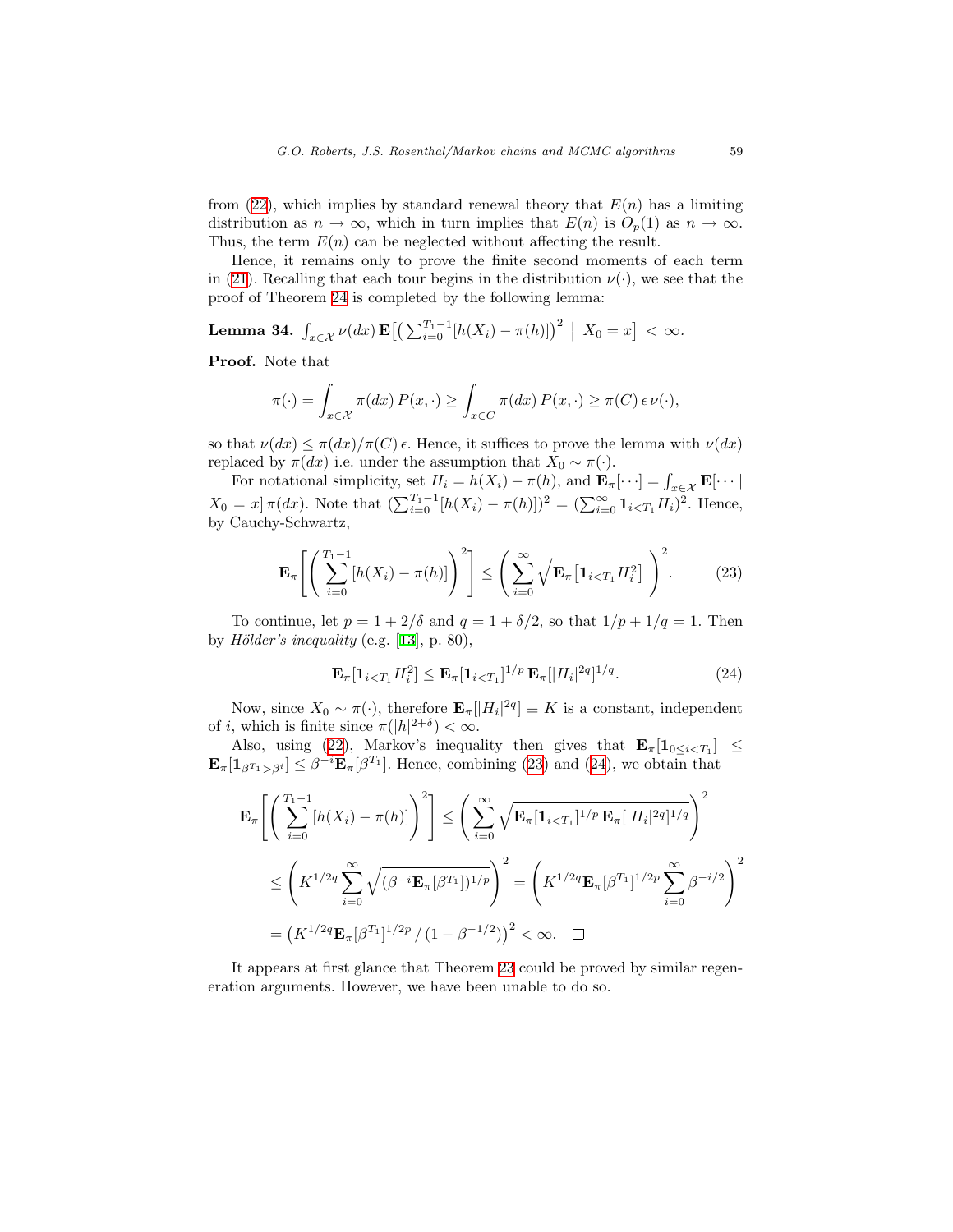**Open Problem**  $# 2$ **.** Can Theorem [23](#page-33-2) be proved by direct regeneration arguments, similar to the above proof of Theorem [24?](#page-33-0)

#### <span id="page-40-0"></span>6. Optimal Scaling and Weak Convergence

Finally, we briefly discuss another application of probability theory to MCMC, namely the optimal scaling problem. Our presentation here is quite brief; for further details see the review article[[74\]](#page-49-12).

Let  $\pi_u : \mathbf{R}^d \to [0, \infty)$  be a continuous d-dimensional density (d large). Consider running a Metropolis-Hastings algorithm for  $\pi_u$ . The optimal scaling problem concerns the question of how we should choose the proposal distribution for this algorithm.

For concreteness, consider either the random-walk Metropolis (RWM) algorithm with proposal distribution given by  $Q(x, \cdot) = N(x, \sigma^2 I_d)$ , or the Langevin algorithm with proposal distribution given by  $Q(x, \cdot) = N(x + \frac{\sigma^2}{2} \nabla \log \pi_u(x), \sigma^2 I_d)$ . In either case, the question becomes, how should we choose  $\sigma^2$ ?

If  $\sigma^2$  is chosen to be too small, then by continuity the resulting Markov chain will nearly always accept its proposed value. However, the proposed value will usually be extremely close to the chain's previous state, so that the chain will move extremely slowly, leading to a very high acceptance rate, but very poor performance. On the other hand, if  $\sigma^2$  is chosen to be too large, then the proposed values will usually be very far from the current state. Unless the chain gets very "lucky", then those proposed values will usually be rejected, so that the chain will tend to get "stuck" at the same state for large periods of time. This will lead to a very low acceptance rate, and again a very poorly performing algorithm. We conclude that proposal scalings satisfy a Goldilocks *Principle*: The choice of the proposal scaling  $\sigma^2$  should be "just right", neither too small nor too large.

To prove theorems about this, assume for now that

<span id="page-40-1"></span>
$$
\pi_u(\mathbf{x}) = \prod_{i=1}^d f(x_i),\tag{25}
$$

i.e. that the density  $\pi_u$  factors into i.i.d. components, each with (smooth) density f. (This assumption is obviously very restrictive, and is uninteresting in practice since then each coordinate can be simulated separately. However, it does allow us to develop some interesting theory, which may approximately apply in other cases as well.) Also, assume that chain begins in stationarity, i.e. that  $X_0 \sim \pi(\cdot)$ .

#### 6.1. The Random Walk Metropolis (RWM) Case

For RWM, let  $I = \mathbf{E}[(\log f(Z))^{\prime})^2]$  where  $Z \sim f(z) dz$ . Then it turns out, essentially, that under the assumption [\(25](#page-40-1)), as  $d \to \infty$  it is optimal to choose  $\sigma^2 = (2.38)^2 / Id$ , leading to an asymptotic acceptance rate = 0.234.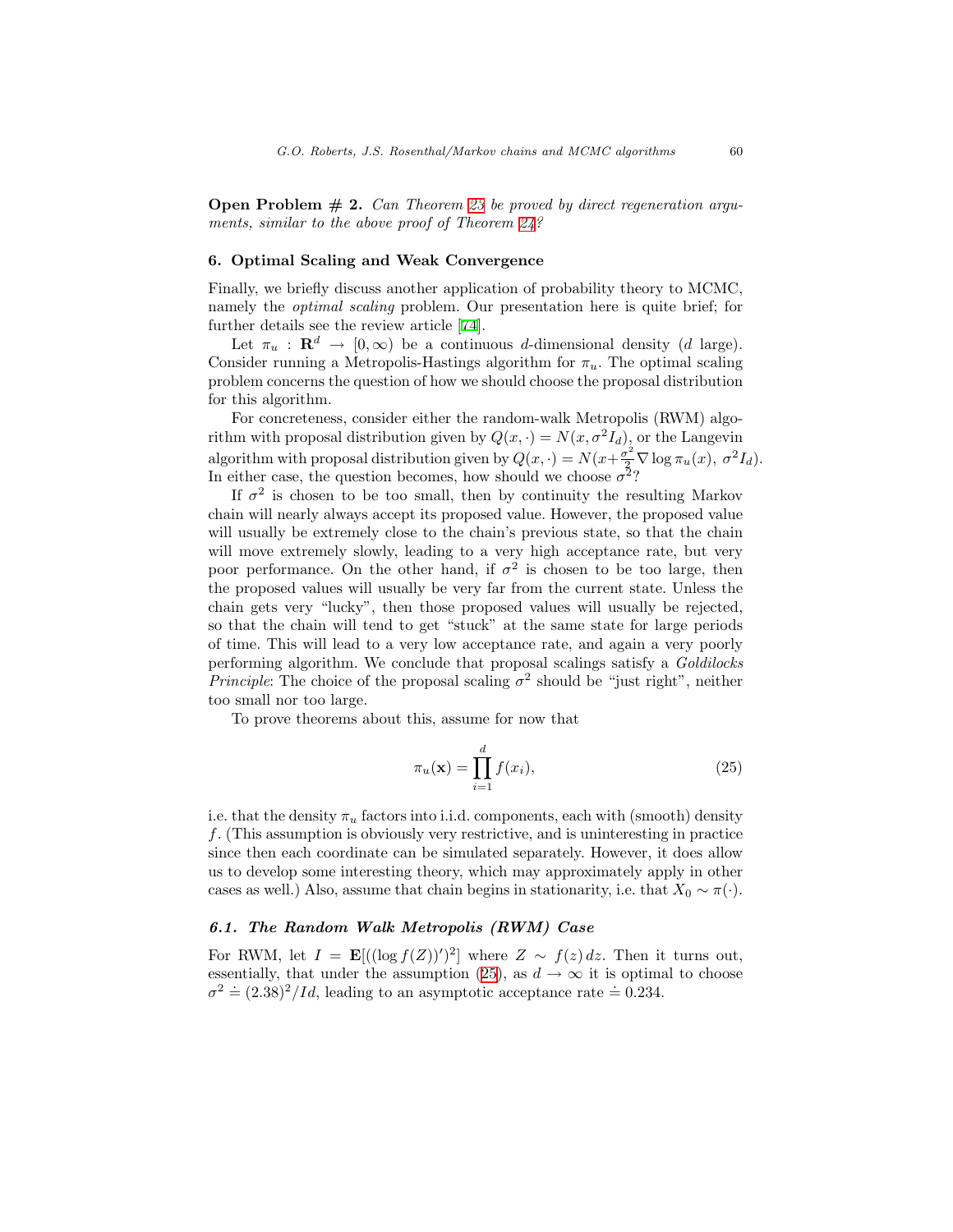More precisely, set the proposal variance to be  $\sigma_d^2 = \ell^2/d$ , where  $\ell > 0$  is to be chosen later. Let  $\{X_n\}$  be the Random Walk Metropolis algorithm for  $\pi(\cdot)$ on  $\mathbf{R}^d$  with proposal variance  $\sigma_d^2$ . Also, let  $\{N(t)\}_{t\geq 0}$  be a Poisson process with rate d which is independent of  $\{X_n\}$ . Finally, let

$$
Z_t^d = X_{N(t)}^{(1)}, \qquad t \ge 0.
$$

Thus,  $\{Z_t^d\}_{t\geq 0}$  follows the first component of  $\{X_n\}$ , with time speeded up by a factor of d.

Thenit is proved in  $[67]$  $[67]$  (see also  $[74]$  $[74]$ ), using the theory from Ethier and Kurtz [\[26](#page-46-13)], that as  $d \to \infty$ , the process  $\{Z_t^d\}_{t \geq 0}$  converges weakly to a diffusion process  $\{Z_t\}_{t\geq 0}$  which satisfies the following stochastic differential equation:

$$
dZ_t = h(\ell)^{1/2} dB_t + \frac{1}{2} h(\ell) \nabla \log \pi_u(Z_t) dt.
$$

Here

$$
h(\ell) = 2 \,\ell^2 \,\Phi\left(-\frac{\sqrt{I}\ell}{2}\right)
$$

corresponds to the *speed* of the limiting diffusion, where  $\Phi(x) = \frac{1}{\sqrt{2}}$  $\frac{1}{2\pi} \int_{-\infty}^{x} e^{-s^2/2} ds$ is the cdf of a standard normal distribution.

We then compute numerically that the choice  $\ell = \hat{\ell} = 2.38/\sqrt{I}$  maximises the above speed function  $h(\ell)$ , and thus must be the choice leading to optimally fast mixing (at least, as  $d \to \infty$ ). Furthermore, it is also proved in [\[67](#page-49-13)] that the asymptotic (i.e., expected value with respect to the stationary distribution) acceptance rate of the algorithm is given by the formula  $A(\ell) = 2 \Phi\left(-\frac{\sqrt{I}\ell}{2}\right)$ , and we compute that  $A(\hat{\ell}) = 0.234$ , thus giving the optimal asymptotic acceptance rate.

# 6.2. The Langevin Algorithm Case

In the Langevin case, let  $J = \mathbf{E}[(5((\log f(Z))'''))^2 - 3((\log f(Z))'')^3)/48]$  where again $Z \sim f(z) dz$ . Then it turns out, essentially, that assuming ([25\)](#page-40-1), it is optimal as  $d \to \infty$  to choose  $\sigma^2 = (0.825)^2 / J^{1/2} d^{1/3}$ , leading to an asymptotic acceptance rate  $\dot{=} 0.574$ .

More precisely, set  $\sigma_d^2 = \ell^2/d^{1/3}$ , let  $\{X_n\}$  be the Langevin Algorithm for  $\pi(\cdot)$  on  $\mathbf{R}^d$  with proposal variance  $\sigma_d^2$ , let  $\{N(t)\}_{t\geq0}$  be a Poisson process with rate  $d^{1/3}$  which is independent of  $\{X_n\}$ , and let

$$
Z_t^d = X_{N(t)}^{(1)},
$$

so that  $\{Z_t^d\}_{t\geq 0}$  follows the first component of  $\{X_n\}$ , with time speeded up by afactor of  $d^{1/3}$ . Then it is proved in [[70\]](#page-49-14) (see also [\[74](#page-49-12)]) that as  $d \to \infty$ , the process  $\{Z_t^d\}_{t\geq 0}$  converges weakly to a diffusion process  $\{Z_t\}_{t\geq 0}$  which satisfies the following stochastic differential equation:

$$
dZ_t = g(\ell)^{1/2} dB_t + \frac{1}{2} g(\ell) \nabla \log \pi_u(Z_t) dt.
$$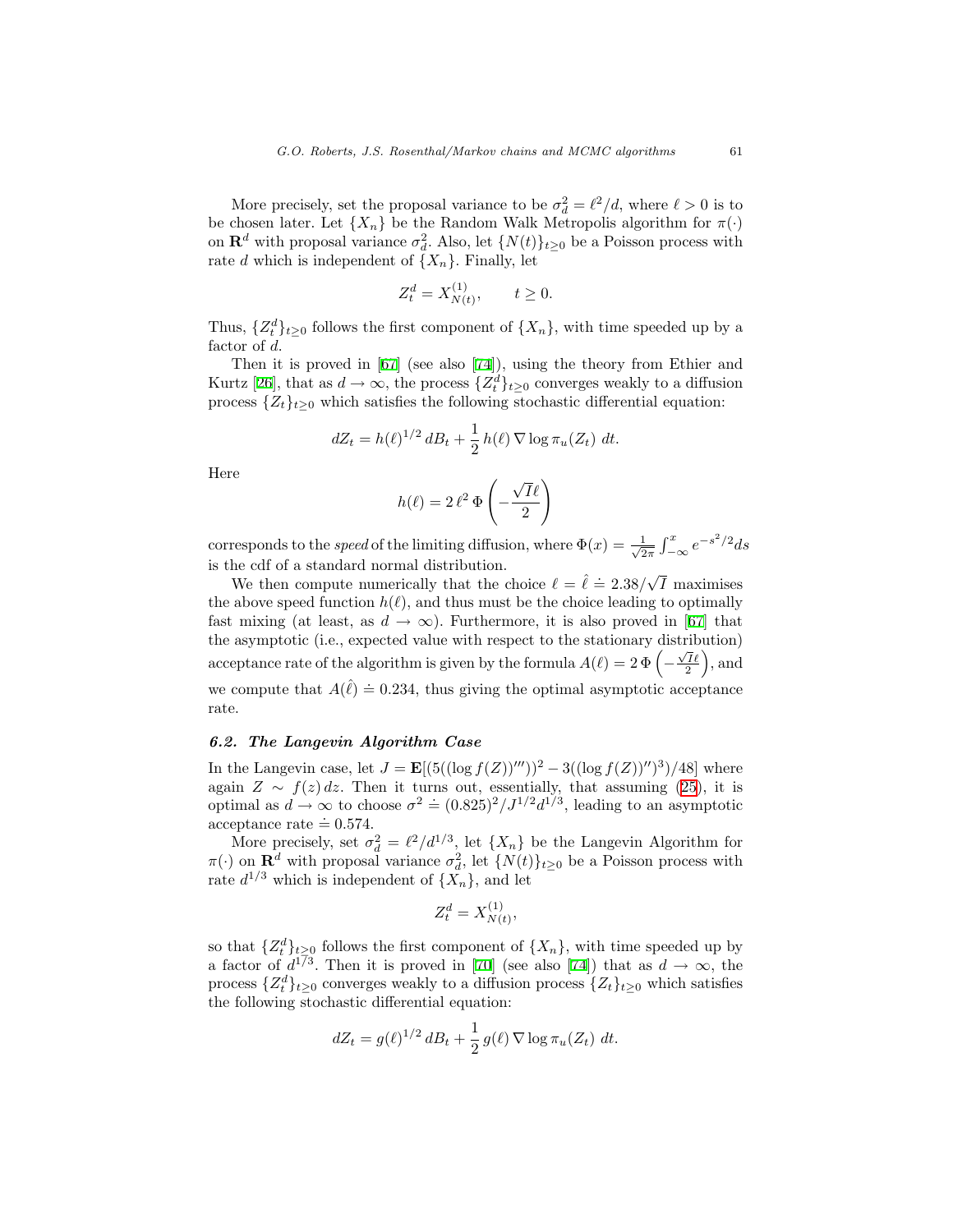Here

$$
g(\ell) = 2\,\ell^2\,\Phi(-J\ell^3)
$$

represents the speed of the limiting diffusion. We then compute numerically that the choice  $\ell = \hat{\ell} = 0.825/\sqrt{J}$  maximises  $g(\ell)$ , and thus must be the choice leading to optimally fast mixing (at least, as  $d \to \infty$ ). Furthermore, it is proved in [\[70](#page-49-14)] that the asymptotic acceptance rate satisfies  $A(\hat{\ell}) = 2 \Phi(-J \hat{\ell}^3) = 0.574$ , thus giving the optimal asymptotic acceptance rate for the Langevin case.

## 6.3. Discussion of Optimal Scaling

The above results show that for either the RWM or the Langevin algorithm, under the assumption([25\)](#page-40-1), we can determine the optimal proposal scaling just in terms of universally optimal asymptotic acceptance rates (0.234 for RWM, 0.574 for Langevin). Such results are straightforward to apply in practice, since it is trivial for a computer to monitor the acceptance rate of the algorithm, and the user can modify  $\sigma^2$  appropriately to achieve appropriate acceptance rates. Thus, these optimal scaling rates are often used in applied contexts (see e.g. Møller et al. [\[56](#page-48-13)]). (It may even be possible for the computer to adaptively modify  $\sigma^2$  to achieve the appropriate acceptance rates; see [\[5\]](#page-45-12) and references therein. However it is important to recognise that adaptive strategies can violate the stationarity of  $\pi$  so they have to be carefully implemented; see for example [\[35](#page-47-14)].)

The above results also describe the *computational complexity* of these algorithms. Specifically, they say that as  $d \to \infty$ , the efficiency of RWM algorithms scales like  $d^{-1}$ , so its computational complexity is  $O(d)$ . Similarly, the efficiency of Langevin algorithms scales like  $d^{-1/3}$ , so its computational complexity is  $O(d^{1/3})$  which is much lower order (i.e. better).

We note that for reasonable efficiency, we do not need the acceptance rate to be exactly 0.234 (or 0.574), just fairly close. Also, the dimension doesn't have to be too large before asymptotics approximately kick in; often 0.234 is approximately optimal in dimensions as low as 5 or 10. For further discussion of these issues, see the review article [\[74\]](#page-49-12).

Now, the above results are only proved under the strong assumption([25\)](#page-40-1). It is natural to ask what happens if this assumption is not satisfied. In that case, there are various extensions of the optimal-scaling results to cases of inhomogeneously-scaled components of the form  $\pi_u(\mathbf{x}) = \prod_{i=1}^d C_i f(C_i x_i)$ (see[[74\]](#page-49-12)), to the discrete hypercube[[65\]](#page-49-15), and to finite-range homogeneous Markov random fields [\[14](#page-45-13)]; in particular, the optimal acceptance rate remains 0.234 (under appropriate assumptions) in all of these cases. On the other hand, surprising behaviour can result if we do not start in stationarity, i.e. if the assumption  $X_0 \sim \pi(\cdot)$  is violated and the chain instead begins way out in the tails of $\pi(\cdot)$ ; see [[16\]](#page-46-14). The true level of generality of these optimal scaling results is currently unknown, though investigations are ongoing [\[10](#page-45-14)]. In general this is an open problem: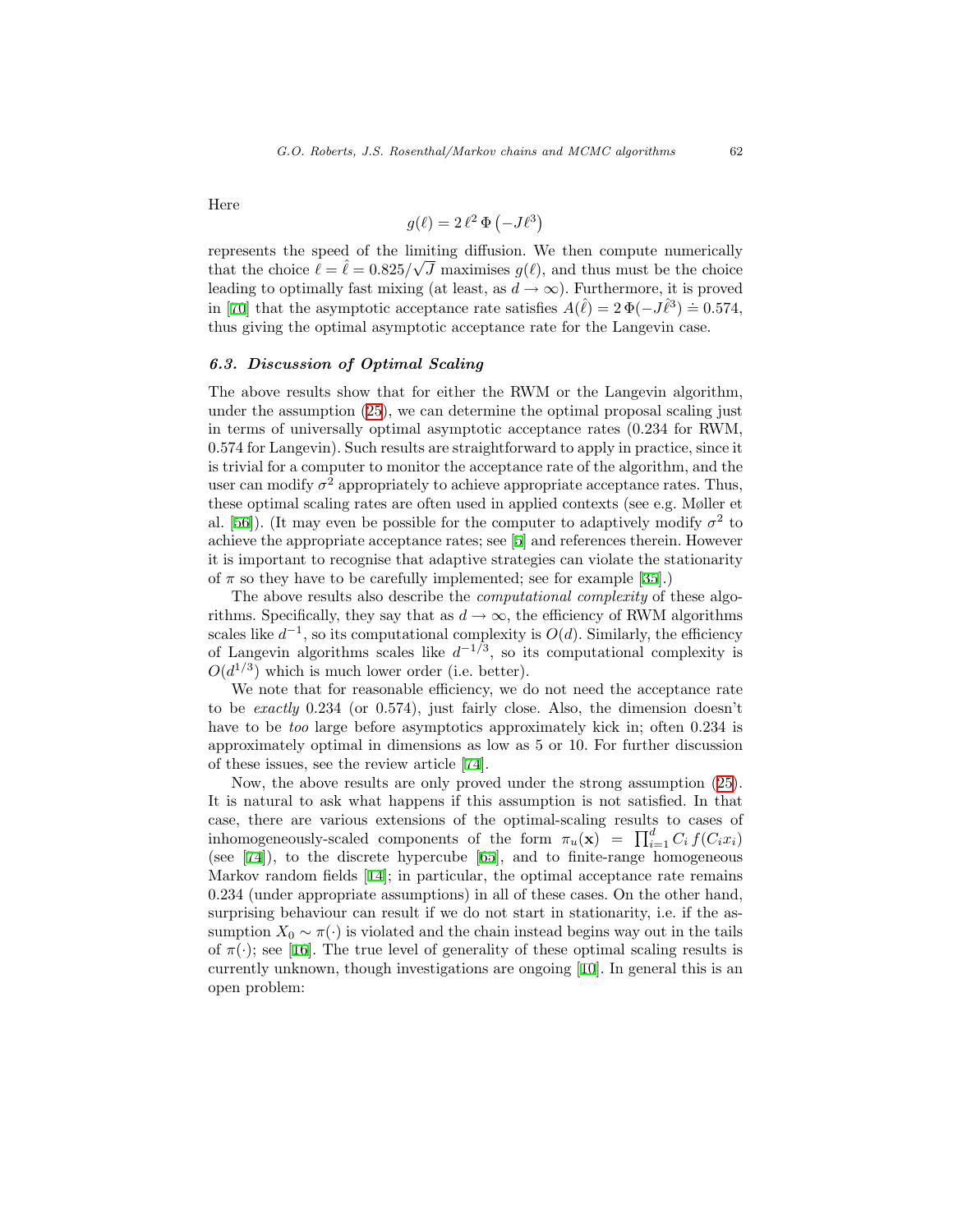**Open Problem**  $\#$  **3.** Determine the extent to which the above optimal scaling results continue to apply, even when assumption [\(25\)](#page-40-1) is violated.

# APPENDIX: Proof of Lemma [17](#page-28-1)

Lemma [17](#page-28-1) above states (Meyn and Tweedie[[54](#page-48-2)], Theorem 5.5.7) that for an aperiodic,  $\phi$ -irreducible Markov chain, all petite sets are small sets.

To prove this, we require a lemma related to aperiodicity:

<span id="page-43-0"></span>**Lemma 35.** Consider an aperiodic Markov chain on a state space  $\mathcal{X}$ , with stationary distribution  $\pi(\cdot)$ . Let  $\nu(\cdot)$  be any probability measure on X. Assume that  $\nu(\cdot) \ll \pi(\cdot)$ , and that for all  $x \in \mathcal{X}$ , there is  $n = n(x) \in \mathbb{N}$  and  $\delta =$  $\delta(x) > 0$  such that  $P^{n}(x, \cdot) \geq \delta \nu(\cdot)$  (for example, this always holds if  $\nu(\cdot)$  is a minorisation measure for a small or petite set which is reachable from all states). Let  $T = \{n \geq 1; \exists \delta_n > 0 \text{ s.t. } \int \nu(dx) P^n(x, \cdot) \geq \delta_n \nu(\cdot)\}\$ , and assume that T is non-empty. Then there is  $n_* \in \mathbb{N}$  with  $T \supseteq \{n_*, n_* + 1, n_* + 2, \ldots\}.$ 

*Proof.* Since  $P^{(n(x))}(x, \cdot) \geq \delta(x) \nu(\cdot)$  for all  $x \in \mathcal{X}$ , it follows that T is nonempty.

Now, if  $n, m \in T$ , then since  $\int_{x \in \mathcal{X}} \nu(dx) P^{n+m}(x, \cdot) = \int_{x \in \mathcal{X}} \int_{y \in \mathcal{X}} \nu(dx) \times$  $P^{n}(x, dy)P^{m}(y, \cdot) \geq \int_{y \in \mathcal{X}} \delta_n \nu(dy)P^{m}(y, \cdot) \geq \delta_n \delta_m \nu(\cdot)$ , we see that T is additive, i.e. if  $n, m \in T$  then  $n + m \in T$ .

We shall prove below that  $gcd(T) = 1$ . It is then a standard and easy fact (e.g. [[13](#page-45-10)],p. 541; or [[83\]](#page-50-14), p. 77) that if T is non-empty and additive, and  $gcd(T) = 1$ , then there is  $n_* \in \mathbb{N}$  such that  $T \supseteq \{n_*, n_* + 1, n_* + 2, \ldots\}$ , as claimed.

We now proceed to prove that  $gcd(T) = 1$ . Indeed, suppose to the contrary that  $\gcd(T) = d > 1$ . We will derive a contradiction.

For  $1 \leq i \leq d$ , let

$$
\mathcal{X}_i = \{x \in \mathcal{X}; \ \exists \ell \in \mathbf{N} \text{ and } \delta > 0 \text{ s.t. } P^{\ell d - i}(x, \cdot) \ge \delta \nu(\cdot) \}.
$$

Then  $\bigcup_{i=1}^d \mathcal{X}_i = \mathcal{X}$  by assumption. Now, let

$$
S=\bigcup_{i\neq j}(\mathcal{X}_i\cap\mathcal{X}_j),
$$

let

$$
\overline{S} = S \cup \{x \in \mathcal{X}; \ \exists m \in \mathbf{N} \ s.t. \ P^m(x, S) > 0\},\
$$

and let

$$
\mathcal{X}'_i = \mathcal{X}_i \setminus \overline{S}.
$$

Then  $X_1, X_2, \ldots, X_d$  are disjoint by construction (since we have removed S). Also if  $x \in \mathcal{X}'_i$ , then  $P(x,\overline{S}) = 0$ , so that  $P(x,\bigcup_{j=1}^d \mathcal{X}'_j) = 1$  by construction. In fact we must have  $P(x, \mathcal{X}'_{i+1}) = 1$  in the case  $i < d$  (with  $P(x, \mathcal{X}'_1) = 1$  for  $i = d$ , for if not then x would be in two different  $\mathcal{X}'_j$  at once, contradicting their disjointedness.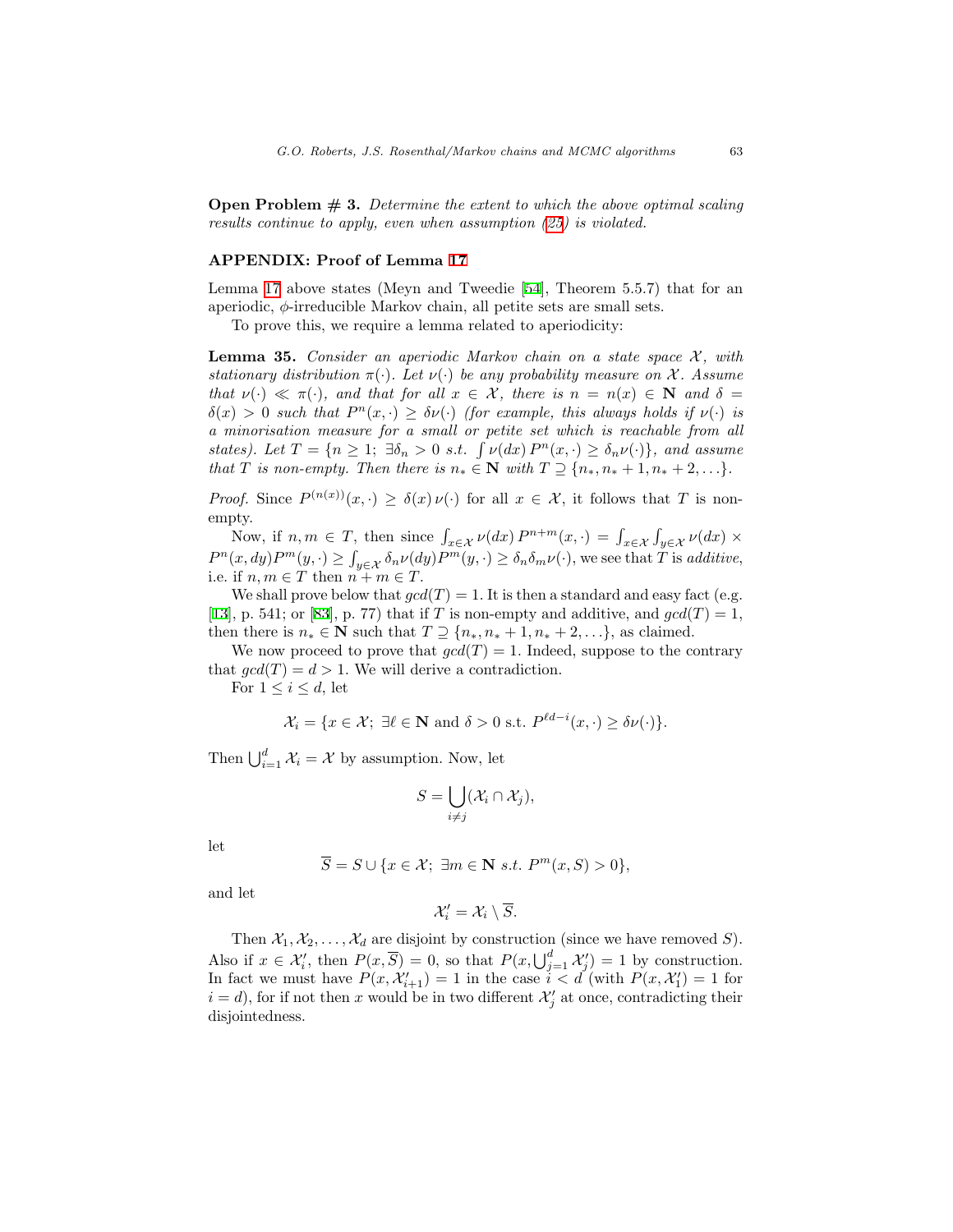We claim that for all  $m \geq 0$ ,  $\nu P^m(\mathcal{X}_i \cap \mathcal{X}_j) = 0$  whenever  $i \neq j$ . Indeed, if we had  $\nu P^m(\mathcal{X}_i \cap \mathcal{X}_j) > 0$  for some  $i \neq j$ , then there would be  $S' \subseteq \mathcal{X}, \ell_1, \ell_2 \in \mathbb{N}$ , and  $\delta > 0$  such that for all  $x \in S'$ ,  $P^{\ell_1 d+i}(x, \cdot) \ge \nu(\cdot)$  and  $P^{\ell_2 > d+j}(x, \cdot) \ge \nu(\cdot)$ , implying that  $\ell_1 d + i + m \in T$  and  $\ell_2 d + j + m \in T$ , contradicting the fact that  $gcd(T) = d$ .

It then follows (by sub-additivity of measures) that  $\nu(\overline{S}) = 0$ . Therefore,  $\nu(\bigcup_{i=1}^d \mathcal{X}'_i) = \nu(\bigcup_{i=1}^d \mathcal{X}_i) = \nu(\mathcal{X}) = 1.$  Since  $\nu \ll \pi$ , we must have  $\pi(\bigcup_{i=1}^d \mathcal{X}'_i) >$ 0.

We conclude from all of this that  $\mathcal{X}'_1, \ldots, \mathcal{X}'_d$  are subsets of positive  $\pi$ measure, with respect to which the Markov chain is periodic (of period  $d$ ), contradicting the assumption of aperiodicity.  $\Box$ 

**Proof of Lemma [17](#page-28-1).** Let R be  $(n_0, \epsilon, \nu(\cdot))$ -petite, so that  $\sum_{i=1}^{n_0} P^i(x, \cdot) \ge \epsilon \nu(\cdot)$ for all  $x \in R$ . Let T be as in Lemma [35](#page-43-0). Then  $\sum_{i=1}^{n_0} \int_{x \in \mathcal{X}} \nu(dx) P^i(x, \cdot) \geq \epsilon \nu(\cdot),$ so we must have  $i \in T$  for some  $1 \leq i \leq n_0$ , so that T is non-empty. Hence, from Lemma [35](#page-43-0), we can find  $n_*$  and  $\delta_n > 0$  such that  $\int \nu(dx) P^n(x, \cdot) > \delta_n \nu(\cdot)$ for all  $n \geq n_*$ . Let  $r = \min\left\{\delta_n; n_* \leq n \leq n_* + n_0 - 1\right\}$ , and set  $N = n_* + n_0$ . Then for  $x \in R$ ,

$$
P^{N}(x, \cdot) \geq \sum_{i=1}^{n_0} \int_{y \in \mathcal{X}} P^{N-i}(x, dy) P^{i}(y, \cdot)
$$
  

$$
\geq \sum_{i=1}^{n_0} \int_{y \in \mathcal{X}} r\nu(dy) P^{i}(y, \cdot)
$$
  

$$
\& ge \int_{y \in \mathcal{X}} r\nu(dy) \in \mathcal{U}(\cdot) = r\epsilon \nu(\cdot).
$$

Thus, R is  $(N, r\epsilon, \nu(\cdot))$ -small.

 $\Box$ 

# Acknowledgements

The authors are sincerely grateful to Kun Zhang and to an anonymous referee for their extremely careful readings of this manuscript and their many insightful comments which lead to numerous improvements.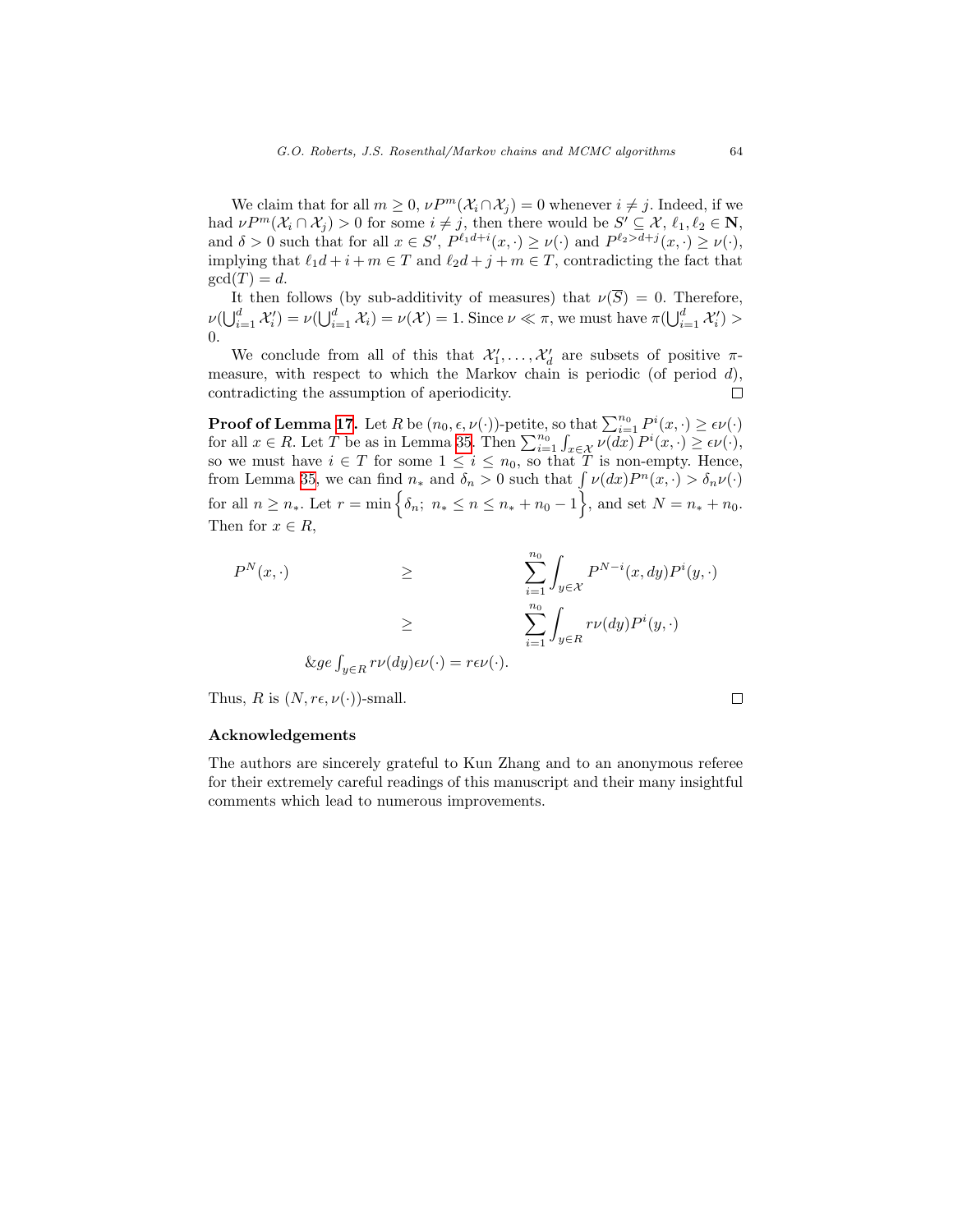# <span id="page-45-7"></span>References

- [1] D.J. Aldous, (1983), Random walk on finite groups and rapidly mixing Markov chains. Séminaire de Probabilités XVII. Lecture Notes in Math. 986, 243–297. Springer, New York. [MR770418](http://www.ams.org/mathscinet-getitem?mr=770418)
- <span id="page-45-8"></span>[2] D.J. Aldous and P. Diaconis (1987), Strong stopping times and finite random walks. Adv. Appl. Math. 8, 69–97. [MR876954](http://www.ams.org/mathscinet-getitem?mr=876954)
- <span id="page-45-1"></span>[3] D.J. Aldous and H. Thorisson (1993), Shift-coupling. Stoch. Proc. Appl. 44, 1–14. [MR1198659](http://www.ams.org/mathscinet-getitem?mr=1198659)
- <span id="page-45-3"></span>[4] S. Asmussen (1987), Applied Probability and Queues. John Wiley & Sons, New York. [MR889893](http://www.ams.org/mathscinet-getitem?mr=889893)
- <span id="page-45-12"></span>[5] Y.F. Atchadé and J.S. Rosenthal (2003), On Adaptive Markov Chain Monte Carlo Algorithms. Submitted.
- <span id="page-45-9"></span>[6] Y.F. Atchad´e and J.S. Rosenthal (2003), Central Limit Theorems for Geometrically Ergodic Markov chains. Work in progress.
- <span id="page-45-4"></span>[7] K.B. Athreya, H. Doss, and J. Sethuraman (1996), On the Convergence of the Markov Chain Simulation Method. Ann. Stat. 24, 69–100. [MR1389881](http://www.ams.org/mathscinet-getitem?mr=1389881)
- <span id="page-45-2"></span>[8] K.B. Athreya and P. Ney (1978), A new approach to the limit theory of recurrent Markov chains. Trans. Amer. Math. Soc. 245, 493–501. [MR511425](http://www.ams.org/mathscinet-getitem?mr=511425)
- <span id="page-45-6"></span>[9] P.H. Baxendale (2003), Renewal theory and computable convergence rates for geometrically ergodic Markov chains. Preprint, University of Southern California. [MR2049402](http://www.ams.org/mathscinet-getitem?mr=2049402)
- <span id="page-45-14"></span>[10] M. Bédard (2004), On the robustness of optimal scaling for Metropolis-Hastings algorithms. Ph.D. dissertation, University of Toronto. Work in progress.
- <span id="page-45-5"></span>[11] K. Berenhaut and R.B. Lund (2001), Geometric renewal convergence rates from hazard rates. J. Appl. Prob. 38, 180–194. [MR1816122](http://www.ams.org/mathscinet-getitem?mr=1816122)
- <span id="page-45-11"></span>[12] P. Billingsley (1961), The Lindeberg-L´evy theorem for martingales. Proc. Amer. Math. Soc. 12, 788–792. [MR126871](http://www.ams.org/mathscinet-getitem?mr=126871)
- <span id="page-45-10"></span>[13] P. Billingsley (1995), Probability and Measure,  $3<sup>rd</sup>$  ed. John Wiley & Sons, New York. [MR1324786](http://www.ams.org/mathscinet-getitem?mr=1324786)
- <span id="page-45-13"></span>[14] L. Breyer and G.O. Roberts (2000), From Metropolis to diffusions: Gibbs states and optimal scaling. Stoch. Proc. Appl. 90, 181–206. [MR1794535](http://www.ams.org/mathscinet-getitem?mr=1794535)
- <span id="page-45-0"></span>[15] K.S. Chan and C.J. Geyer (1994), Discussion to reference[[93\]](#page-51-0). Ann. Stat. 22, 1747–1758. [MR1329179](http://www.ams.org/mathscinet-getitem?mr=1329179)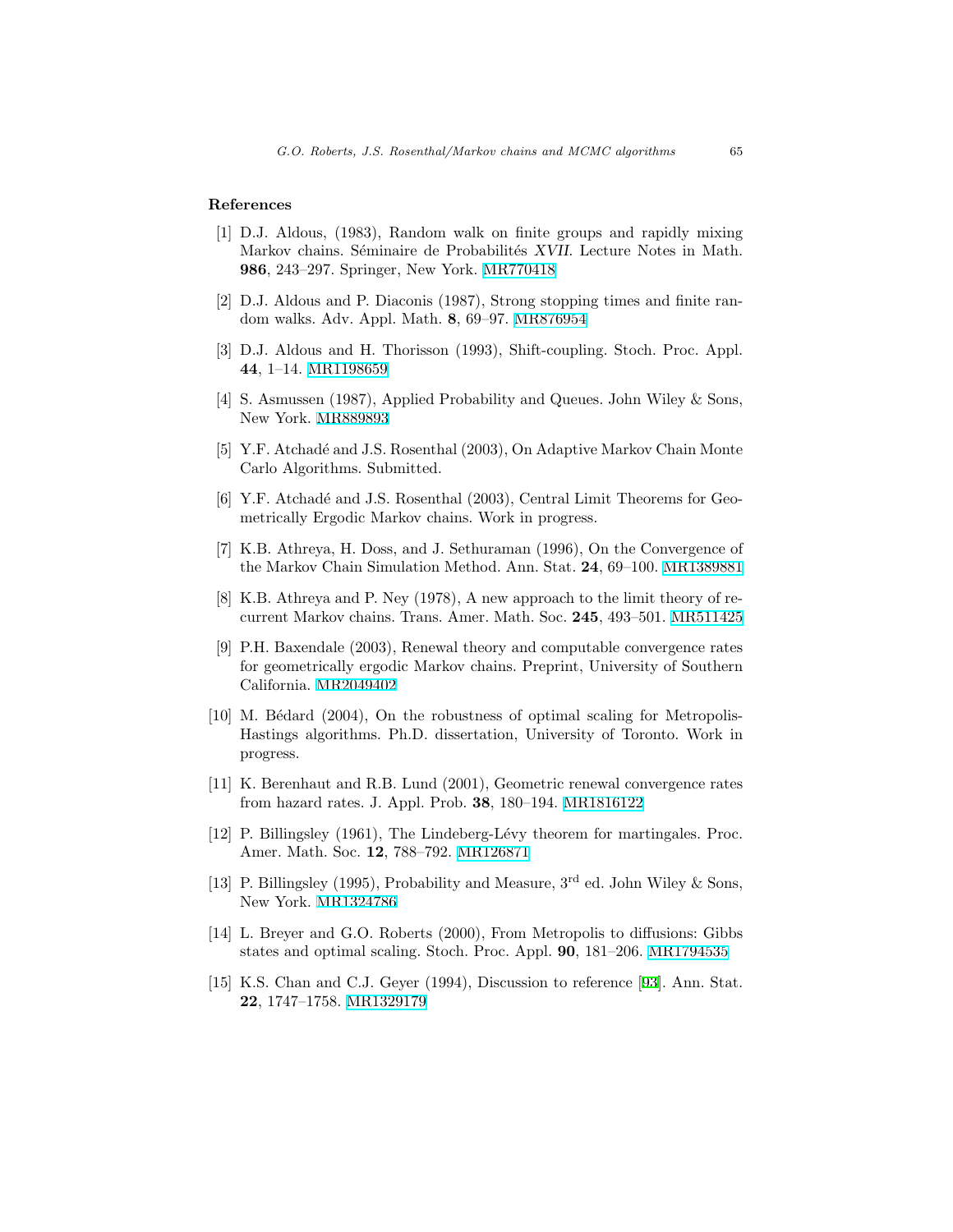- <span id="page-46-14"></span>[16] O.F. Christensen, G.O. Roberts, and J.S. Rosenthal (2003), Scaling Limits for the Transient Phase of Local Metropolis-Hastings Algorithms. Submitted.
- <span id="page-46-11"></span>[17] R. Cogburn (1972), The central limit theorem for Markov processes. In Proc. Sixth Berkeley Symp. Math. Statist. Probab. 2, 485–512.
- <span id="page-46-7"></span>[18] M.K. Cowles and B.P. Carlin (1996), Markov Chain Monte Carlo Convergence Diagnostics: A Comparative Review. J. Amer. Stat. Assoc. 91, 883–904. [MR1395755](http://www.ams.org/mathscinet-getitem?mr=1395755)
- <span id="page-46-8"></span>[19] M.K. Cowles, G.O. Roberts, and J.S. Rosenthal (1999), Possible biases induced by MCMC convergence diagnostics. J. Stat. Comp. Sim. 64, 87– 104. [MR1741840](http://www.ams.org/mathscinet-getitem?mr=1741840)
- <span id="page-46-1"></span>[20] M.K. Cowles and J.S. Rosenthal (1998), A simulation approach to convergence rates for Markov chain Monte Carlo algorithms. Statistics and Computing 8, 115–124.
- <span id="page-46-10"></span>[21] P. Diaconis (1988), Group representations in Probability and Statistics. Institute of Mathematical Statistics, Hayward, California. [MR964069](http://www.ams.org/mathscinet-getitem?mr=964069)
- <span id="page-46-2"></span>[22] W. Doeblin (1938), Exposé de la théorie des châines simples constantes de Markov à un nombre fini d'états. Revue Mathematique de l'Union Interbalkanique 2, 77–105.
- <span id="page-46-3"></span>[23] J.I. Doob (1953), Stochastic Processes. Wiley, New York. [MR58896](http://www.ams.org/mathscinet-getitem?mr=58896)
- <span id="page-46-4"></span>[24] R. Douc, E. Moulines, and J.S. Rosenthal (2002), Quantitative bounds on convergence of time-inhomogeneous Markov Chains. Ann. Appl. Prob., to appear.
- <span id="page-46-12"></span>[25] R. Durrett (1991), Probability: theory and examples. Wadsworth, Pacific Grove, California. [MR1068527](http://www.ams.org/mathscinet-getitem?mr=1068527)
- <span id="page-46-13"></span>[26] S.N. Ethier and T.G. Kurtz (1986), Markov processes, characterization and convergence. Wiley, New York. [MR838085](http://www.ams.org/mathscinet-getitem?mr=838085)
- <span id="page-46-9"></span>[27] J.A. Fill, M. Machida, D.J. Murdoch, and J.S. Rosenthal (2000), Extension of Fill's perfect rejection sampling algorithm to general chains. Random Struct. Alg. 17, 290–316. [MR1801136](http://www.ams.org/mathscinet-getitem?mr=1801136)
- <span id="page-46-6"></span>[28] G. Fort (2003), Computable bounds for V-geometric ergodicity of Markov transition kernels. Preprint, Université Joseph Fourier, Grenoble, France.
- <span id="page-46-5"></span>[29] G. Fort and E. Moulines (2003), Polynomial ergodicity of Markov transition kernels. Stoch. Proc. Appl. 103, 57–99. [MR1947960](http://www.ams.org/mathscinet-getitem?mr=1947960)
- <span id="page-46-0"></span>[30] A.E. Gelfand and A.F.M. Smith (1990), Sampling based approaches to calculating marginal densities. J. Amer. Stat. Assoc. 85, 398–409. [MR1141740](http://www.ams.org/mathscinet-getitem?mr=1141740)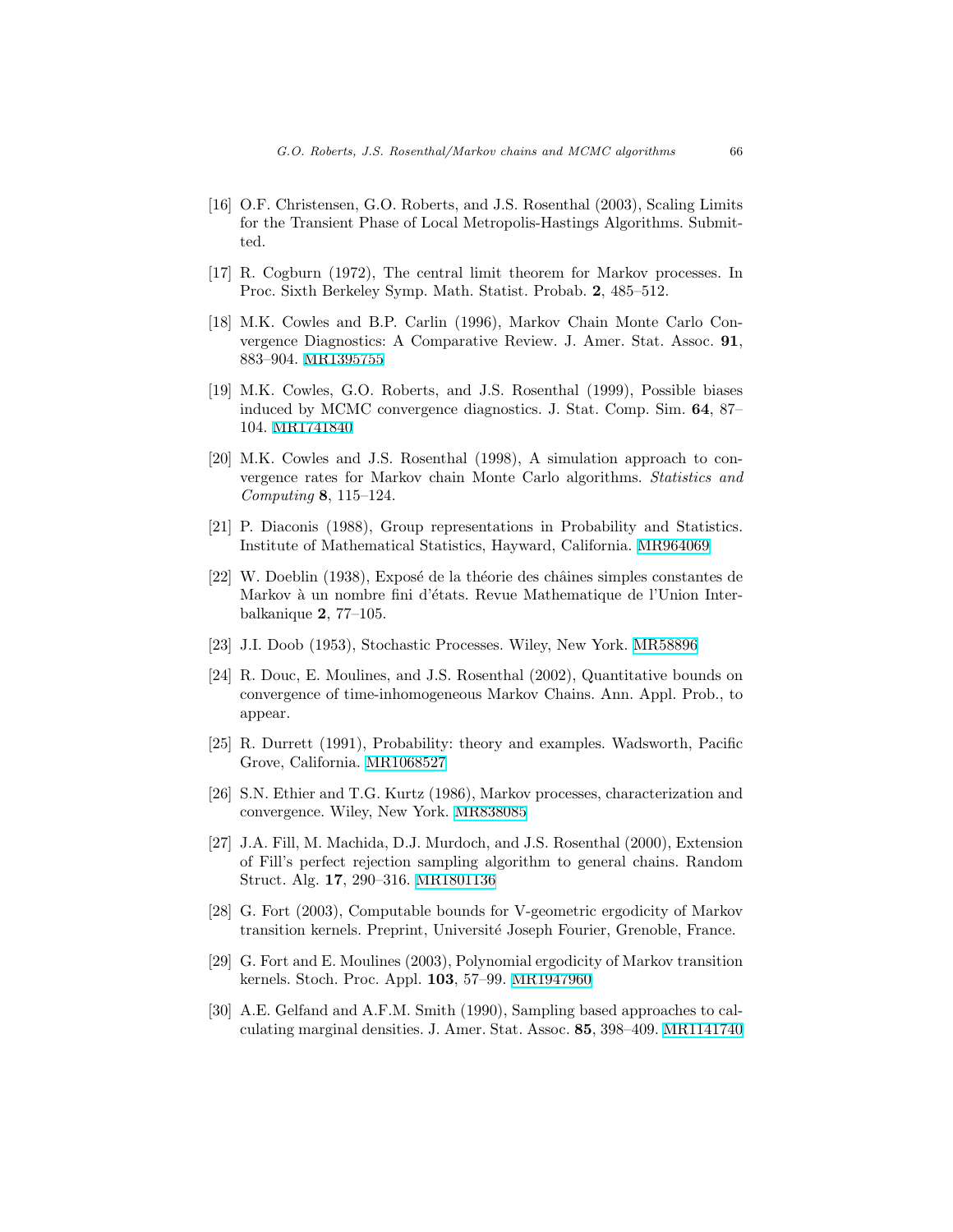- <span id="page-47-6"></span>[31] A. Gelman and D.B. Rubin (1992), Inference from iterative simulation using multiple sequences. Stat. Sci., Vol. 7, No. 4, 457-472.
- <span id="page-47-1"></span>[32] S. Geman and D. Geman (1984), Stochastic relaxation, Gibbs distributions and the Bayesian restoration of images. IEEE Trans. on pattern analysis and machine intelligence 6, 721–741.
- <span id="page-47-2"></span>[33] W.R. Gilks, S. Richardson, and D.J. Spiegelhalter, ed. (1996), Markov chain Monte Carlo in practice. Chapman and Hall, London. [MR1397966](http://www.ams.org/mathscinet-getitem?mr=1397966)
- <span id="page-47-9"></span>[34] C. Geyer (1992), Practical Markov chain Monte Carlo. Stat. Sci., Vol. 7, No. 4, 473-483.
- <span id="page-47-14"></span>[35] W.R. Gilks, G.O. Roberts and S.K. Sahu (1998), Adaptive Markov Chain Monte Carlo, J. Am. Stat. Assoc., 93, 1045–1054. [MR1649199](http://www.ams.org/mathscinet-getitem?mr=1649199)
- <span id="page-47-12"></span>[36] O. Häggström  $(2004)$ , On the central limit theorem for geometrically ergodic Markov chains. Prob. Th. Rel. Fields, to appear. (Available at [http://www.math.chalmers.se/](http://www.math.chalmers.se/~olleh/papers.html)∼olleh/papers.html.)
- <span id="page-47-0"></span>[37] W.K. Hastings (1970), Monte Carlo sampling methods using Markov chains and their applications. Biometrika 57, 97–109.
- <span id="page-47-7"></span>[38] J.P. Hobert, G.L. Jones, B. Presnell, and J.S. Rosenthal (2002), On the Applicability of Regenerative Simulation in Markov Chain Monte Carlo. Biometrika 89, 731–743. [MR1946508](http://www.ams.org/mathscinet-getitem?mr=1946508)
- <span id="page-47-13"></span>[39] I.A. Ibragimov (1963), A central limit theorem for a class of dependent random variables. Theory Prob. Appl. 8, 83–89. [MR151997](http://www.ams.org/mathscinet-getitem?mr=151997)
- <span id="page-47-11"></span>[40] I.A. Ibragimov and Y.V. Linnik (1971), Independent and Stationary Sequences of Random Variables. Wolters-Noordhoff, Groningen (English translation). [MR322926](http://www.ams.org/mathscinet-getitem?mr=322926)
- <span id="page-47-8"></span>[41] N. Jain and B. Jamison (1967), Contributions to Doeblin's theory of Markov processes. Z. Wahrsch. Verw. Geb. 8, 19–40. [MR221591](http://www.ams.org/mathscinet-getitem?mr=221591)
- <span id="page-47-5"></span>[42] S.F. Jarner and G.O. Roberts (2002), Polynomial convergence rates of Markov chains. Ann. Appl. Prob., 224–247, 2002. [MR1890063](http://www.ams.org/mathscinet-getitem?mr=1890063)
- <span id="page-47-10"></span>[43] G.L. Jones (2004), On the Central Limit Theorem for Markov Chains (review paper). Work in progress.
- <span id="page-47-3"></span>[44] G.L. Jones and J.P. Hobert (2001), Honest exploration of intractable probability distributions via Markov chain Monte Carlo. Statistical Science 16, 312–334. [MR1888447](http://www.ams.org/mathscinet-getitem?mr=1888447)
- <span id="page-47-4"></span>[45] G.L. Jones and J.P. Hobert (2004), Sufficient burn-in for Gibbs samplers for a hierarchical random effects model. Ann. Stat. 32, 784–817. [MR2060178](http://www.ams.org/mathscinet-getitem?mr=2060178)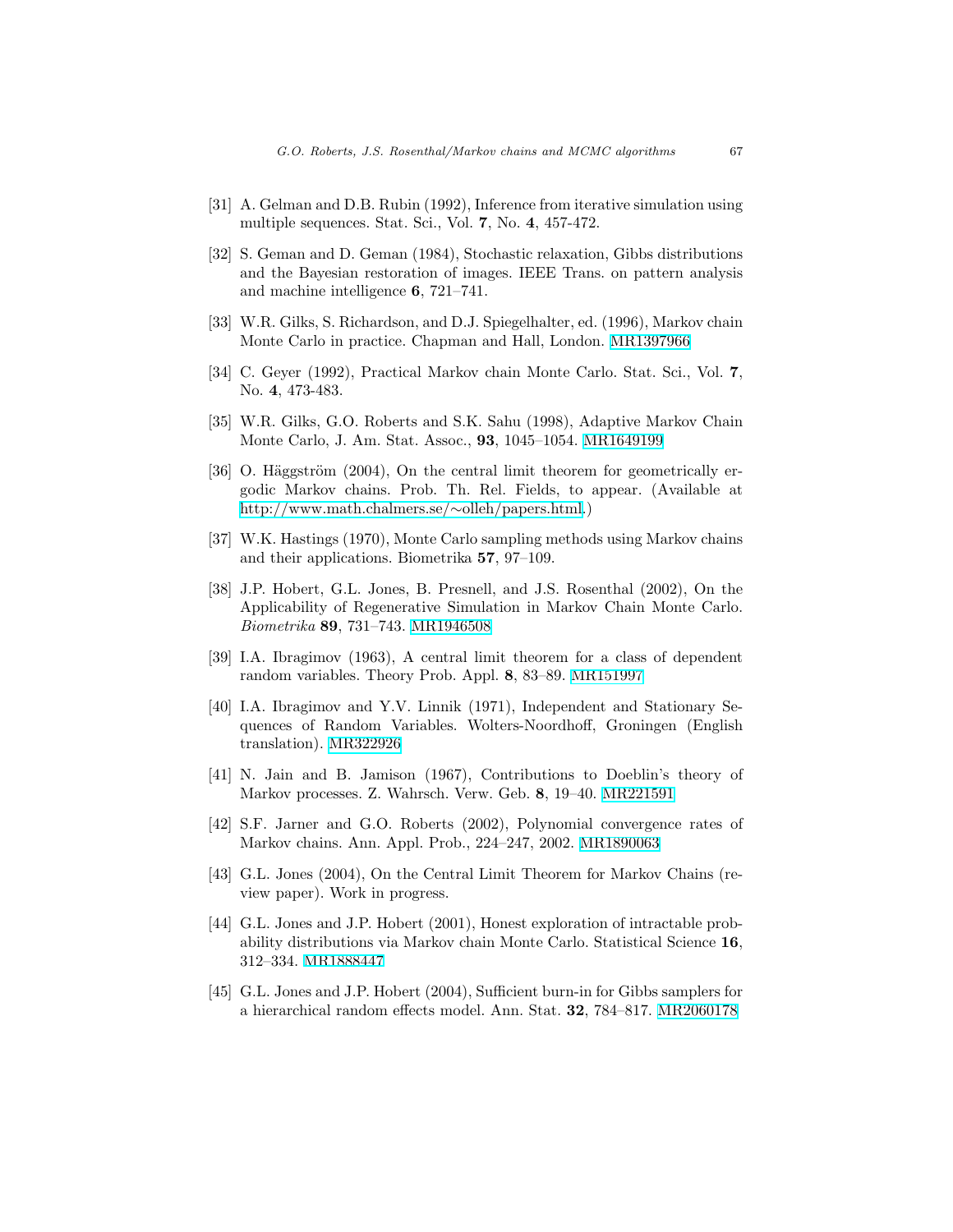- <span id="page-48-9"></span>[46] W. Kendall and J. Møller (2000), Perfect simulation using dominating processes on ordered state spaces, with application to locally stable point processes. Adv. Appl. Prob. 32, 844–865. [MR1788098](http://www.ams.org/mathscinet-getitem?mr=1788098)
- <span id="page-48-12"></span>[47] C. Kipnis and S.R.S. Varadhan (1986), Central limit theorem for additive functionals of reversible Markov processes and applications to simple exclusions. Comm. Math. Phys. 104, 1-19. [MR834478](http://www.ams.org/mathscinet-getitem?mr=834478)
- <span id="page-48-10"></span>[48] T. Lindvall (1992), Lectures on the Coupling Method. Wiley & Sons, New York. [MR1180522](http://www.ams.org/mathscinet-getitem?mr=1180522)
- <span id="page-48-8"></span>[49] R. Lund, S.P. Meyn, and R.L. Tweedie (1996), Rates of convergence of stochastically monotone Markov processes. Ann. App. Prob. 6, 218–237. [MR1389838](http://www.ams.org/mathscinet-getitem?mr=1389838)
- <span id="page-48-5"></span>[50] A.A. Markov (1906), Extension of the law of large numbers to dependent quantities (in Russian). Izv. Fiz.-Matem. Obsch. Kazan Univ. (2nd Ser) 15, 135–156.
- <span id="page-48-7"></span>[51] P. Matthews (1993), A slowly mixing Markov chain with implications for Gibbs sampling. Stat. Prob. Lett. 17, 231–236. [MR1229942](http://www.ams.org/mathscinet-getitem?mr=1229942)
- <span id="page-48-6"></span>[52] K. L. Mengersen and R. L. Tweedie (1996), Rates of convergence of the Hastings and Metropolis algorithms. Ann. Statist. 24, 101–121. [MR1389882](http://www.ams.org/mathscinet-getitem?mr=1389882)
- <span id="page-48-0"></span>[53] N. Metropolis, A. Rosenbluth, M. Rosenbluth, A. Teller, and E. Teller (1953), Equations of state calculations by fast computing machines. J. Chem. Phys. 21, 1087–1091.
- <span id="page-48-2"></span>[54] S.P. Meyn and R.L. Tweedie (1993), Markov chains and stochastic stability. Springer-Verlag, London. Available at [http://decision.csl.uiuc.edu/](http://decision.csl.uiuc.edu/~meyn/pages/TOC.html)∼meyn/pages/TOC.html. [MR1287609](http://www.ams.org/mathscinet-getitem?mr=1287609)
- <span id="page-48-4"></span>[55] S.P. Meyn and R.L. Tweedie (1994), Computable bounds for convergence rates of Markov chains. Ann. Appl. Prob. 4, 981–1011. [MR1304770](http://www.ams.org/mathscinet-getitem?mr=1304770)
- <span id="page-48-13"></span>[56] J. Møller, A.R. Syversveen, and R. Waagepetersen (1998), Log Gaussian Cox processes. Scand. J. Statist. 25, 451–482. [MR1650019](http://www.ams.org/mathscinet-getitem?mr=1650019)
- <span id="page-48-1"></span>[57] P.A. Mykland, L. Tierney, and B. Yu (1995), Regeneration in Markov chain samplers. J. Amer. Stat. Assoc. 90, 233–241. [MR1325131](http://www.ams.org/mathscinet-getitem?mr=1325131)
- <span id="page-48-3"></span>[58] R.M. Neal (2004), Improving Asymptotic Variance of MCMC Estimators: Non-reversible Chains are Better. Technical Report No. 0406, Dept. of Statistics, University of Toronto.
- <span id="page-48-11"></span>[59] E. Nummelin (1978), Uniform and ratio limit theorems for Markov renewal and semi-regenerative processes on a general state space. Ann. Inst. Henri Poincaré Series B 14, 119-143. [MR507729](http://www.ams.org/mathscinet-getitem?mr=507729)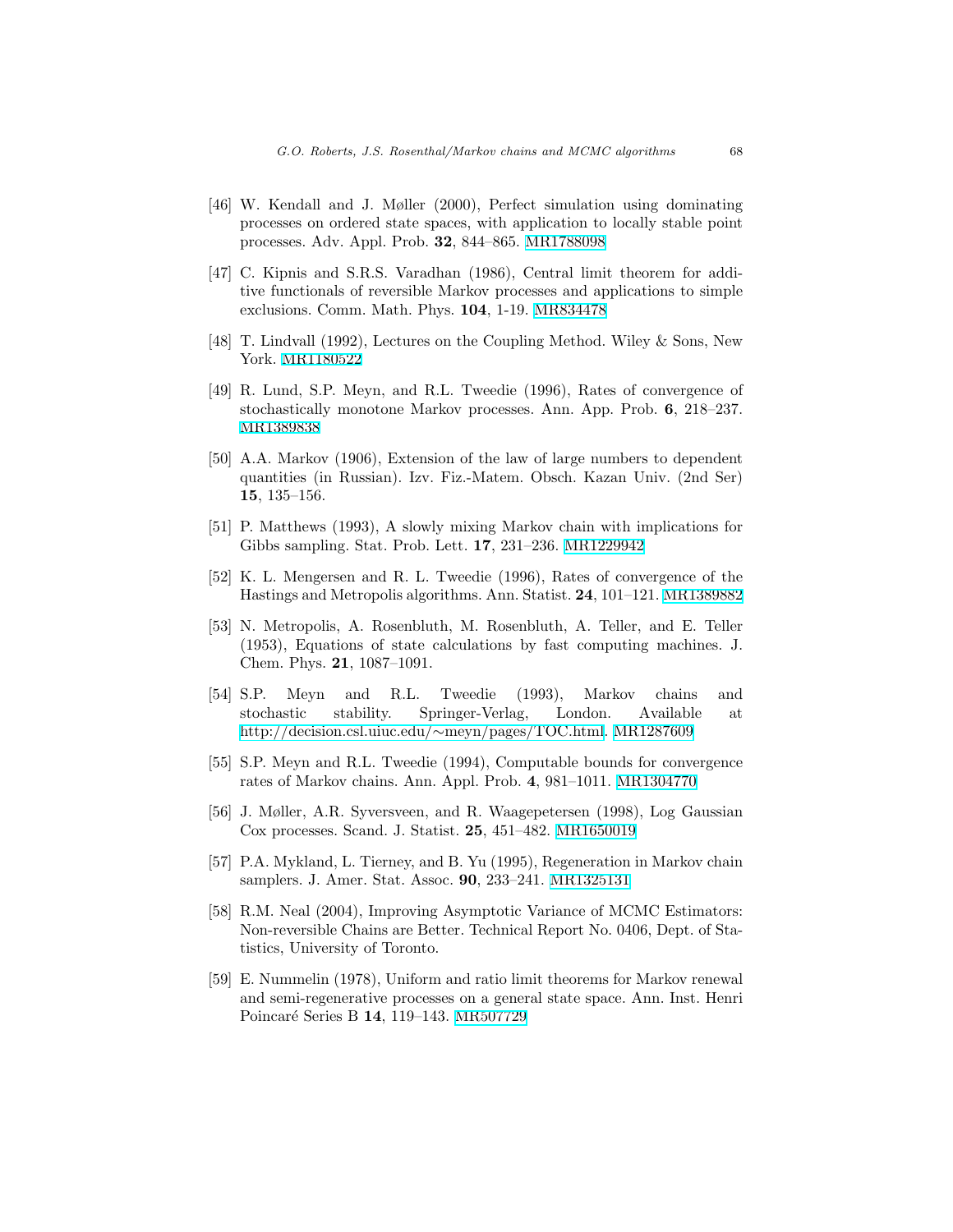- <span id="page-49-5"></span>[60] E. Nummelin (1984), General irreducible Markov chains and non-negative operators. Cambridge University Press. [MR776608](http://www.ams.org/mathscinet-getitem?mr=776608)
- <span id="page-49-2"></span>[61] S. Orey (1971), Lecture notes on limit theorems for Markov chain transition probabilities. Van Nostrand Reinhold, London. [MR324774](http://www.ams.org/mathscinet-getitem?mr=324774)
- <span id="page-49-9"></span>[62] J.W. Pitman (1976), On coupling of Markov chains. Z. Wahrsch. verw. Gebiete 35, 315–322. [MR415775](http://www.ams.org/mathscinet-getitem?mr=415775)
- <span id="page-49-7"></span>[63] J.G. Propp and D.B. Wilson (1996). Exact sampling with coupled Markov chains and applications to statistical mechanics. Random Structures and Algorithms 9, 223–252. [MR1611693](http://www.ams.org/mathscinet-getitem?mr=1611693)
- <span id="page-49-8"></span>[64] D. Randall (2003), Mixing, a tutorial on Markov chains. FOCS 2003.
- <span id="page-49-15"></span>[65] G.O. Roberts (1998), Optimal Metropolis algorithms for product measures on the vertices of a hypercube. Stochastics and Stochastic Reports 62, 275–283. [MR1613256](http://www.ams.org/mathscinet-getitem?mr=1613256)
- <span id="page-49-10"></span>[66] G.O. Roberts (1999), A note on acceptance rate criteria for CLTs for Metropolis-Hastings algorithms. J. Appl. Prob. 36, 1210–1217. [MR1742161](http://www.ams.org/mathscinet-getitem?mr=1742161)
- <span id="page-49-13"></span>[67] G.O. Roberts, A. Gelman, and W.R. Gilks (1997), Weak convergence and optimal scaling of random walk Metropolis algorithms. Ann. Appl. Prob. 7, 110–120. [MR1428751](http://www.ams.org/mathscinet-getitem?mr=1428751)
- <span id="page-49-4"></span>[68] G.O. Roberts and J.S. Rosenthal (1997), Shift-coupling and convergence rates of ergodic averages. Stochastic Models 13, 147–165. [MR1430933](http://www.ams.org/mathscinet-getitem?mr=1430933)
- <span id="page-49-1"></span>[69] G.O. Roberts and J.S. Rosenthal (1997), Geometric ergodicity and hybrid Markov chains. Electronic Comm. Prob. 2, Paper no. 2, 13–25. [MR1448322](http://www.ams.org/mathscinet-getitem?mr=1448322)
- <span id="page-49-14"></span>[70] G.O. Roberts and J.S. Rosenthal (1998), Optimal scaling of discrete approximations to Langevin diffusions. J. Roy. Stat. Soc. B 60, 255–268. [MR1625691](http://www.ams.org/mathscinet-getitem?mr=1625691)
- <span id="page-49-0"></span>[71] G.O. Roberts and J.S. Rosenthal (1998), Markov chain Monte Carlo: Some practical implications of theoretical results (with discussion). Canadian J. Stat. 26, 5–31. [MR1624414](http://www.ams.org/mathscinet-getitem?mr=1624414)
- <span id="page-49-6"></span>[72] G.O. Roberts and J.S. Rosenthal (2001), Small and Pseudo-Small Sets for Markov Chains. Stochastic Models 17, 121–145. [MR1853437](http://www.ams.org/mathscinet-getitem?mr=1853437)
- <span id="page-49-11"></span>[73] G.O. Roberts and J.S. Rosenthal (2001), Markov chains and de-initialising processes. Scandinavian Journal of Statistics 28, 489–504. [MR1858413](http://www.ams.org/mathscinet-getitem?mr=1858413)
- <span id="page-49-12"></span>[74] G.O. Roberts and J.S. Rosenthal (2001), Optimal scaling for various Metropolis-Hastings algorithms. Stat. Sci. 16, 351–367. [MR1888450](http://www.ams.org/mathscinet-getitem?mr=1888450)
- <span id="page-49-3"></span>[75] G.O. Roberts and J.S. Rosenthal (2003), Harris Recurrence of Metropolis-Within-Gibbs and Transdimensional MCMC Algorithms. In preparation.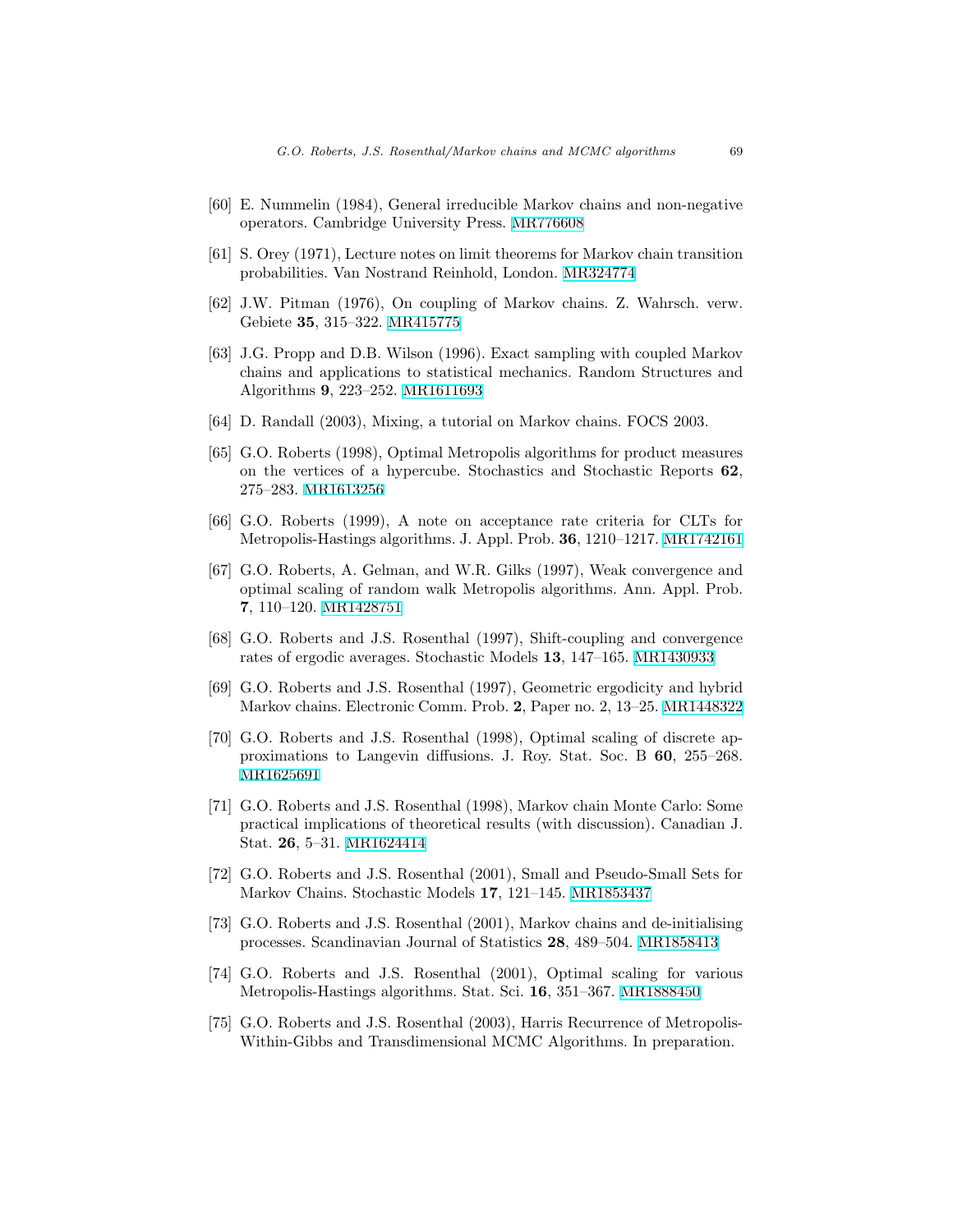- <span id="page-50-8"></span>[76] G.O. Roberts and R.L. Tweedie (1996), Geometric Convergence and Central Limit Theorems for Multidimensional Hastings and Metropolis Algorithms. Biometrika 83, 95–110. [MR1399158](http://www.ams.org/mathscinet-getitem?mr=1399158)
- <span id="page-50-4"></span>[77] G.O. Roberts and R.L. Tweedie (1999), Bounds on regeneration times and convergence rates for Markov chains. Stoch. Proc. Appl. 80, 211–229. See also the corrigendum, Stoch. Proc. Appl. 91 (2001), 337–338. [MR1682243](http://www.ams.org/mathscinet-getitem?mr=1682243)
- <span id="page-50-7"></span>[78] J.S. Rosenthal (1993), Rates of convergence for data augmentation on finite sample spaces. Ann. Appl. Prob. 3, 819–839. [MR1233628](http://www.ams.org/mathscinet-getitem?mr=1233628)
- <span id="page-50-1"></span>[79] J.S. Rosenthal (1995), Rates of convergence for Gibbs sampler for variance components models. Ann. Stat. 23, 740–761. [MR1345197](http://www.ams.org/mathscinet-getitem?mr=1345197)
- <span id="page-50-3"></span>[80] J.S. Rosenthal (1995), Minorization conditions and convergence rates for Markov chain Monte Carlo. J. Amer. Stat. Assoc. 90, 558–566. [MR1340509](http://www.ams.org/mathscinet-getitem?mr=1340509)
- <span id="page-50-6"></span>[81] J.S. Rosenthal (1995), Convergence rates of Markov chains. SIAM Review 37, 387–405. [MR1355507](http://www.ams.org/mathscinet-getitem?mr=1355507)
- <span id="page-50-2"></span>[82] J.S. Rosenthal (1996), Convergence of Gibbs sampler for a model related to James-Stein estimators. Stat. and Comput. 6, 269–275.
- <span id="page-50-14"></span>[83] J.S. Rosenthal (2000), A first look at rigorous probability theory. World Scientific Publishing, Singapore. [MR1767078](http://www.ams.org/mathscinet-getitem?mr=1767078)
- <span id="page-50-13"></span>[84] J.S. Rosenthal (2001), A review of asymptotic convergence for general state space Markov chains. Far East J. Theor. Stat. 5, 37–50. [MR1848443](http://www.ams.org/mathscinet-getitem?mr=1848443)
- <span id="page-50-5"></span>[85] J.S. Rosenthal (2002), Quantitative convergence rates of Markov chains: A simple account. Elec. Comm. Prob. 7, No. 13, 123–128. [MR1917546](http://www.ams.org/mathscinet-getitem?mr=1917546)
- <span id="page-50-9"></span>[86] J.S. Rosenthal (2003), Asymptotic Variance and Convergence Rates of Nearly-Periodic MCMC Algorithms. J. Amer. Stat. Assoc. 98, 169–177. [MR1965683](http://www.ams.org/mathscinet-getitem?mr=1965683)
- <span id="page-50-10"></span>[87] J.S. Rosenthal (2003), Geometric Convergence Rates for Time-Sampled Markov Chains. J. Theor. Prob. 16, 671–688. [MR2009198](http://www.ams.org/mathscinet-getitem?mr=2009198)
- <span id="page-50-11"></span>[88] A. Sinclair (1992), Improved bounds for mixing rates of Markov chains and multicommodity flow. Combinatorics, Prob., Comput. 1, 351–370. [MR1211324](http://www.ams.org/mathscinet-getitem?mr=1211324)
- <span id="page-50-0"></span>[89] A.F.M. Smith and G.O. Roberts (1993), Bayesian computation via the Gibbs sampler and related Markov chain Monte Carlo methods (with discussion). J. Roy. Stat. Soc. Ser. B 55, 3–24. [MR1210421](http://www.ams.org/mathscinet-getitem?mr=1210421)
- <span id="page-50-12"></span>[90] C. Stein (1971), A bound for the error in the normal approximation to the distribution of a sum of dependent random variables. In Proc. Sixth Berkeley Symp. Math. Statist. Prob. 3, 583–602. University of California Press. [MR402873](http://www.ams.org/mathscinet-getitem?mr=402873)